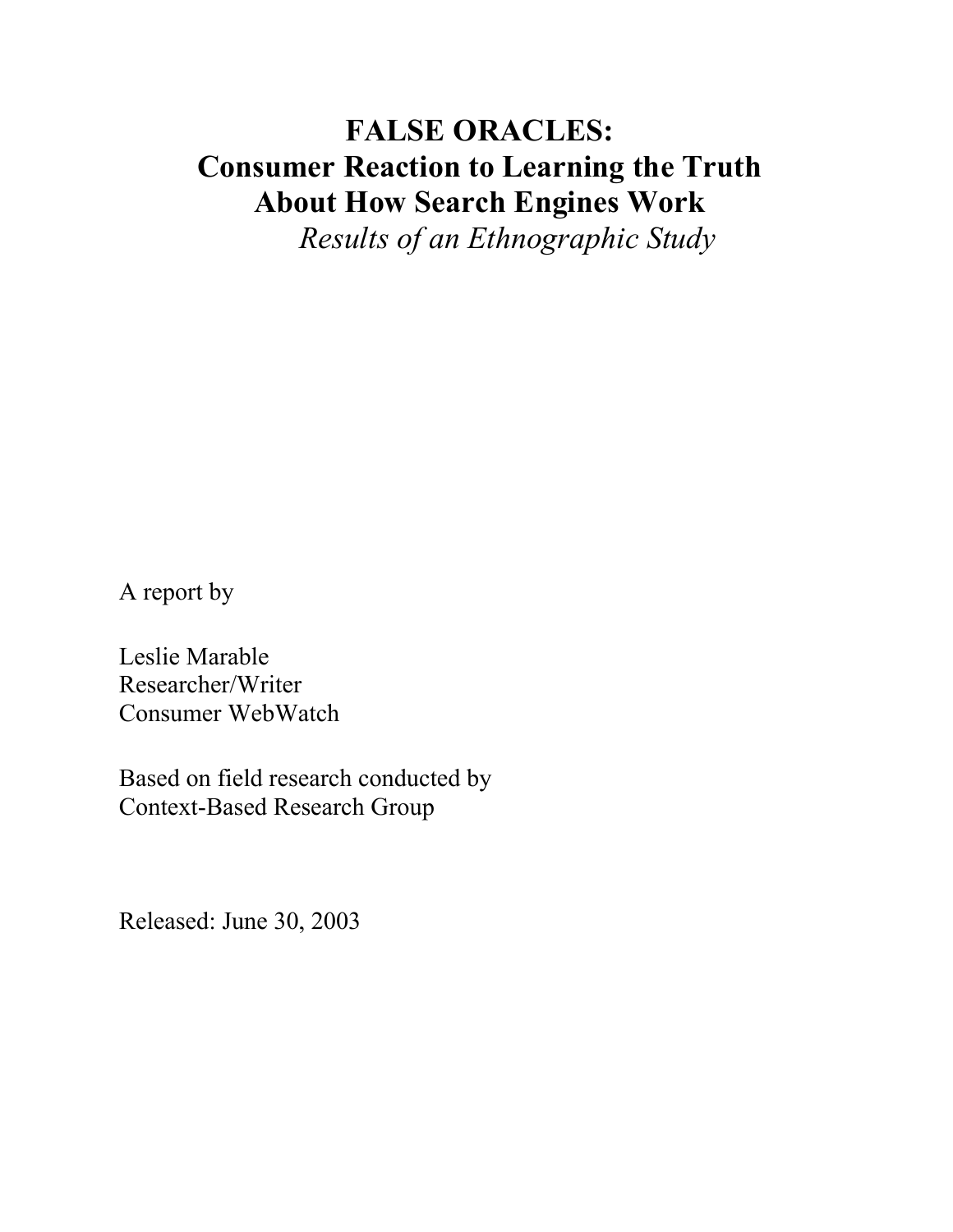### **AKNOWLEDGEMENTS:**

*Consumer WebWatch would like to thank the following people for their assistance in helping to shape the early phases of this project.*

Sambhavi Cheemalapati, Research Librarian, Information Center, Consumers Union Denise I. Garcia, Principal Analyst, Media & Advertising, Gartner G2 Sandy Schlosser, New Media Project Manager, ConsumerReports.org Beverly J. Thomas, Senior Attorney, Internet Advertising Program, U.S. Federal Trade Commission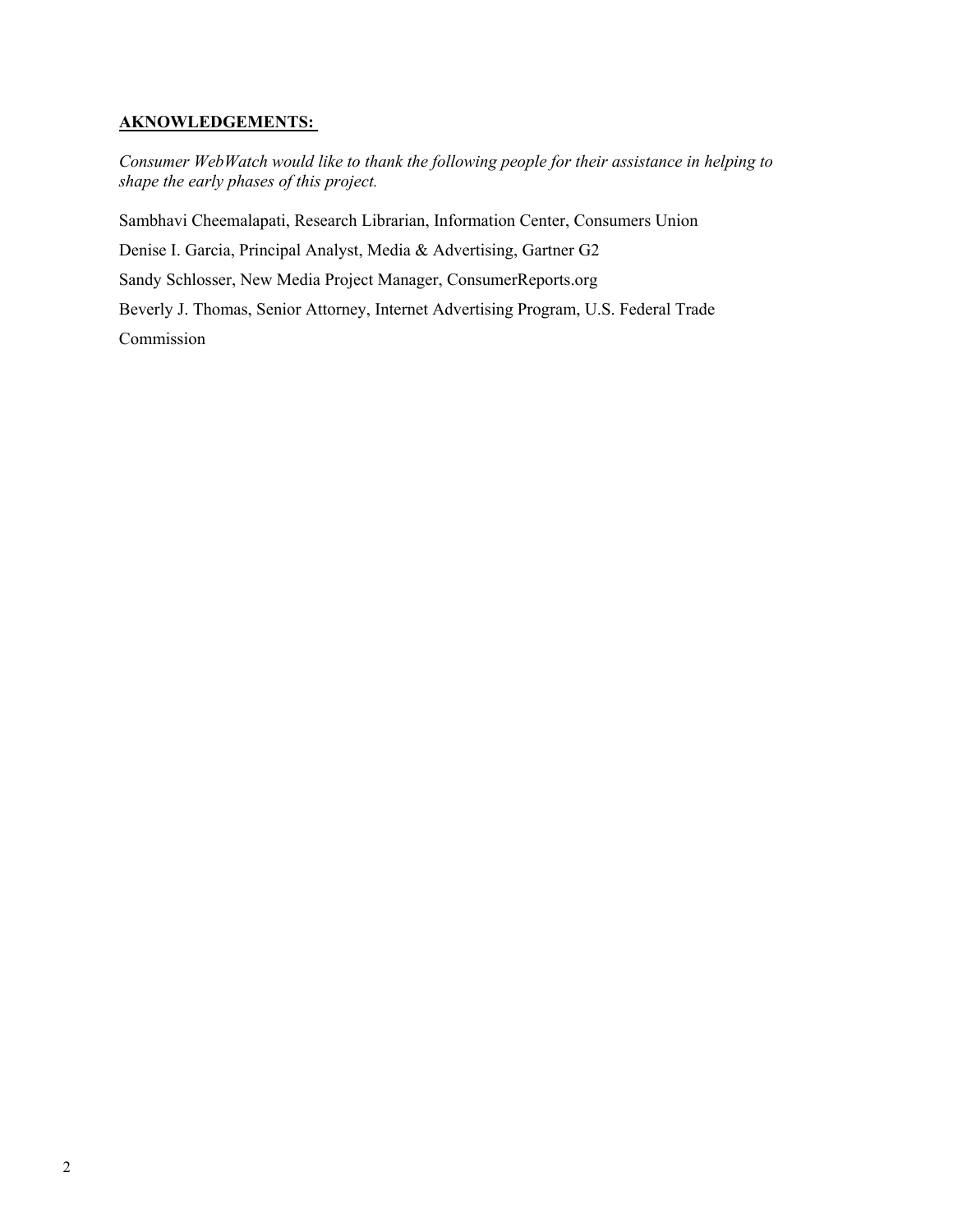# **TABLE OF CONTENTS**

| APPENDIX C: SEARCH ENGINE AND NAVIGATIONAL SITES EVALUATED, BY            |  |
|---------------------------------------------------------------------------|--|
|                                                                           |  |
| APPENDIX D: "ABOUT SEARCH" AND DISCLOSURE LINKS REVIEWED BY PARTICIPANTS. |  |
|                                                                           |  |
| APPENDIX E: INDIVIDUAL DEMOGRAPHIC PROFILES OF 17 PARTICIPANTS 57         |  |
|                                                                           |  |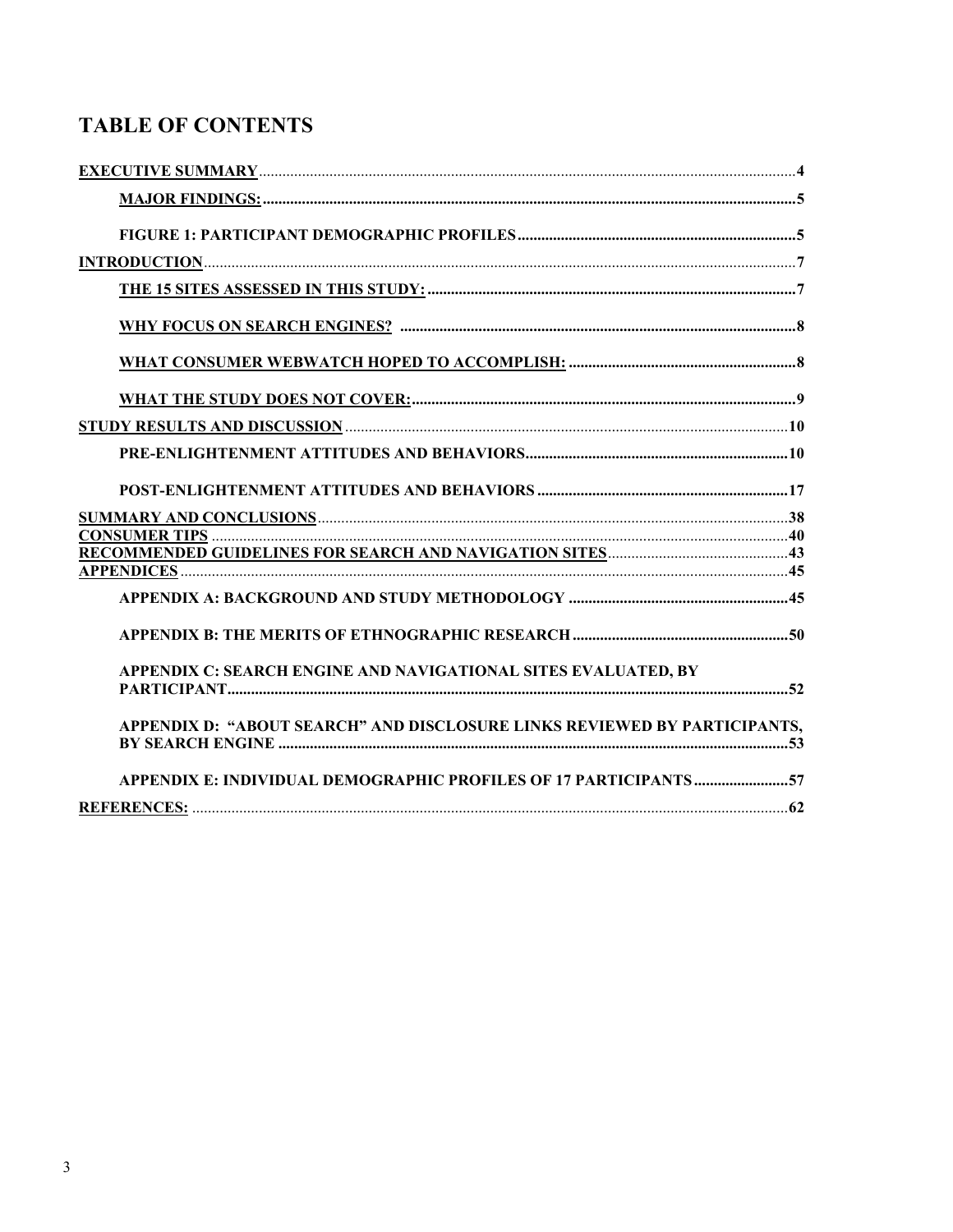### <span id="page-3-0"></span>**EXECUTIVE SUMMARY**

A year after the U.S. Federal Trade Commission (FTC) determined there was a need for "clear and conspicuous disclosures of paid placement" on search engines<sup>[1](#page-3-1)</sup>, Consumer WebWatch released data from a new study that shows consumers can't always discern paid search from pure searchresults.<sup>2</sup> Key findings were released April 24, 2003, in New York City at Consumer WebWatch's First National Summit on Web Credibility.

This study, which tested 15 major search and navigation sites, used an ethnographic approach that allowed researchers to observe experienced Web searchers in their natural surroundings. Search companies have done their own usability-related studies, but the results are usually proprietary. Context-Based Research Group, a cultural anthropology research firm based in Baltimore, conducted the field research.

Four anthropologists recruited 17 Web consumers from four U.S. metropolitan areas (Kansas City, Mo., Phoenix, Ariz., Providence, R.I., and Raleigh-Durham, N.C.). None of the participants knew about pay-for-placement on search engines prior to joining the study. Each candidate answered a pre-screener open-ended question that asked for his or her understanding of how a typical search engine ranked its results. **(See FIGURE 1: Participant demographic profiles.)**

Once admitted to the study, each consumer performed two online searches (one e-commerce, the other informational) on five pre-assigned search sites while being observed and interviewed by the anthropologist. A total of 163 completed searches were performed in which a participant selected at least one link from the delivered results pages. (The 15 sites assessed in this study were About.com, AlltheWeb.com, AltaVista.com, AOL.com, Ask.com, Go.com, Google.com, InfoSpace.com, iWon.com, Kanoodle.com, LookSmart.com, Lycos.com, MSN.com, Overture.com and Yahoo.com.) See **APPENDIX A: Background and study methodology** for information on how we selected these sites.

After the planned searches, participants were told how pay-for-placement works on each search site under assessment. To lead into this discussion, the ethnographer pointed out each of the "disclosure" pages and "About Search" links posted on each site under evaluation and asked the participant to read through them. (Many of these disclosure pages were located in areas geared toward advertisers, not consumers.) One-on-one field interviews with participants, which each averaged two hours in duration, were conducted pre- and post-enlightenment. After being enlightened, participants were asked to do "homework" assignments, 10 additional searches on sites and topics of their choosing, before a second field interview with the ethnographer. (Participants were asked to record in a search journal their thoughts and behaviors recalled

 $\overline{a}$ 

<span id="page-3-1"></span><sup>1</sup> Federal Trade Commission letter to Commercial Alert, "Complaint Requesting Investigation of Various Internet Search Engine Companies for Paid Placement and Paid Inclusion Programs." Available online at http://www.ftc.gov/os/closings/staff/commercialalertletter.htm

<span id="page-3-2"></span> $2$  Paid search (a.k.a., pay-for-placement, pay-for-performance, pay-per-click, paid listings): Guaranteed prominent placement of a Web page link or ad in the search results of a search engine, triggered by keyword terms an advertiser has purchased.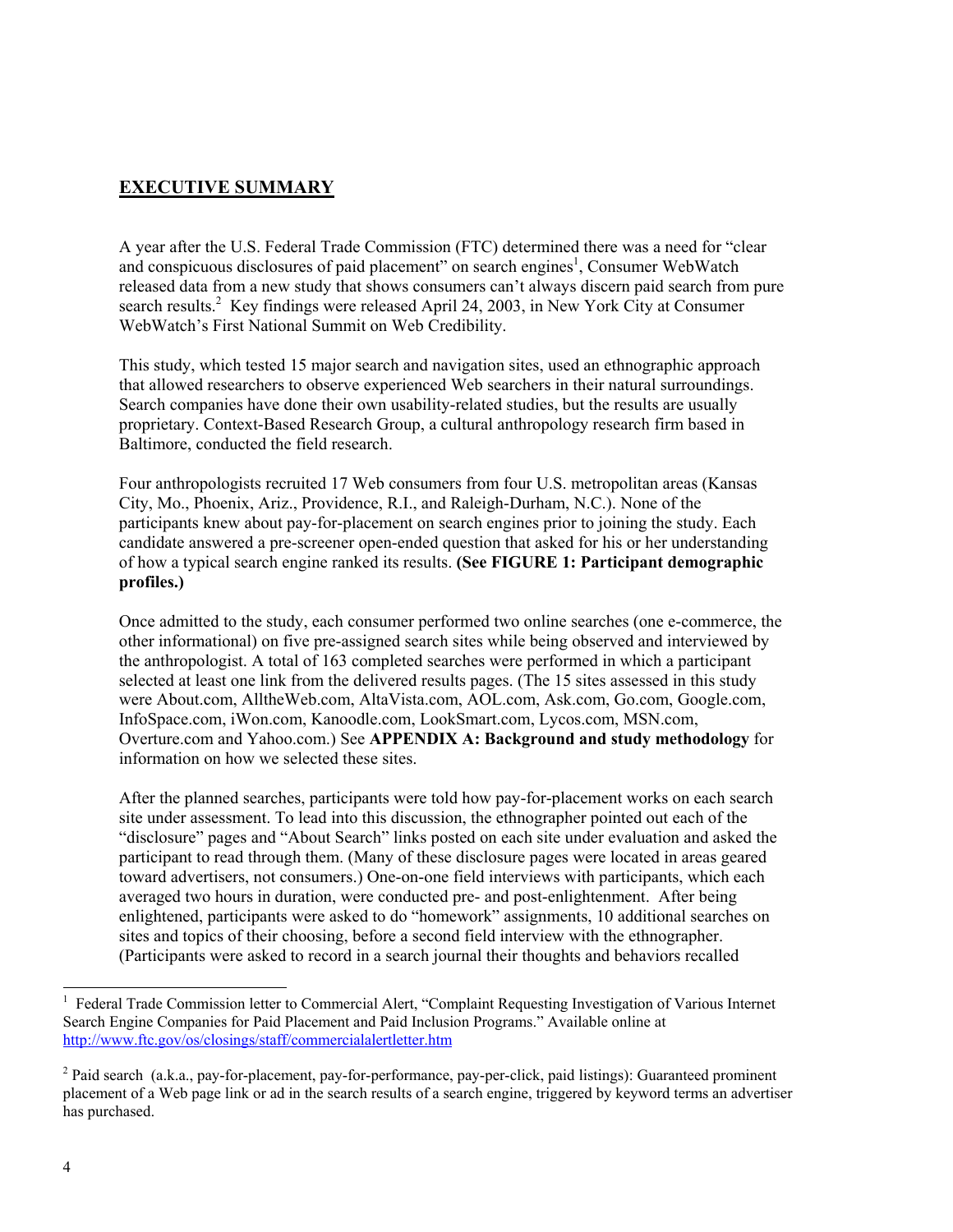during these "homework" sessions.) The participants' pre- and post-enlightenment online searching was observed to monitor changes in attitudes and behaviors over time.

### <span id="page-4-0"></span>Major findings:

- Most participants had little understanding of how search engines retrieve Web pages or how they rank or prioritize links on a results page.
- The majority of participants never clicked beyond the first page of search results. They trusted search engines to present only the best or most accurate, unbiased results on the first page. As a result, two-in-five links (or 41%) selected by our participants during the assigned search sessions were paid search results.
- Once enlightened about pay-for-placement, each participant expressed surprise about this search engine marketing practice. Some had negative, emotional reactions.
- All participants said paid search links on search and navigation sites were often too difficult to recognize or find on many sites, and the disclosure information available was clearly written for the advertiser, not the consumer. Search engine sites that were perceived to be less transparent about these related disclosures lost credibility amongst the group.

| Name*                 | Age | <b>Occupation</b>                | <b>HH Income</b> | <b>Family Type</b>          | Web Use     | <b>Web Years</b> |
|-----------------------|-----|----------------------------------|------------------|-----------------------------|-------------|------------------|
| <b>KANSAS CITY</b>    |     |                                  |                  |                             |             |                  |
| Lucy                  | 24  | Child Daycare Coor.              | \$70,000         | Married with child          | office      | $\overline{7}$   |
| Jack                  | 28  | <b>Graphic Artist</b>            | \$15,000         | Single, no children         | home        | 8                |
| Kareem                | 37  | <b>Restaurant Owner</b>          | \$30,000         | Married with child          | home/office | 5                |
| Geena                 | 48  | Legal Asst.                      | \$35,000         | Married with children       | office      | 10               |
| <b>PHOENIX</b>        |     |                                  |                  |                             |             |                  |
| Yvonne                | 32  | Physician's Asst.                | \$76,000         | Single, no children         | home/office | 12               |
| Penny                 | 34  | Stay-at-Home Mom                 | \$100,000        | Married with child          | home        | 12               |
| Gary                  | 40  | <b>Environmental Compliance</b>  | \$50,000         | Married with children       | office      | 8                |
| <b>Bob</b>            | 46  | Consultant, Geographic Info.     | \$45,000         | Single with child           | office      | 6                |
| <b>PROVIDENCE</b>     |     |                                  |                  |                             |             |                  |
| Vivian                | 19  | Full-time College Student        | \$5,200          | Single, no children         | home/school | $\overline{7}$   |
| Maria                 | 27  | Office Mgr., Non-Profit          | \$30,000         | Single, no children         | office      | 9                |
| Dennis                | 40  | V.P., Jewelry Comp.              | \$160,000        | Married with child          | home/office | 9                |
| Larry                 | 62  | Consultant, Marina/Boating       | \$120,000        | Married with grown children | home/office | 17               |
| <b>RALEIGH-DURHAM</b> |     |                                  |                  |                             |             |                  |
| Diane                 | 20  | Full-time College Student        | \$10,000         | Single, no children         | home/school | 5                |
| Mike                  | 25  | Electric Meter Reader            | \$18,000         | Single, no children         | home        | 5                |
| Sara                  | 30  | <b>Elementary School Teacher</b> | \$40,000         | Single, no children         | office      | 6                |
| Claude                | 36  | <b>Construction Worker</b>       | \$35,000         | Single with children        | home        | 6                |
| Anna                  | 55  | <b>Retired Banker</b>            | \$200,000        | Married with grown children | home        | 5                |

### <span id="page-4-1"></span>**FIGURE 1: Participant demographic profiles**

**\*Pseudonyms assigned to participants to protect their privacy. See also APPENDIX E: Individual demographic profiles of 17 participants.**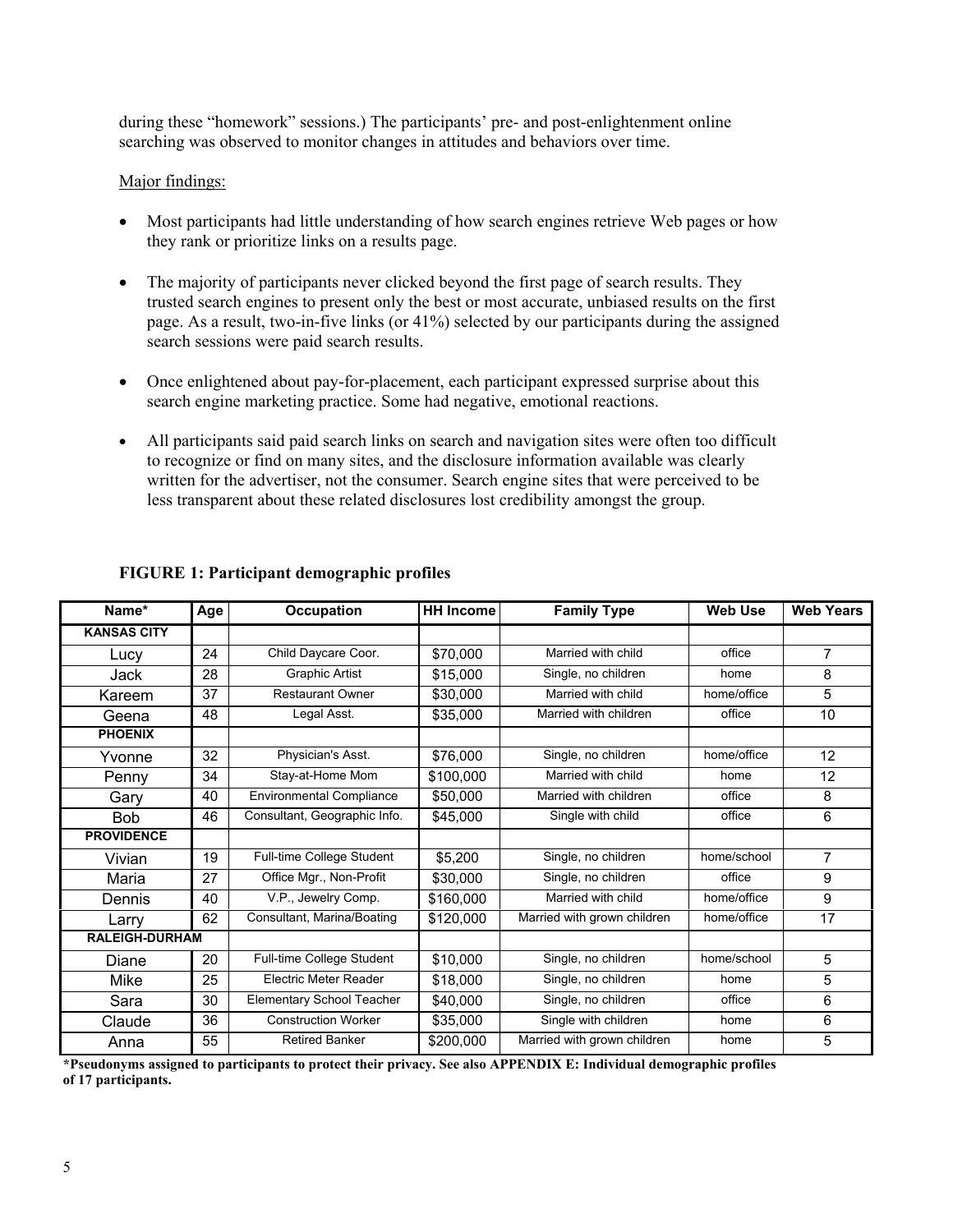### **About Consumer WebWatch:**

Consumer WebWatch is a project of Consumers Union, the non-profit publisher of *Consumer Reports* magazine and ConsumerReports.org. The project is supported by The Pew Charitable Trusts, which invests in ideas that fuel timely action and results; the John S. and James L. Knight Foundation, which promotes excellence in journalism worldwide and invests in the vitality of 26 U.S. communities; and the Open Society Institute, which encourages debate in areas in which one view of an issue dominates all others. Consumer WebWatch's Web site launched April 16, 2002.

### [http://www.consumerwebwatch.org](http://www.consumerwebwatch.org/)

**Note:** ConsumerWebWatch.org does not participate in any pay-for-placement or paid inclusion/submission program on any search engine or navigation Web site.

### **About Context-Based Research Group:**

Context-Based Research Group is an ethnographic research and consulting firm located in Baltimore, M.D. with a global network of cultural anthropologists located around the world. Professional anthropologists Robbie Blinkoff, Ph.D. and Belinda Blinkoff, M.A., A.B.D. created Context in partnership with Chuck Donofrio, the President and C.E.O. of Carton Donofrio Partners, Inc., an international brand experience design firm also located in Baltimore. [http://www.contextresearch.com](http://www.contextresearch.com/)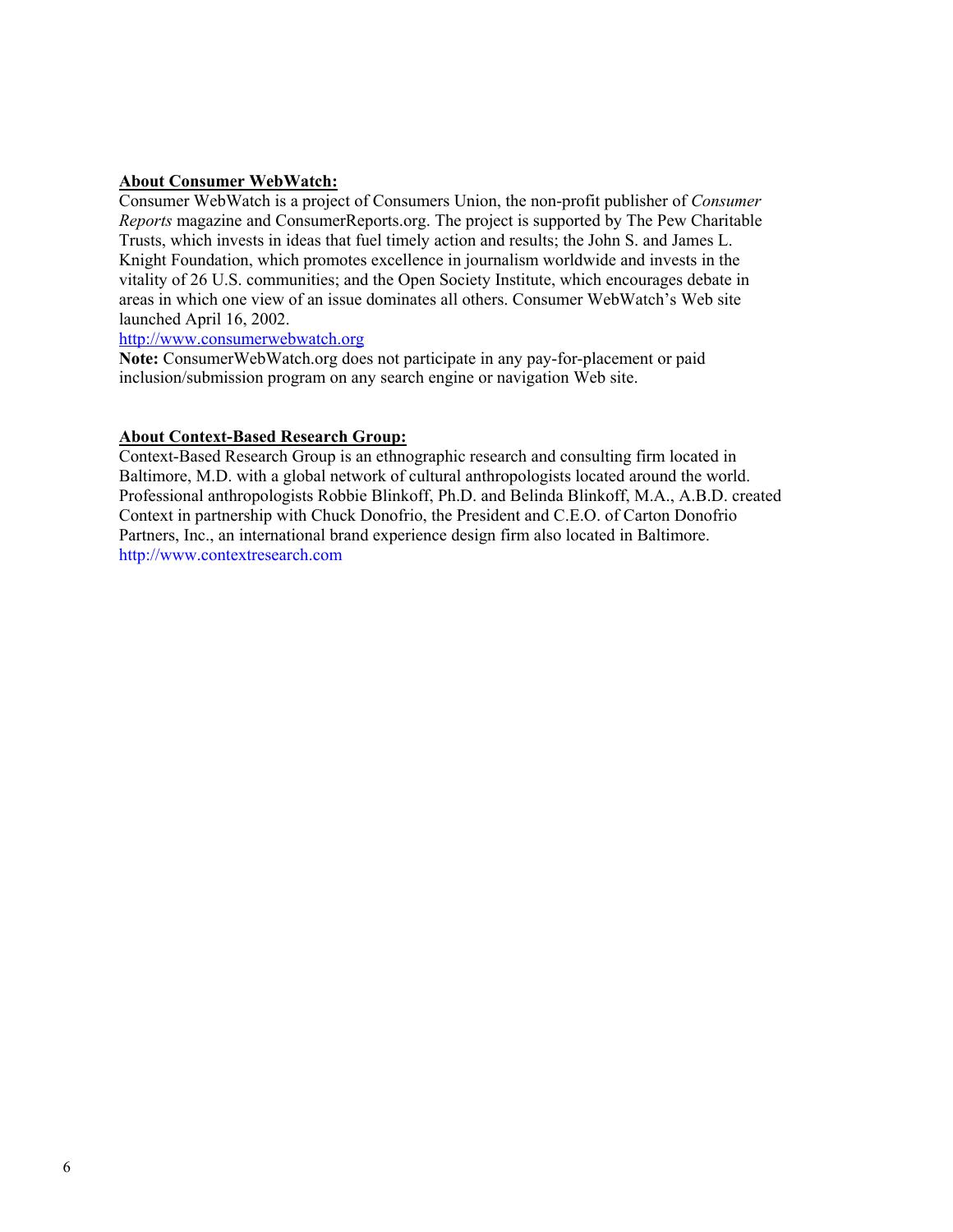### <span id="page-6-0"></span>**INTRODUCTION**

Consumer WebWatch learned in its first commissioned study - a national telephone survey of 1,500 Web-savvy U.S. adults conducted by Princeton Survey Research Associates - that 60 percent did not know some search engines accept fees in exchange for giving prominent placementto advertiser Web pages within the results pages.<sup>i</sup> In addition, four-in-five respondents (or 80%) said it was important search engines disclose their paid search policies in the search results or an easy-to-find page on the site.

A more recent Consumer WebWatch credibility-related joint study, lead by Stanford University's Persuasive Technology Lab, found half the consumers (or 46.1%) judged the credibility of a Web site based, in part, on superficial aspects such as Web design or overall visual appeal.<sup>ii</sup> These Stanford participants were more likely to assess a search engine site's credibility based on visual cues  $(52.6\%$  vs. 46.1% overall).<sup>[3](#page-6-2)</sup> In addition, less than four percent of consumers who assessed the 10 search sites in this Web-based study commented about information bias. In comparison, 11.6 percent of information bias-related comments were made about the study sites overall, and 30.2 percent of comments were derived while assessing newsspecific sites, where the issue of information bias and sponsorship influence is presumably more understood (and expected) amongst the public.

In this most recent study on search engines and navigation sites, Consumer WebWatch decided to use an ethnographic or anthropological approach in order to dive deeper into how consumers use these popular Web navigational points-of-entry. We commissioned Context-Based Research Group, an ethnographic research and consulting firm based in Baltimore, to conduct this project. Robbie Blinkoff, Ph.D., a managing partner and principal anthropologist, directed the project. **(See also APPENDIX B: The merits of ethnographic research.)**

<span id="page-6-1"></span>The 15 sites assessed in this study:

About.com AlltheWeb.com AltaVista.com AOL Search (AOL.com) Ask.com Go.com Google.com InfoSpace.com iWon.com Kanoodle.com LookSmart.com Lycos.com MSN Search (MSN.com)

 $\overline{a}$ 

<span id="page-6-2"></span> $3$  The Stanford study asked participants to assess the credibility of 10 search sites, randomly assigned in pairs, that were pre-selected by researchers for a variety of reasons, including Web design, user interface, brand name, and the presence or absence of disclosure information. The search sites assessed between June 15 – August 15, 2002 were About.com, AlltheWeb.com, Ask.com, Google.com, Insider.com, iWon.com, LookSmart.com, Overture.com, Vivisimo.com and Yahoo.com.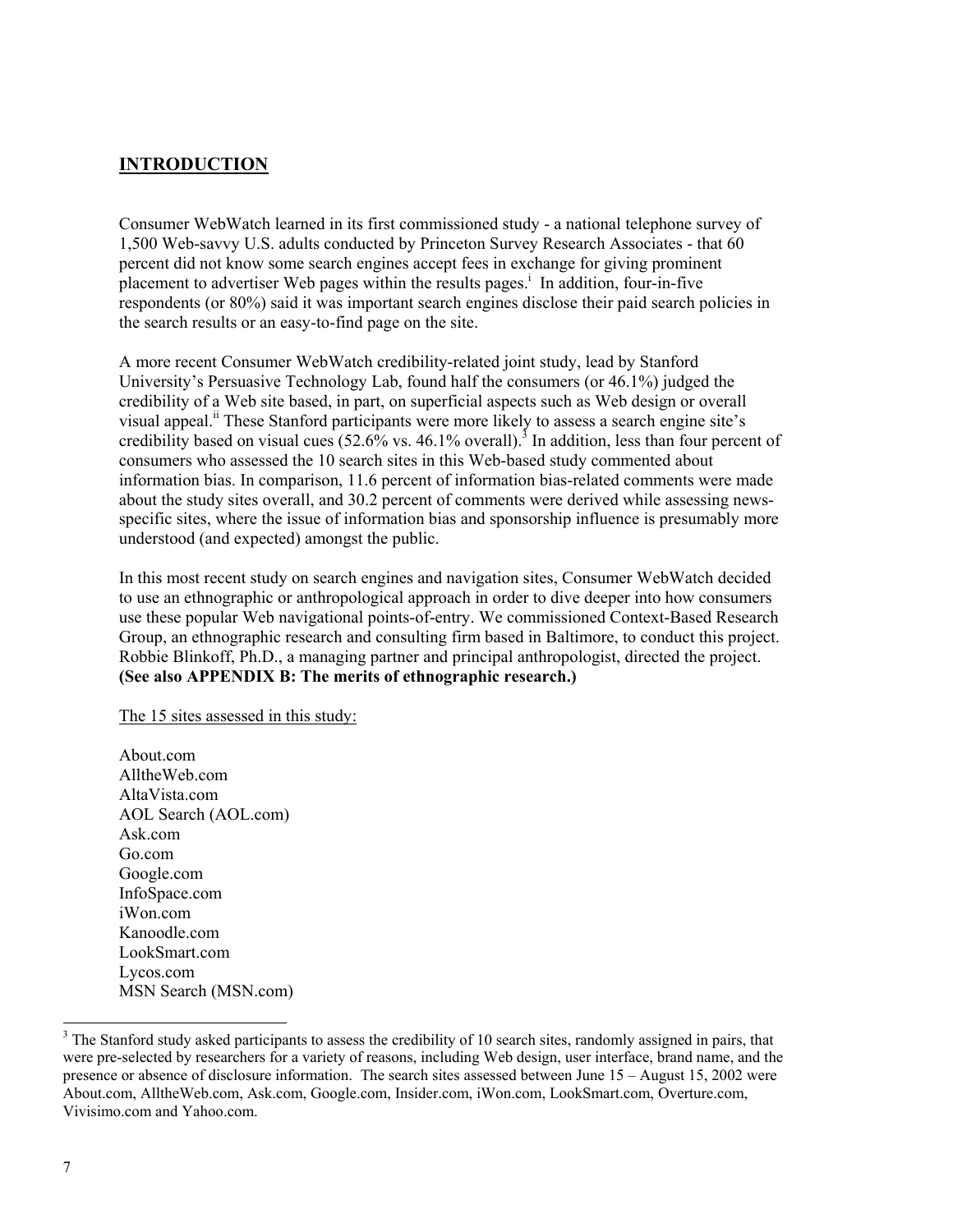Overture.com Yahoo.com

### <span id="page-7-0"></span>Why focus on search engines?<sup>[4](#page-7-2)</sup>

**Switching stations:** Searchers use these navigational portals to move from one site to another, particularly when the user is unsure of where to surf next. Findings from various research reports show at least 85 percent of Web users query search engines with great frequency.<sup>iii</sup> Other research indicates the percentage of search engine referrals worldwide has increased significantly over the past year: up to 13.5 percent of global referrals from 7.2 percent the previous year, according to online marketing analytics firm WebSideStory.com.[iv \(](#page-65-3)Search sites in the U.S. account for 15 percent of all referrals, up from 8 percent a year ago.) Clearly, online consumers rely on search engine and portal sites to find and to navigate Web pages more quickly and efficiently.

**Paid search factor:** These advertiser-based results can nudge online consumers to click on Web pages, links or ads listed prominently in the results, yet not *necessarily* the most relevant to their search query. Even well informed or Web-savvy users may not know whether a listing is a paid ad. In addition, in the wake of the dot-com advertising bust in 2001, and the decreasing effectiveness of banner ads, online advertisers and marketers are anxious to find tactics that will boost visibility with consumers. Keyword and other forms of paid search can make a significant difference to a company's bottom line. A recent Jupiter Research poll found that 76 percent of marketing executives who have used search engine marketing rate it more effective than bannerstyle online ad[v](#page-65-4)ertising. About two-thirds (or  $64\%$ ) said they intended to increase their search engine marketing budgets in the next 12 months. (Indeed, a June 2003 report released by the Interactive Advertising Bureau said keyword search made up 15 percent of last year's total Internet advertising revenues, up from 4 percent in year 2001.) According to industry analysts U.S. Bancorp Piper Jaffray, total paid search revenues in the U.S. will approach \$2 billion by the end of 2003, then jump to nearly \$5 billion by  $2007$ .<sup>[vi](#page-65-5)</sup>

**Consumer detriment:** There's a higher risk to the Web consumer of making flawed buying and other decisions as a result of reliance on information from a prominently ranked site that doesn't necessarily have the most accurate or most authoritative information. This risk factor is highest when consumers search for information on health or financial issues in which actions based on faulty, misleading or incomplete information could adversely affect their health or money matters.<sup>vii</sup> For example, a November 2002 Consumers International study of 460 Web sites found half the sites giving advice on medical and financial matters failed to provide full information about the authority and credentials of the people behind that advice.<sup>[5](#page-7-3)</sup>

<span id="page-7-1"></span>What Consumer WebWatch hoped to accomplish:

 $\overline{a}$ 

<span id="page-7-2"></span><sup>&</sup>lt;sup>4</sup> Consumer WebWatch's definition of a search engine: Any major site with the ability to point or navigate hundreds of thousands of Internet users to different points of entry online, including search services, directories, portals and community sites.

<span id="page-7-3"></span><sup>&</sup>lt;sup>5</sup> Consumers International (2002), Credibility on the Web: An international study of the credibility of consumer information on the Internet.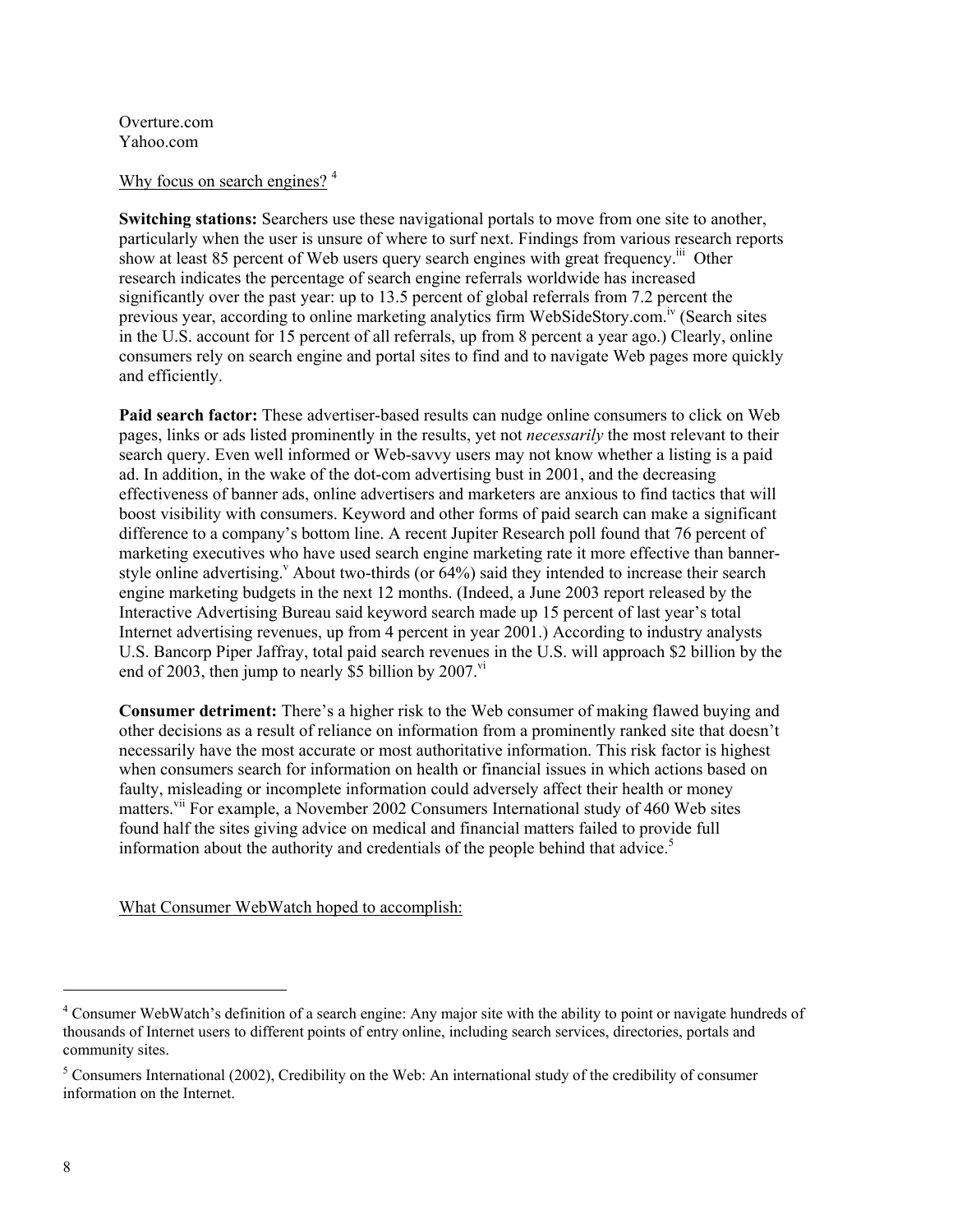- First, to elaborate on the Princeton survey statistics about search engines. Consumer WebWatch wanted more confirmation Web consumers are still largely unaware of paid search, and that such paid results might influence the ranking of their search results.
- Second, to assess whether consumers could tell the difference between paid search results and pure or algorithmic search results, or not.
- Third, to assess whether consumers noticed and understood the "About Search" links or related disclosure information posted on such sites a year after the FTC determined there was "the need for clear and conspicuous disclosures of paid placement…so that businesses may avoid possible future Commission action."<sup>[viii](#page-65-7)</sup>
- Fourth, to understand whether consumers' online behavior would change once they learned more about search engine pay-for-placement marketing and how related results rankings might be biased toward advertisers.
- Fifth, to alert the search engine community that current marketing and advertising practices could lead to long-term credibility problems for the industry.
- Sixth, to call attention to potential concerns or inadequacies in the FTC recommendations to search engines to make their practices more transparent.

### <span id="page-8-0"></span>What the study does not cover:

The study did not focus on the concept of paid submission (a.k.a., paid inclusion)<sup>6</sup> because such techniques do not typically taint search engine result relevancy or rankings. In addition, Consumer WebWatch thought that adding the concept of paid inclusion to the concept of payfor-placement would only confuse and possibly frustrate participants.

Consumer WebWatch decided to focus on consumer understanding of paid placement, as its influence can adversely affect search results positioning, thus potentially denying consumers the ability to make the best buying and related household decisions while online. Further, basing a health- or finance-related decision on inaccurate information can be literally dangerous to a consumer's well-being.

Secondly, the study did not attempt to determine whether the search results the participants received or clicked on were in fact accurate or relevant to their query. However, we took notice of occurrences in which the participant remarked to the ethnographer about the perceived accuracy or inaccuracy of search results received during search sessions.

l

<span id="page-8-1"></span> $6$  Paid submission: Submitting a Web site or pages for guaranteed inclusion into a search engine's database or listings. This does not guarantee prominent listings or a rankings boost over those pages retrieved from the engine's indexing (crawlers), but it does guarantee a site is "crawled" more deeply or with greater frequently.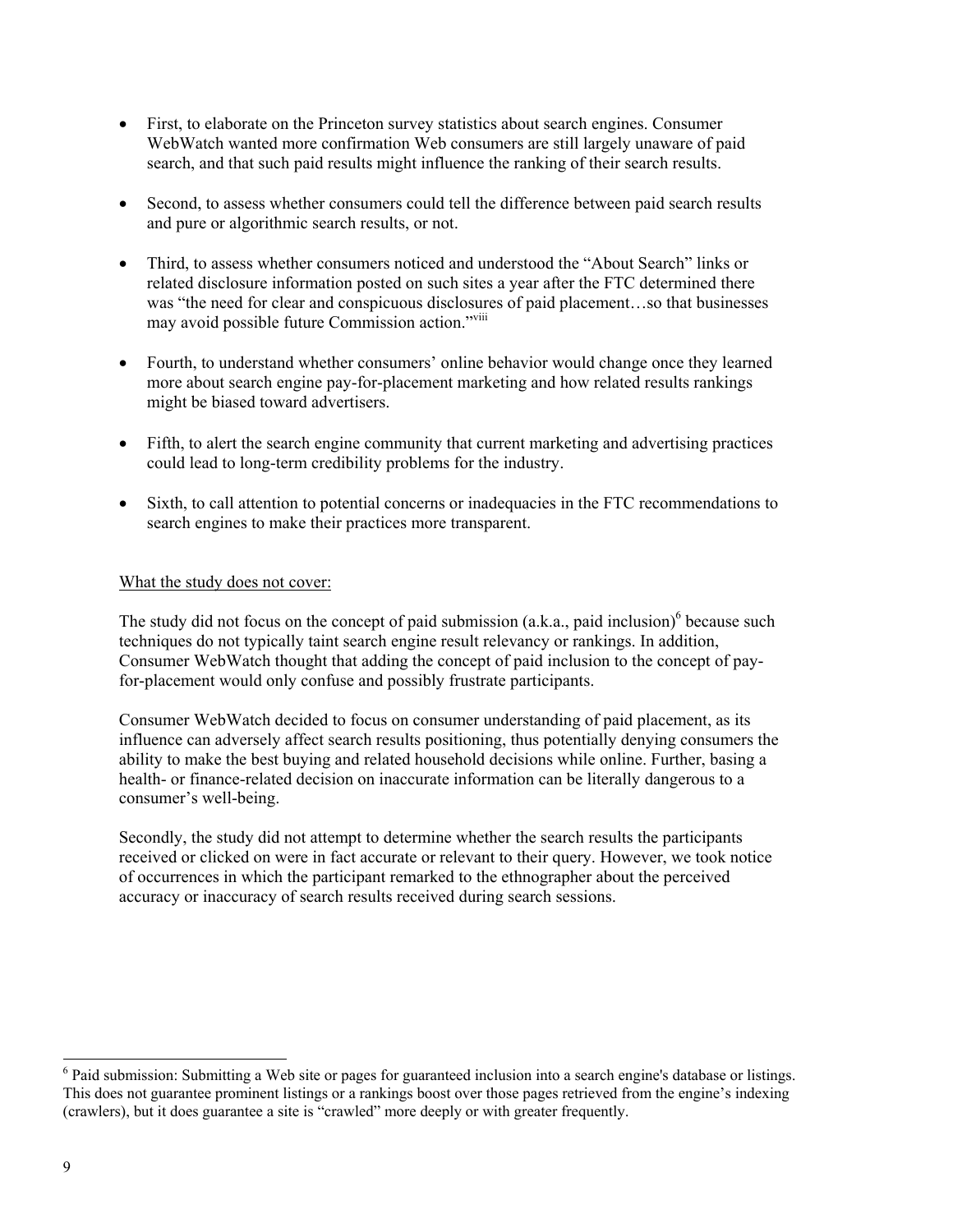### <span id="page-9-0"></span>**STUDY RESULTS AND DISCUSSION**

### *Please note:*

*The names of participants have been changed. Participants were assigned pseudonyms to protect their privacy and to encourage candidness with the ethnographer.* 

*Excerpted ethnographer field notes and long quotations from participants appear in block quote format. Direct quotes from participants are set off in double quotation marks.*

*Some participant quotes or ethnographer field notes were edited for grammar or clarity.*

### <span id="page-9-1"></span>**PRE-ENLIGHTENMENT ATTITUDES AND BEHAVIORS**

### **1. All participants used one search engine as their sole or primary point of Web search entry.**

Thirteen participants reported using either Yahoo or Google for all or nearly all of their online searching. (Google garnered eight loyalty votes, while Yahoo had five. AltaVista, Dogpile, MSN Search and Search.com each received one vote apiece.)

Users were loyal to Google because they perceived it to deliver "relevant" and "satisfactory search results." Participants also mentioned its ease-of-use due to an "uncluttered" Web page with "no distractions" like pop-up ads, images and a lot of text. Yahoo's popularity amongst participants was credited to its perceived delivery of "the best results," "appearance and accessibility" and "brand name and overall usability." Three participants admitted heavy usage of one particular search engine simply because it was the default Web home page setting on their PC's Internet browser.

For example, the Kansas City ethnographer reported Geena, 48, a legal assistant who does a lot of work-related searches, has used Yahoo ever since she first went online 10 years ago:

When she first began using the Internet [Yahoo] was set as her default start page. Since then she has not felt a need to change the way in which she searches on the Web. It is also set as her default page at her workplace, however, she did not set it as her start page. She explained that, "it was just like that so I use it."

MSN.com is the default choice for fellow Kansas City participant Kareem, 37, a restaurant owner and home/office Web user for five years.

MSN serves as the homepage on his computer and he therefore uses it the most frequently…When he first used the Internet, and first got a computer, the homepage was set to MSN, which is the reason he has used it as his primary search engine all along.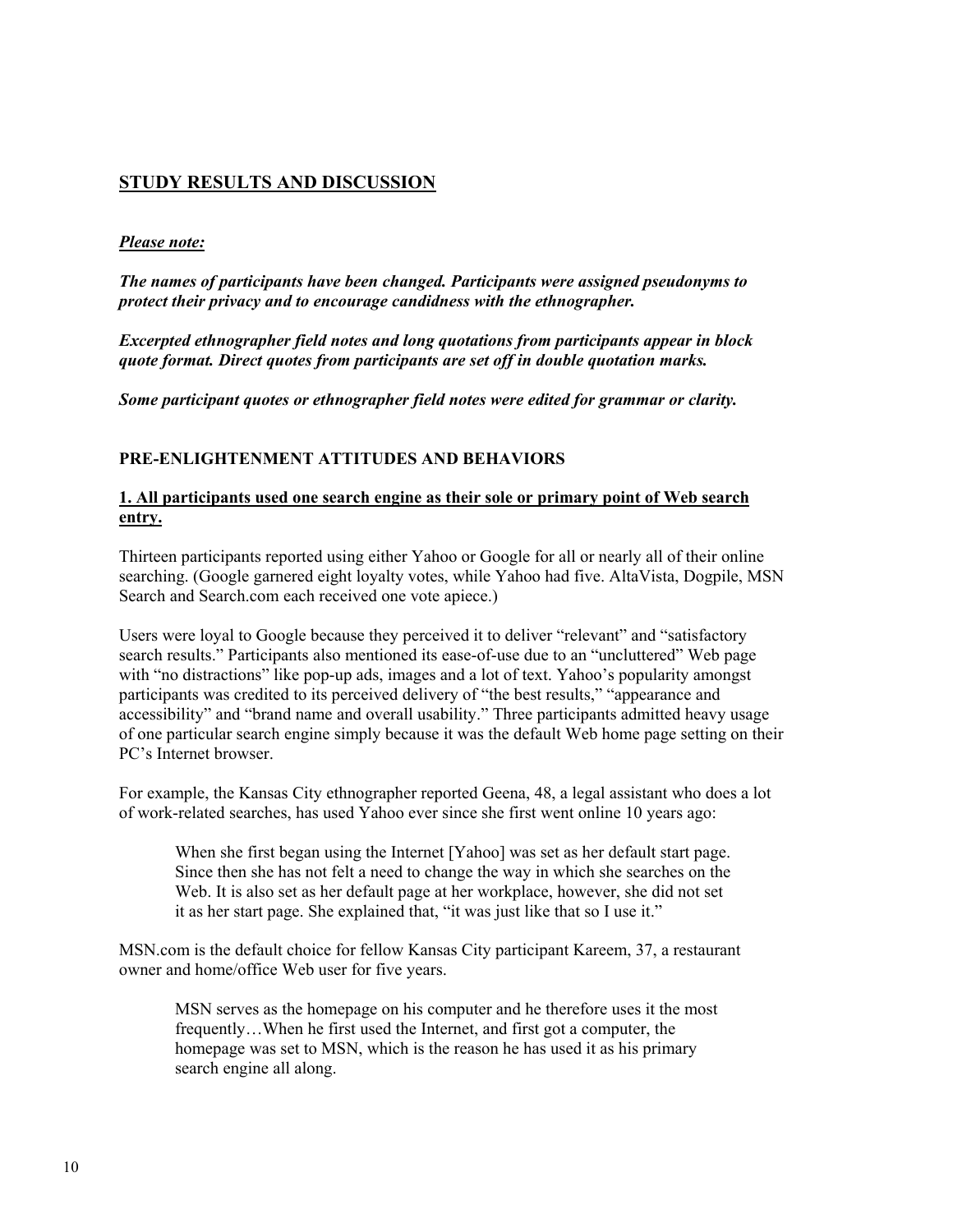### **2. Most participants did not understand how search engines retrieve information from the Web or how they rank or prioritize links on a results page.**

About half the participants (8 of 17) had a vague understanding that search engine results are influenced by keyword or a closest match relevancy. In other words, they had a fuzzy idea search engines relied on the keywords or phrases typed into the search boxes to find Web pages, but didn't understand much else.

For example, Penny, 34, a stay-at-home mom in Phoenix said "the search engine goes out and looks at the keywords in the codes of Web pages and if the words match it pulls it down for the results page." Similarly, Vivian, 19, a full-time college student in Providence, suggested search sites "pull up things that have the closest matches to what you typed in and then maybe it ranks them in order of what page or where on the page the words show up."

Two people characterized search and navigation sites as "something you can give a word to and it goes out and finds matches that most closely match your word" (Sara, 30, elementary school teacher, Raleigh-Durham) or "software that goes out on the Internet using search words to find Web sites." (Yvonne, 32, physician's assistant, Phoenix)

Bob, a 46-year old Phoenix-based geographic consultant with six years online, gave this response:

"A search engine is an interface with a Web page you go to in order to query where to find information. You type in keywords and you get 100,000's of returns [that are] prioritized by how well your keywords match the Web page's keywords."

Likewise, Dennis of Providence, 40, a jewelry-accessories company vice president with a background in trademark law, explained:

"I would say [search engines] allow you to find information about a topic that is located elsewhere on the Internet by clicking in key phrases related to what you are interested in."

Not surprisingly, some participants were more advanced in their understanding than others. Two in particular, Gary of Phoenix (a 40-year-old environmental compliance coordinator) and Larry of Providence (a 62-year-old marina and boating consultant) had the most sophisticated understanding of how search engines work:

Here's how Gary, who manages a personal home page, explains how search engines work to the Phoenix ethnographer:

"[E]ach search engine is set up differently to do Web searches. Each engine has an algorithm that determines how the engine's 'spider' or Web 'crawler' (the information retrieval thing) will chose the Web sites for the results page. Some spiders are sent out to seek 'meta-tags,' but some reject 'meta-tags.' Some accept hidden text, while others reject hidden text. It depends on the search engine's goals, which are determined by whoever runs/owns the search engine."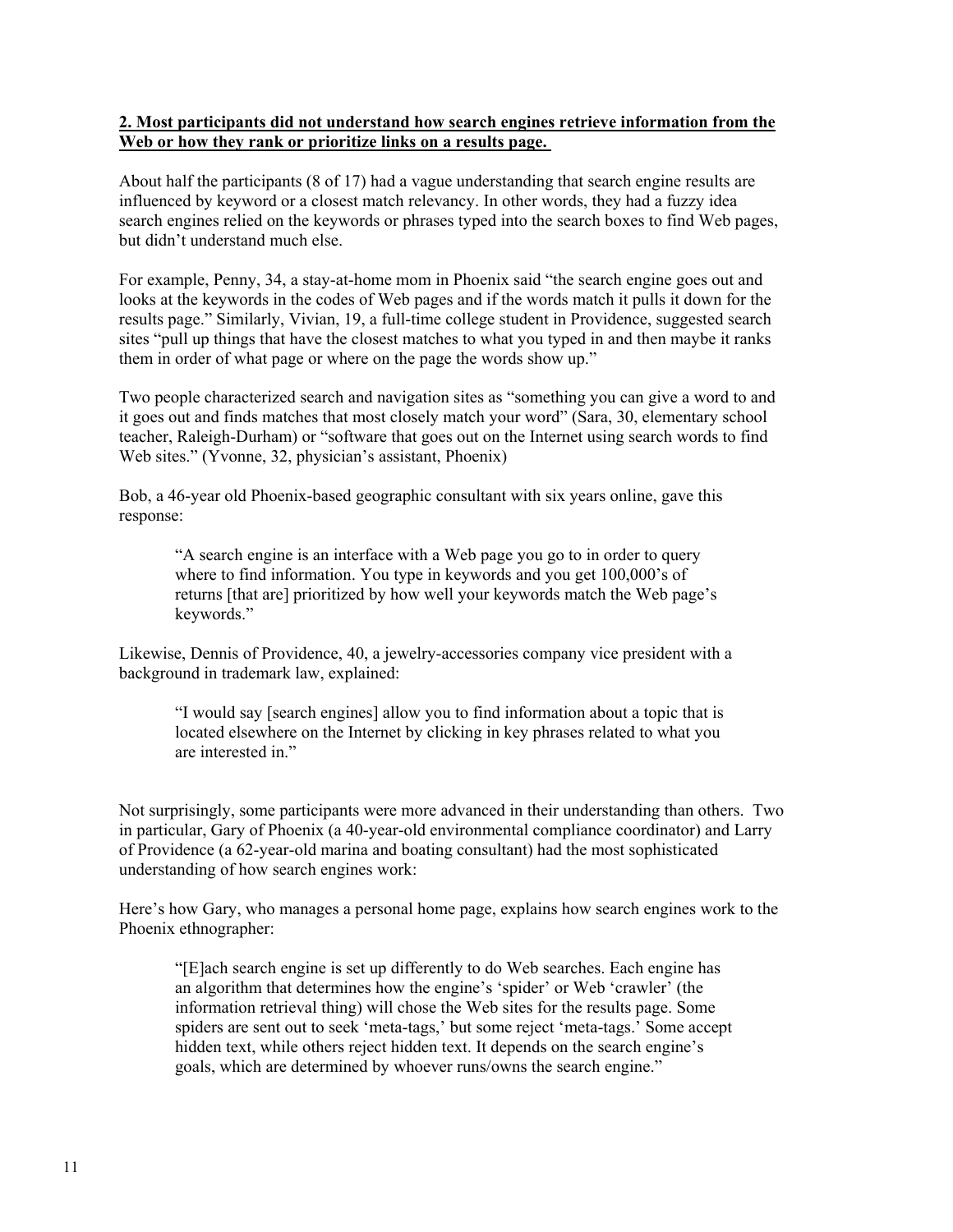Larry of Providence, who has experience compiling a database of Web pages related to environmental issues, conveyed a higher level of understanding to the researcher:

"[It] operates on keyword searches, which might be words embedded in text. It scans through and reads names of individual places and products and with some systems, they will even list whatever keyword they think you want to have…That is what gets registered with the search engine."

Three participants (Jack and Kareem of Kansas City and Mike of Raleigh-Durham) had naïve perceptions of how search engine result links are ranked, believing priority listing was based, in part, on some kind of popularity- or seniority-related measurement.

According to the ethnographer's field notes, Jack, a 28-year-old graphic artist with eight years of online experience, assumed the results were selected based on the "most frequently visited Web sites." He also stated that Web sites ended up in the results based on their relevancy to keywords in a query.

Fellow Missouri statesman Kareem, who also maintains a Web page for his small business, "assumes" certain links are ranked higher than others because they are logged on more frequently.

Mike of Raleigh-Durham, 25, an electric meter reader and part-time student with five years' Web experience, suggested results were ranked based on seniority:

He believes the sites that are ranked higher are there "because they are the most established or oldest. Perhaps because they have the most hits."

Four participants (Geena of Kansas City, and Anna, Claude, and Diane of Raleigh-Durham) admitted they had little understanding of how search engines prioritize results.

Anna, a 55-year-old retired banker, guessed search engines rank results based on the "more words I entered are on that site." Claude, 36, a construction worker with six years online, believed search results are ranked, "listed by the best site." And Diane, 20, an undergraduate university student with five years of Web experience, thought search engines "scanned [the Web]...and the first ones are just like you want it."

While no participant knew about pay-for-placement on search sites, two participants suspected results rankings weren't based entirely on a pure search or algorithmic method.

The Kansas City ethnographer noted this about Lucy, 24, a child daycare coordinator with seven years of Web experience:

She alluded to pay-for-placement a tiny bit when asked about the reason certain items are ranked higher than others did in a search result, but then backed off. "I don't know why, I guess because of pay or something, or actually it's because of keyword I think."

Likewise, Providence resident Maria, 27, an office manager for a non-profit art organization with nine years online, suggested there were factors at hand that drive search results other than unbiased or algorithmic rankings.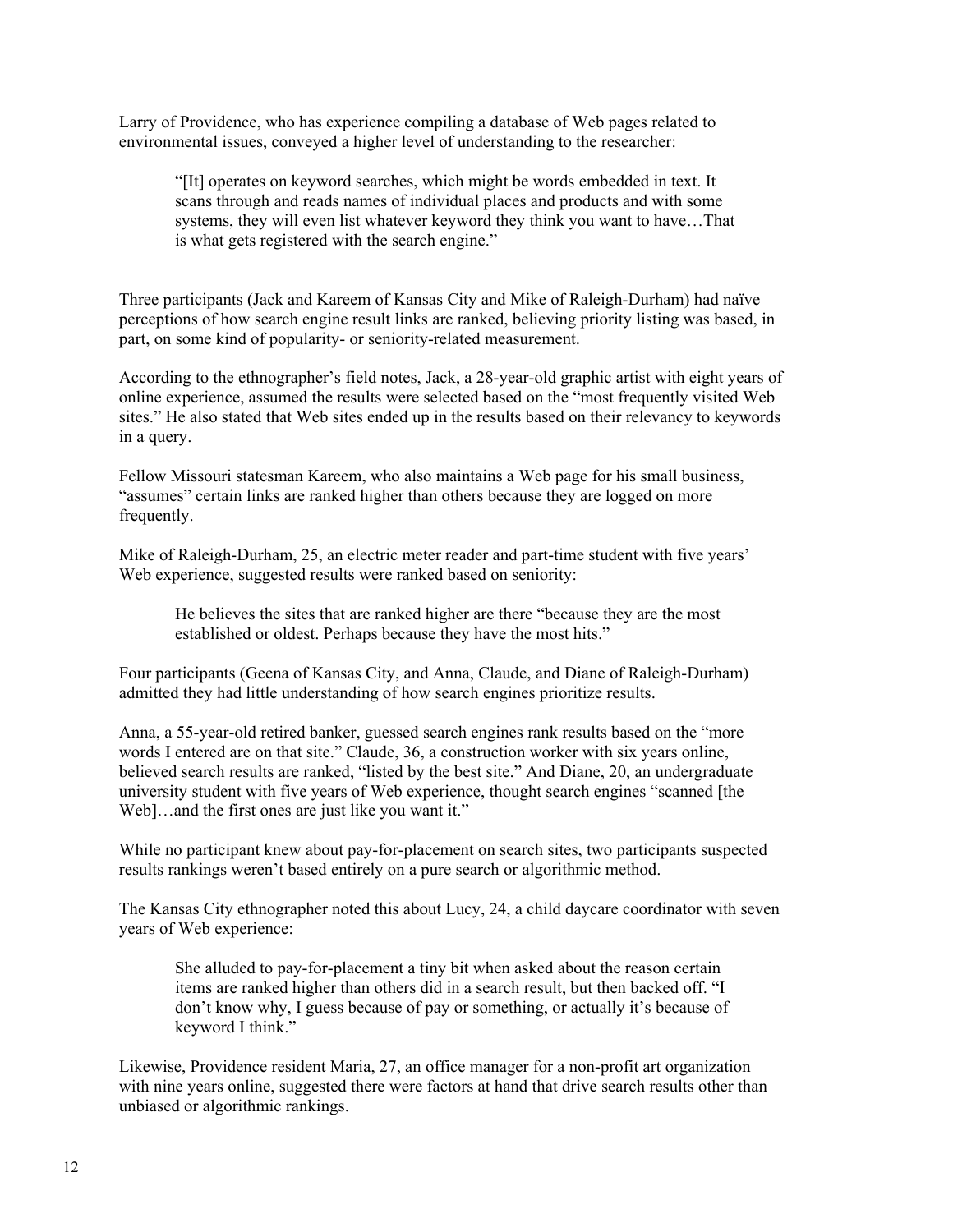"I always [thought]…it was depend[ent] on what the search engine wanted to present to people and also what the places [Web sites] kind of give to the search engine. I don't know if it is a money deal or whatever, I don't know if they exchange [money], but it has something to do with helping each other out."

### **3. The majority of participants never clicked beyond the first page of search results as they had trust in the search engine to present only the best or most accurate results on the first page, making it unnecessary to review later results pages.**

Each of the 15 search engines under evaluation was assessed by a minimum of five participants. A total of 170 unique search sessions were performed during the planned browse phases of Field Interview #1, an equal number of commercial searches and informational searches for health, finance or travel information (i.e., 85 searches of each type.) Seven searches were aborted before a result link was clicked because the participant reported he or she didn't see a link of interest to them, or because the results were redundant to those seen on other search engines tested. (There were two aborted searches on MSN.com and one apiece on About.com, Go.com, InfoSpace.com, iWon.com, and Kanoodle.com.)

### **(See APPENDIX C: Search engine and navigational sites evaluated, by participant.)**

Not one participant explored search results beyond the fifth delivered page. Of the 163 searches in which a participant selected a link to explore, the majority or 88 percent of the result links selected were located on the first page. The number of pages explored by participants decreased considerably after page one. There were only 16 cases in which a participant viewed the second page of results, two cases where the third page was reviewed, and one case in which the fifth page was scanned.

There was a slight difference between commercial and informational searches. Of the 144 cases in which a link was selected from the *first results page*, 75 were picked during commercial searches, while 69 were chosen during informational searches.

Prior to the planned browse searches, in which the ethnographer probed a participant on his or her searching behavior, *pre-enlightenment*, most participants had a fairly accurate depiction of their online behavior. The majority (or 12 of 17 participants) stated they only clicked on links listed on the first page of search results, which later proved to be accurate once these statements were compared to their actual behavior displayed during respective planned searches.

Two participants, Anna and Diane of Raleigh-Durham, were overly conservative in what they reported to the ethnographer. While each stated she typically stopped at the first page of results, in three of 10 cases during the planned search each reviewed two or three pages of results, certainly far more than the group on average. (Anna assessed About.com, AltaVista.com, Google.com, MSN.com, and Overture.com. Diane assessed Go.com, InfoSpace.com, iWon.com, Kanoodle.com and LookSmart.com.)

Another participant not only reported he was diligent about reviewing a number of pages before making a link selection, but his actual behavior during the planned search bore this out. Kareem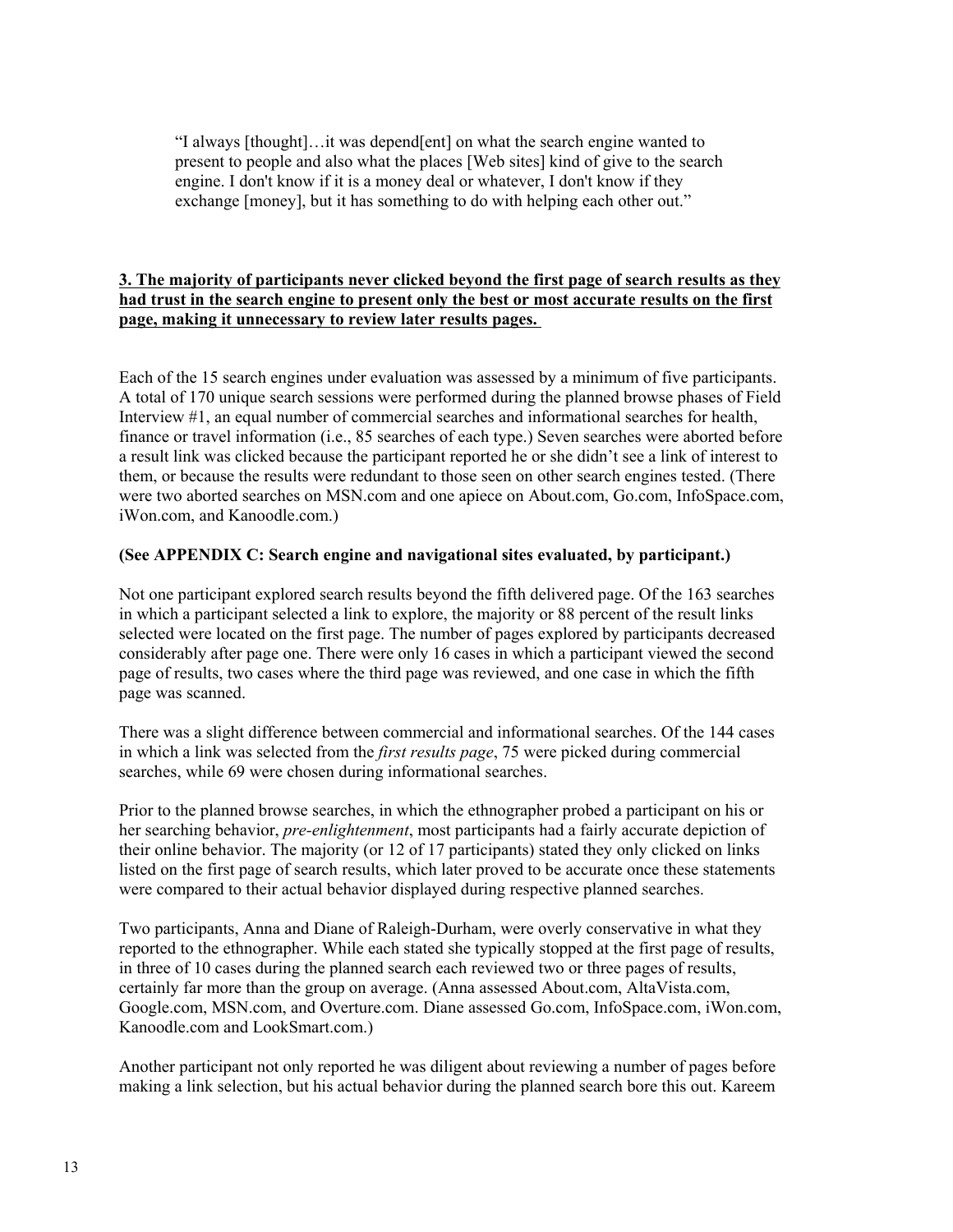of Kansas City's exchange with the anthropologist indicates how thorough he is when reviewing the results he receives:

He typically scrolls through several pages, "at least three," before choosing a result, however, he said it ranges from one to six [pages]. He explained, "because when I've found my appropriate search phrase, everything will be in those results pages. I click on lots of pages because there's lots of good information." He scrolls through anywhere from "one to twenty to fifty" actual results before selecting a link.

True to form, an analysis of his 10 planned searches revealed Kareem had clicked on a first-page result only three times. He reviewed through the second page of results half the time (5 of 10 times), reviewed through the third page of results one time, and through the fifth page one time. (Kareem performed his 10 planned searches on AOL.com, AlltheWeb.com, Ask.com, Lycos.com, and Yahoo.com.)

There were, however, two participants who *said* one thing, but actually *did* another. (i.e., there was a disconnect in reported behavior versus actual behavior.) The first is Lucy of Kansas City. According to the ethnographer's field notes, Lucy reported the following:

She always scrolls through all the results, glancing at the descriptions quickly, before making any decisions. Then, she zeroes in on the one she wants and reads the details and sometimes the Web address, if it is offered. She explained that, "the top one isn't always the one I want so I look through them all." I noticed that although she looks through "them all," she only looked on the first page. When I asked her about that, she concurred, stating that she "almost never goes beyond the first page because it would take too much time."

It seems the answer extracted from Lucy, triggered by probing from the anthropologist, proved to be most accurate. A review of Lucy's planned searches, in which she assessed AOL.com, AlltheWeb.com, Ask.com, Lycos.com and Yahoo.com, showed she only selected links from the first page of results.

Similarly, the Raleigh-Durham researcher recorded that Mike said:

He typically will "either pick a result on the first two pages, or by the third I may skip to the farthest one I can find, just to see what is there." He will search through three pages of 25 results for a more directed search.

His actual planned searching behavior, however, indicated he never went beyond the first page of results served by assigned sites Go.com, InfoSpace.com, iWon.com, Kanoodle.com and LookSmart.com.

Perhaps more importantly, four participants justified their behavior of stopping at the first page of results because they assumed a search engine would present only the most trustworthy Web sites first, therefore there was no need for them to read beyond the first page.

According to the Providence anthropologist, Larry generally doesn't scroll through any search pages: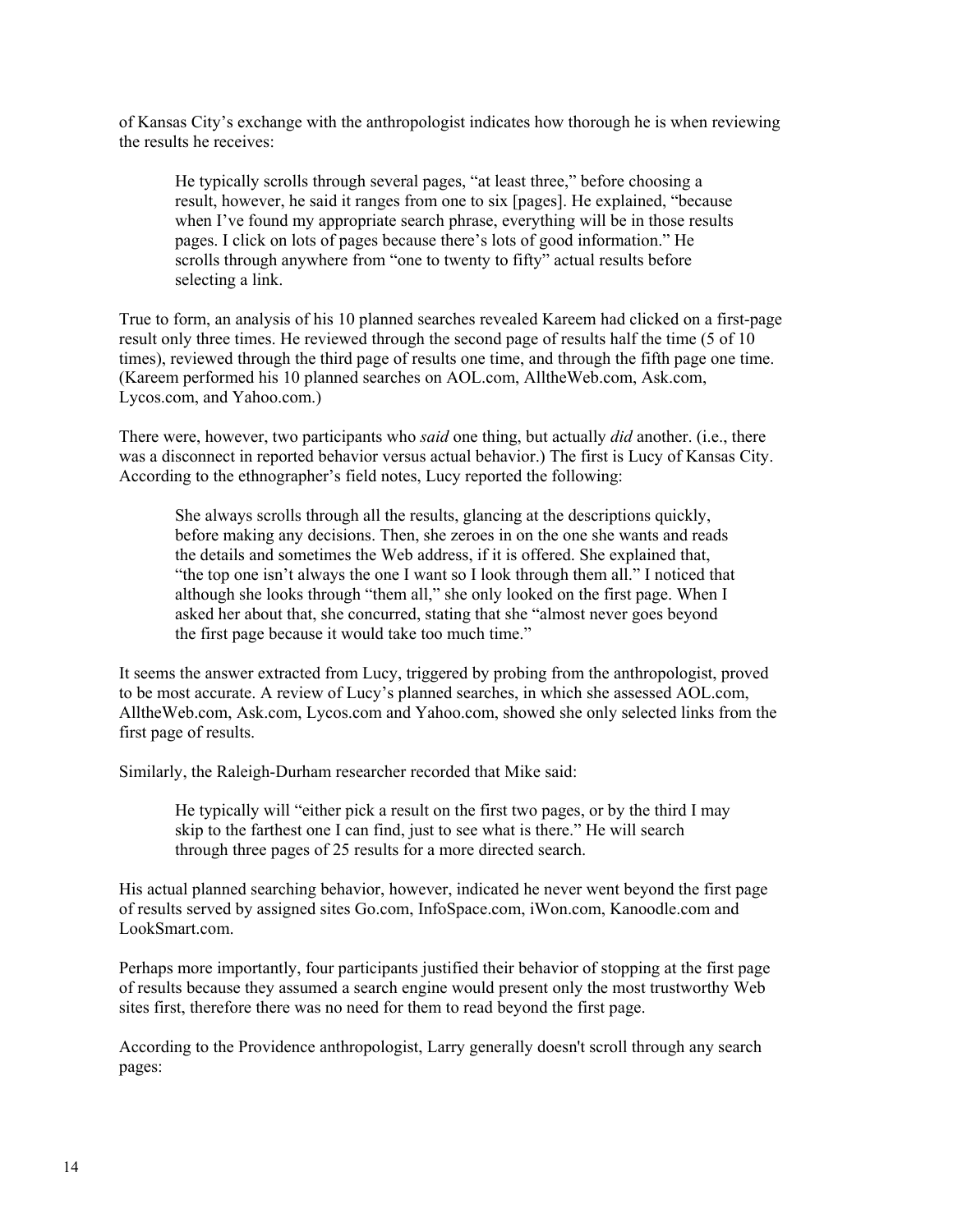Larry chooses one of the first five or so links he sees on his first search results page…If Larry doesn't see anything "in the ballpark" of what he is looking for, he will restructure his search because he believes results are ranked by relevancy and the frequency of the occurrence of his search term in the results that are generated. If he doesn't find what he wants in the first five, he believes that he won't find them further down the screen or on subsequent screens.

Yvonne justified her behavior to the Phoenix ethnographer in this way:

Often she doesn't even scroll down to view all of the results on that page and makes her link choice from the links at the top of the page. It's okay to do this because the search engine has prioritized the links to have the best matches at the top.

Two Kansas City participants expressed similar blind trust of search engines:

Jack claimed, based on his assumption that the first results are the Web sites most frequently visited, that "the most trustworthy sites are the first to come up." When using Google.com, he chose a sponsored link at the top of the results page because he said it looked "trustworthy."

The same ethnographer wrote these notes in reference to Geena:

She does not think there is any difference between the results provided by different search engines.

### **4. Nearly half the links selected by participants were paid search results.**

Of the 163 searches in which a link was selected, 67 results (or 41%) could be classified as paid search. These included links euphemistically labeled "sponsored" link, listing, match, or result, and "featured site" or "featured sponsor." Most results generated by "pay-for-performance" site Kanoodle were coded as paid search results<sup>7</sup>[,](#page-14-0) as well as all results generated by Overture, whether these Overture results came directly from its home page or picked during a search of partner sites Go.com or InfoSpace.com. Similarly, links that could be attributed to the Google AdWords or Sponsored Links programs were coded as paid search, including some results that appeared on partner sites such as iWon and InfoSpace.com.

Slightly more paid links were selected during the commercial searches compared to the informational searches. A total of 36 links were selected during *pre-enlightenment* e-commerce searches. Fewer paid links (31 to be exact) were selected during informational searches. On the other hand, there were slightly more pure search links selected during informational searches. (50 pure links selected during informational searches vs. 46 pure links selected during commercial searches.)

### **(See the POST-ENLIGHTENMENT ATTITUDES AND BEHAVORS section for information on consumer perceptions of pay-for-placement results received during commercial vs. informational searches.)**

<span id="page-14-0"></span> $\overline{a}$  $<sup>7</sup>$  Other results "powered by Google" were coded as "pure" search results.</sup>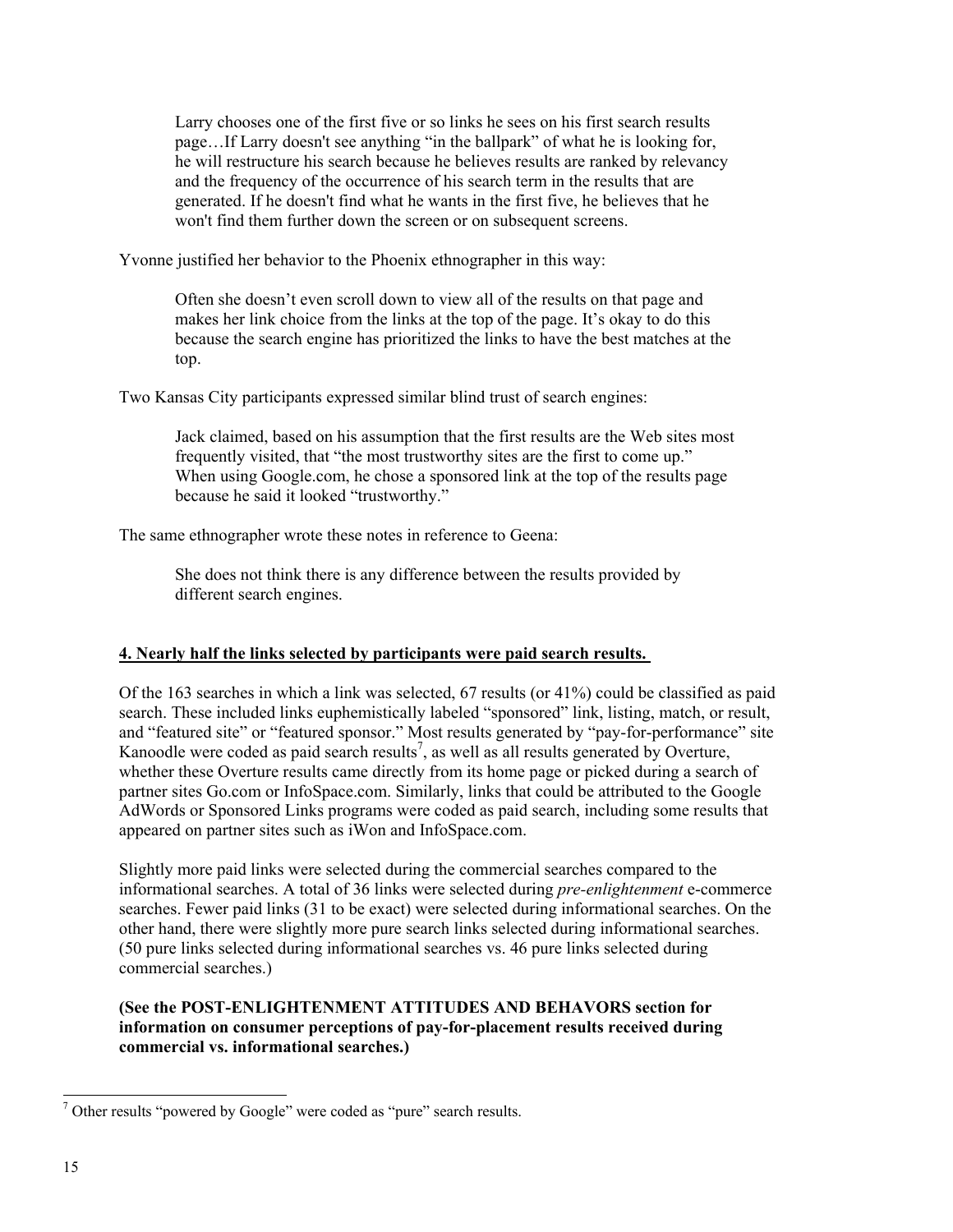There were some cases in which it was difficult for the Consumer WebWatch researcher to determine whether a selected link should be coded as paid versus non-paid. This is because the disclosure and "About Search" page language for a particular engine was so vaguely worded it was impossible to determine what the site classified as a paid search result. That said, the researcher coded 96 links (or, 59%) as derived from pure or algorithmic generated results, including those Web pages in which there was reason to believe they were present due to paid inclusion or paid submission programs.

### **5. Very few participants noticed the paid search labeled "sponsored" links or listings, but only when they were easy to see (i.e., at the top of the search page or clearly marked in a box).**

These same participants reported skipping over links labeled "sponsored" because they assumed these results didn't have what they wanted, even though they couldn't always articulate why.

For example, the Phoenix ethnographer reported this about Gary:

When he did the search on About.com (a site he had never used before), he quickly skipped the top section of results. On Google, he skipped over the highlighted results and behaved similarly on the other sites. He said he skipped those results because they seemed less (or not at all) relevant. That is when he started noticing the sponsored link notes and other clues to pay-for-placement and recognized those links had paid to be included in searches.

The same researcher noted:

Penny skips over sponsored links on any results page, not because they are payfor-placement, but because they don't look right. Because they are highlighted or separated or made to stand out somehow, they don't fit into the format that she expects on the results page, so she ignores them.

In a different city, the Providence ethnographer recorded similar online behavior for Vivian:

She says she never looks at sponsored links, though she didn't know they were paid for. When we talk about premium sponsorship on Google, she says she never looks at the information at the top. "I never actually look at them very closely, but I know they are trying to sell me something. I think that these are advertising and that these (points to sponsored links on side) are the same, so I just never look at them."

The Providence researcher noted Larry also ignored sponsored links, such as those labeled "sponsor matches":

"I don't look at those as a general rule if it is in a separate box as I know it is a sponsored thing. Well, you know, I'll give them a quick glance, but I know that those aren't what I want."

### **6. Paid search disclosures were overlooked in every case.**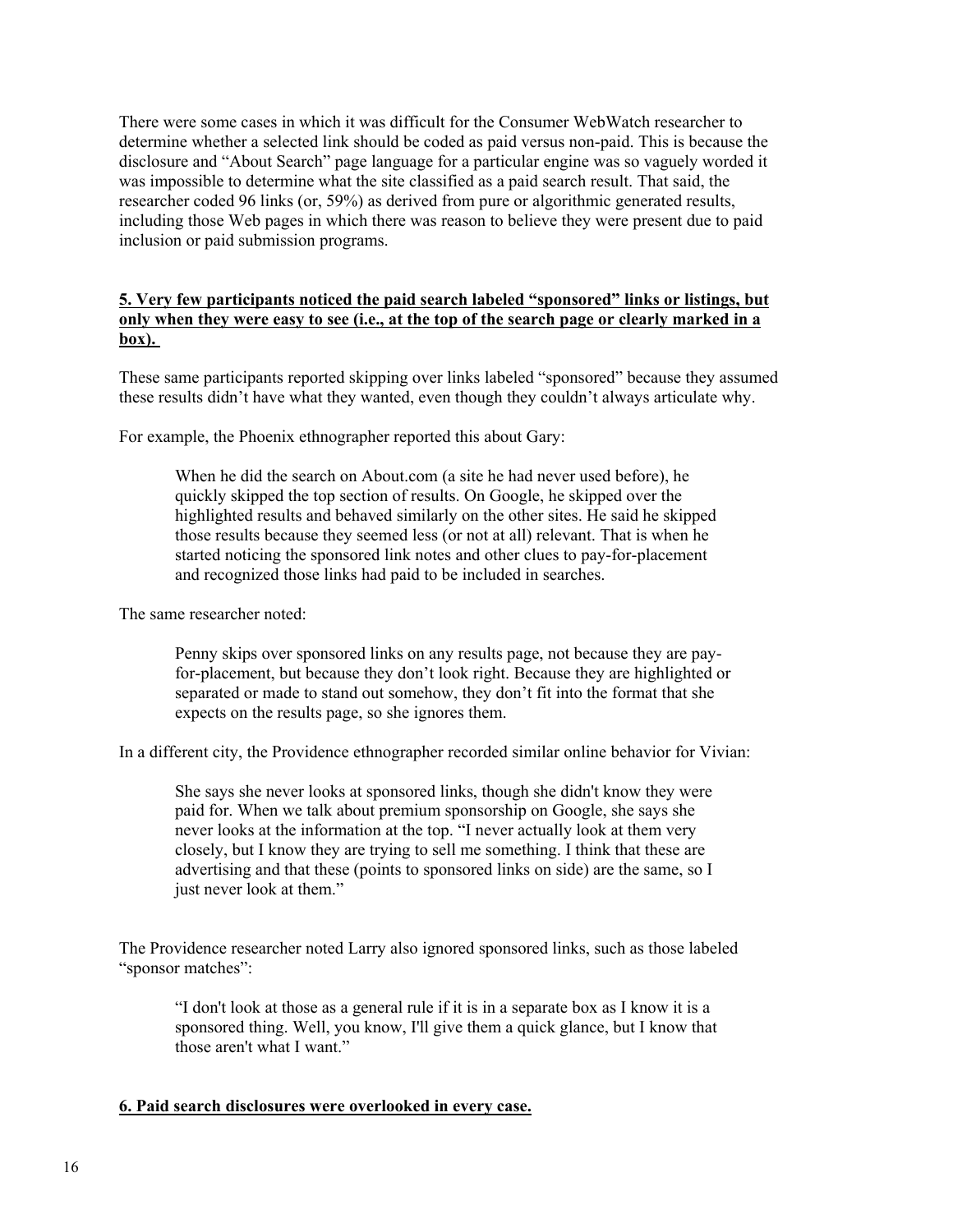The four ethnographers noted none of the participants in his or her city noticed the "About Search" or other disclosure information pages on the 15 search engines under assessment during the 10 planned searches conducted *pre-enlightenment*.

### <span id="page-16-0"></span>**POST-ENLIGHTENMENT ATTITUDES AND BEHAVIORS**

### **1. Each participant expressed surprise after learning about this search engine marketing practice. Some had negative, emotional reactions.**

Sara of Raleigh-Durham reacted emotionally when told about pay-for-placement. The ethnographer recorded this exchange:

"Well, that figures!" I believe she may get a little depressed about this information. She remained quite melancholy throughout the rest of the visit. I could tell her mind was rolling with the repercussions of pay-for-placement. She seems concerned her students [will have to grow up and have] to learn how to see bias while using a computer.

Similarly, fellow North Carolina resident Anna said she was concerned about those more vulnerable to information bias, like children:

"I expect information bias and, therefore, take it into consideration when making decisions because I'm old and jaded." She later added, "I feel like there are people, like family, that are more gullible and [will] accept anything they read on the Internet as gospel." When I asked, whom, she responded, "My mother, my daughter, and other people's families."

Four participants reacted angrily or expressed a sense of betrayal, including Kareem of Kansas City:

Upon enlightenment, his face contorted a bit. He expressed immediate dismay, stating, "Well, that explains it. No wonder I run into so much [expletive]." Yet, he tempered his displeasure quickly, stating, "I expect it though, I guess I kind of suspected something like this. I just never thought too much about it. It just annoyed me."

Mike of Raleigh-Durham also had an angry reaction:

I found he is not happy he has to "be careful" when searching "so I don't get sites I don't want," the ethnographer recorded in the field notes.

Geena of Kansas City was taken aback at first, and then she blamed herself for not noticing disclosure information sooner:

When we visited the disclosure links she was somewhat stunned. She seems to be a very, very trusting person that thinks the best of everyone and everything,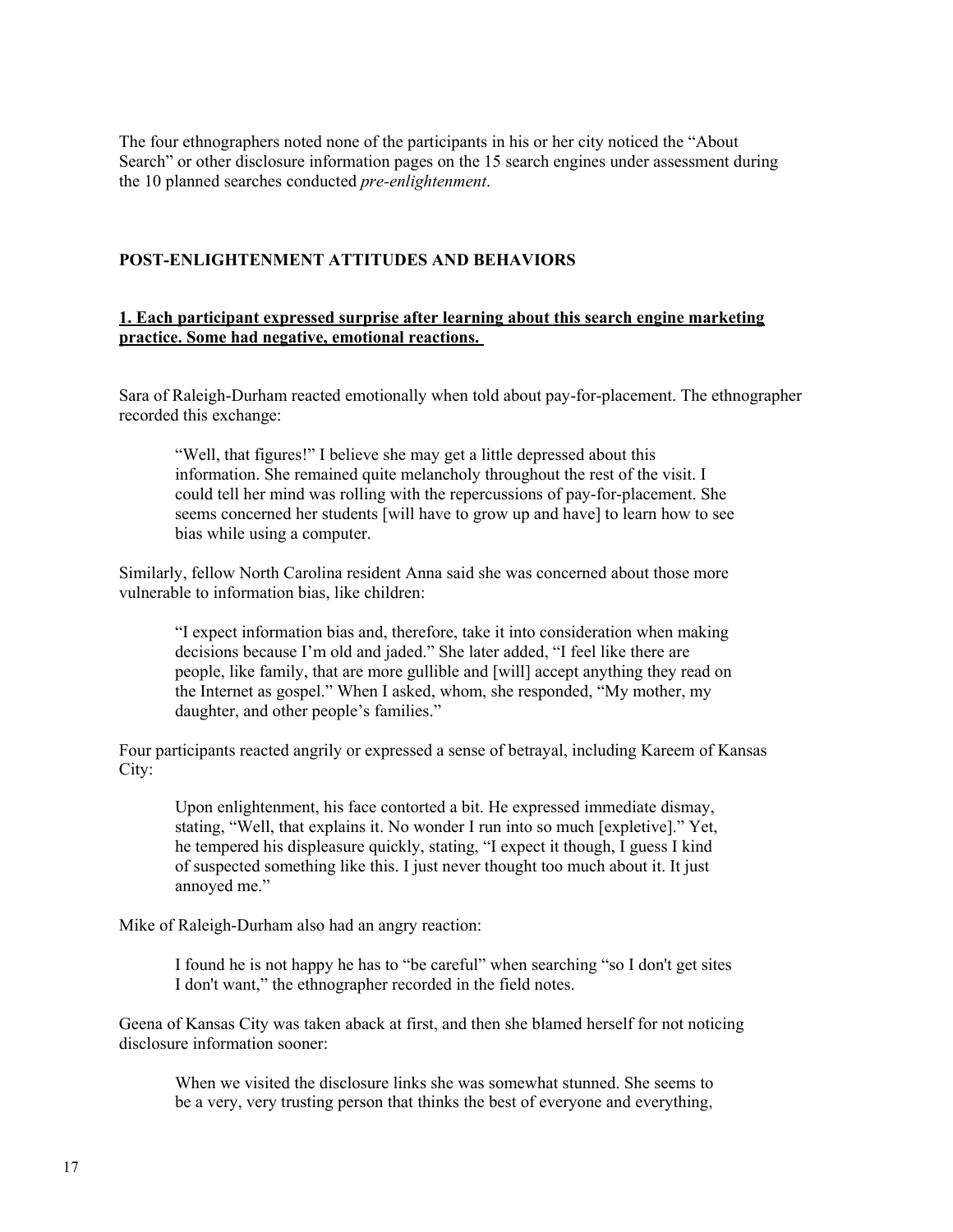so she was shocked. She felt extremely betrayed. She expressed a slight bit of disappointment with herself because she said she should have visited the disclosure link sooner, but then brought the site to task for not disclosing it in a more explicit manner.

Similarly, Claude of Raleigh-Durham expressed a sense of betrayal and then became disturbed when he suspected this practice might have influenced his more serious informational searching.

The participant insisted informational searches "are no place for advertising." The participant made an excellent point when reflecting on pay-for-placement. "People like me may only get to learn stuff online, and if we can't then that's just as biased as having to pay lots of money to go to some college to learn."

The ethnographers recorded three exchanges with participants that indicated they were confused or disappointed.

Vivian of Providence expressed disappointment, but like Geena, blamed herself:

"Oh, I'm such a sucker!" (She laughs.) I tell her she isn't [a sucker], but that she might want to know this when she is shopping or looking for information. I also point out the different headings for search results as they are listed on sites like iWon, LookSmart and Kanoodle. She hadn't noticed these before. "My little fantasy world is wrecked!"

Diane of Raleigh-Durham felt somewhat defenseless, as if unsure what to do next:

"I feel helpless and must tolerate it. It's annoying everywhere it happens, but what can you do about it."

Lucy of Kansas City was confused at first, until she recalled a previous experience:

When Lucy and I visited the disclosure pages on the search engines, she was a bit puzzled, at least the look on her face seemed to be a mix of bewilderment, confusion, and displeasure. She expressed a sort of 'ah-ha' and continued, "So that is why I kept getting sent to eBay and other annoying product sites I didn't want." She then expressed her appreciation for being informed of this fact, but then went on to chastise herself for not ever looking at the disclosure links on the search engine homepages.

Two participants questioned the trustworthiness of advertisers that choose to participate in search engine marketing programs.

Gary of Phoenix called into question the ethics of advertisers that pay-for-placement:

"They are being placed there because of money, not content. I am after content." He summed it up by saying, "the bottom line is, if you've got a good Web site don't pay. Let the search engines do their thing."

Providence participant Dennis questioned the ethics of some Web companies. He expressed confusion about what is paid and what is not paid, in this case on a Google results page: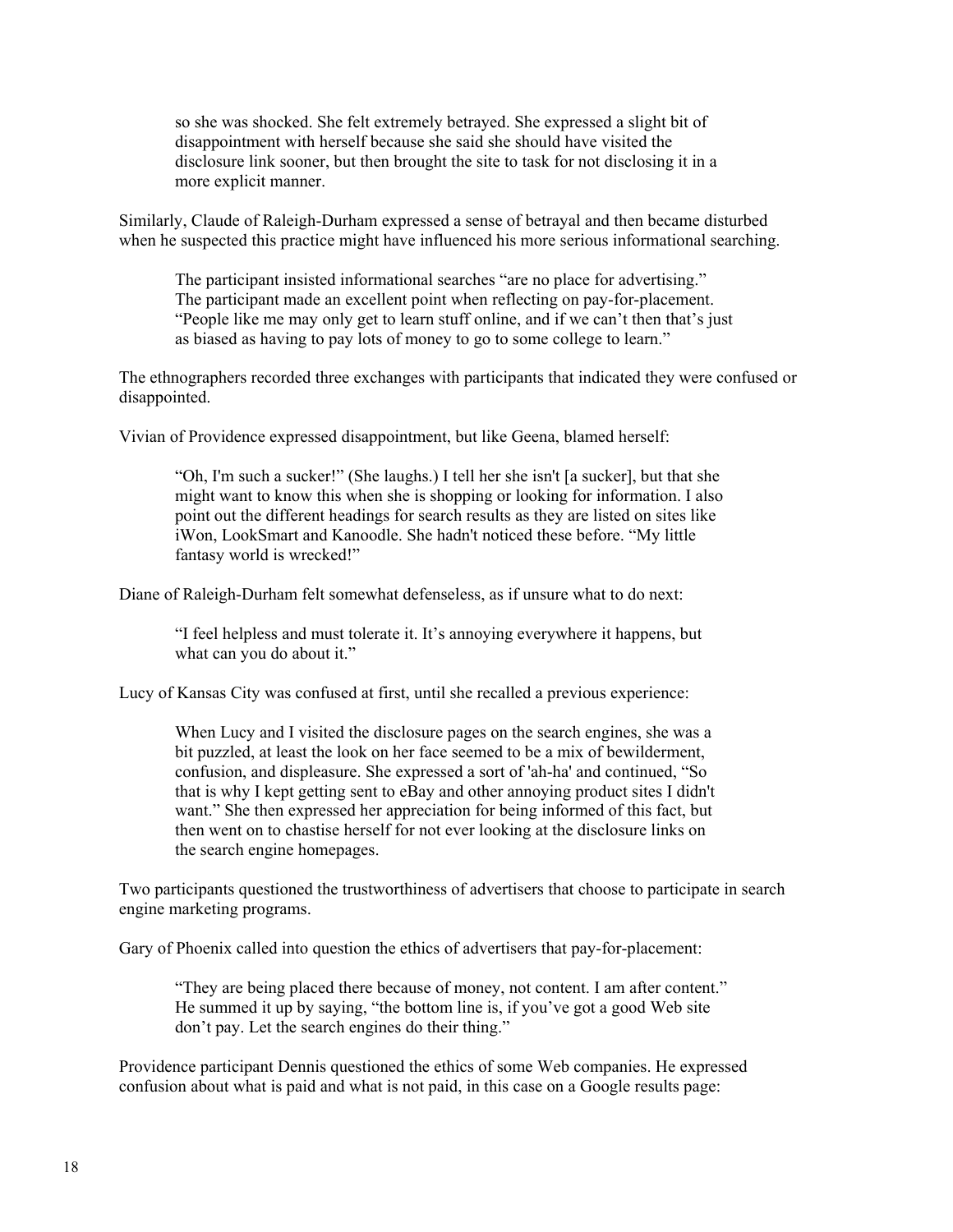Dennis doesn't click on sponsored links on Google because "they are biased. They are paying Google to be there." He appears to still be confused. "The advertisements are over there (motions to right side of an imaginary screen), and the results are over here. Whether they mix them in there, I'm not sure. To get on the first page maybe they do? Because sometimes I have seen, like, why is this on the first page when what I really need is on the third page?"

The last six participants, while initially surprised about pay-for-placement, eventually came to a more philosophical or realistic outlook. They characterized search engine marketing as a sort of price to pay, like other forms of Internet advertising that keep online information free.

The Phoenix anthropologist recorded this response from Bob:

Being as skeptical as he is, he said he "figured" the results were influenced that way, but he had never bothered to investigate. He was very interested in the 'about the search' pages. "[I]nformation bias is tolerable because any venture has to be profitable and if the Internet wasn't profitable it wouldn't exist." Anyway sometimes he's looking for commercial sites so it's good that they pay to get to the top. He said, "Even if the sites didn't pay-for-placement, the listings would still be biased somehow."

Maria of Providence responded in a similar fashion:

Maria seemed surprised by the information, but not outraged. As she said, "I understand how it works." She added, "I kinda had an idea a little bit that that was how it works, but I didn't understand how money was exchanged or how exactly everything is going together. It is interesting, I didn't realize how much of the beginning pages [were] money pages, like people paying. To find the meat of what it is that I want, what I really want, I have to look farther [down the search results.]"

Jack of Kansas City, said he expects information bias to occur in the commercial realm:

Jack seemed unfazed. He said, "Well, I guess I should have known." He went on to express his displeasure with pay-for-placement, stating he "needs to look more into it because my art [stored on an online gallery site] will never get seen because big sites will always get visited first." Jack seemed a bit unsure, but threw out the idea that some corporations are [more] forceful with their money, which leads to some bias [on search engines.]

Yvonne of Phoenix had this reaction:

Yvonne's searches were a great lead in to the pay-for-placement enlightenment. Even though she had noticed the different [pages] of Amazon were coming up in different order, she still hadn't noticed some were listed as "sponsored" or "recommended" sites. She said learning about pay-for-placement is "kind of a big bummer." She was not really surprised, but a little disappointed. She elaborated, "It's a little bit disturbing, especially when I'm searching for information, I don't know. I guess I expect to be duped when I'm searching for things [to buy], but then again when I put in a specific string I don't want that string to get dummied down or dulled by the fact that somebody paid money to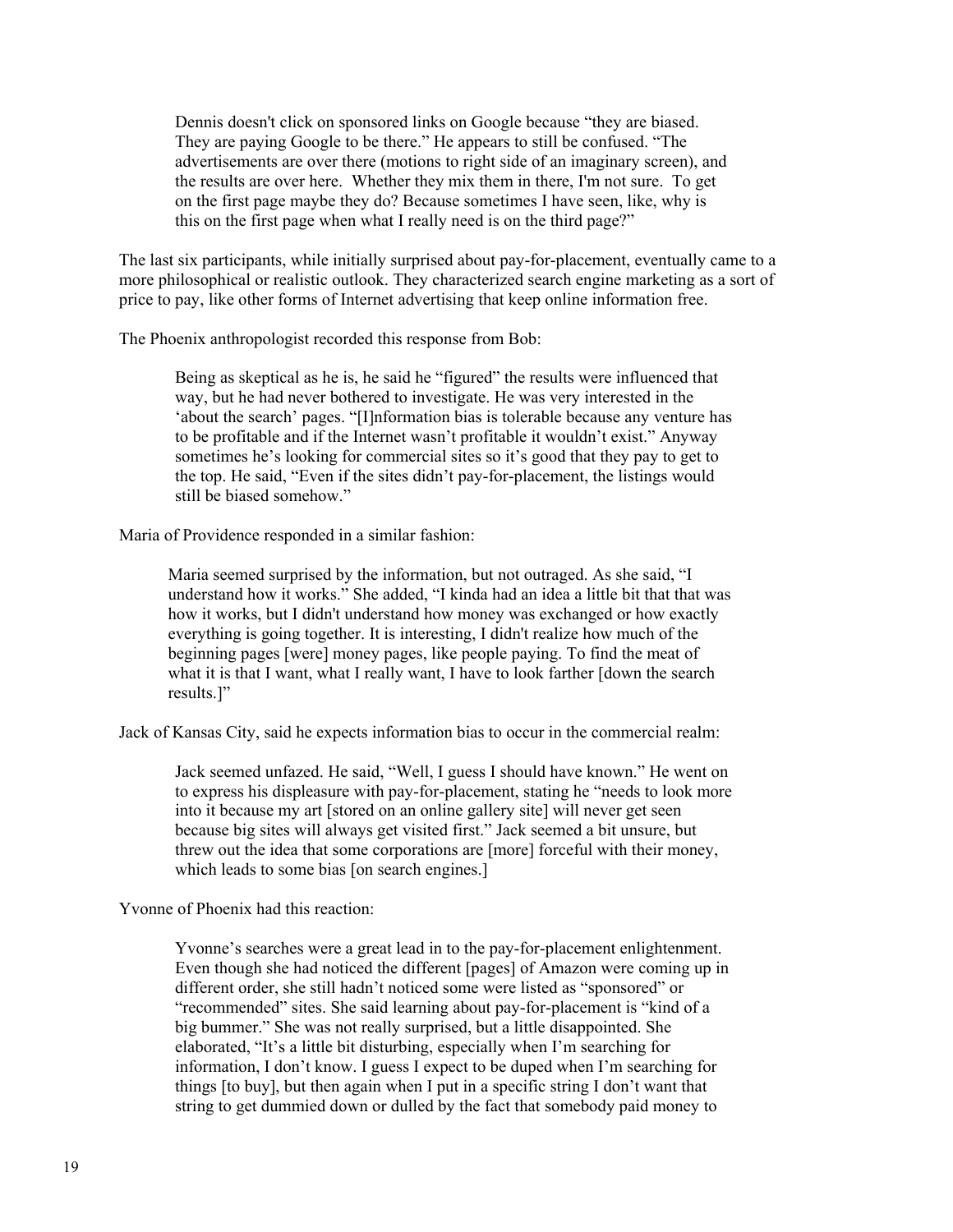get to the top of the pile." She compares [her post-enlightenment knowledge of] pay-for-placement on search engines to commercials on television. "It's like commercials on television. I don't particularly care [that they are there], but it's good to know the information you are getting is being filtered through that lens. Then you can adjust your perception of that information. You are buyer beware because you are aware."

The same Phoenix researcher noted a similar kind of exchange with Penny:

She was very realistic about pay-for-placement saying, "It's just like going to the mailbox, you just have to filter through the junk—there might be a check for \$1,000 in there, but there will also be at least four pieces of junk mail." Penny defines information bias as the presentation of material in a manner to achieve a desired outcome. "It's what people want. They have a particular outcome in mind so they present information in a particular way." Though Penny isn't fond of all the advertising on the Internet, especially the flickering ads, she believes that it is worth tolerating because it allows access to the Web sites to remain free of cost.

Providence resident Larry was the sole participant to express an interest in the disclosure information on the search site so he could use it for personal business purposes.

Larry's reaction to enlightenment about pay-for-placement was that of a businessman…Once made aware, he wanted to use it himself. He hadn't understood how Google made money. We explored this (how they sell their search services to AOL, to Cox Cable, etc.) and… pay-for-placement. As we read the descriptions of different pay-for-placement programs on [Google], I could see the gears turning and hear his comments, mostly about how he could use this method to get people to look at his not-for-profit Web site and Web-based database for information about marinas he writes for the Federal government.

### **2. No participant stopped using a favored search engine after learning about pay-forplacement practices, although they reviewed search results with a more critical eye.**

For example, Sara of Raleigh-Durham thinks, post-enlightenment, the results across search engines are generally "all the same, but I'm just more in tune to it, or mindful."

Some participants reported they scrutinized the results pages more carefully. Jack of Kansas City tends to scroll through more options and go to more pages to look for a site to choose, according to a verbal report to the anthropologist.

Some participants used more than one search engine before making a final decision to click a link, as was the case of Lucy of Kansas City:

Since her enlightenment [Lucy] has begun to use more search engines than before because she was previously unaware of all the different engines, but also to compare their results. Prior to enlightenment, Lucy never used a search engine other than Yahoo, and never "went past the first page of results."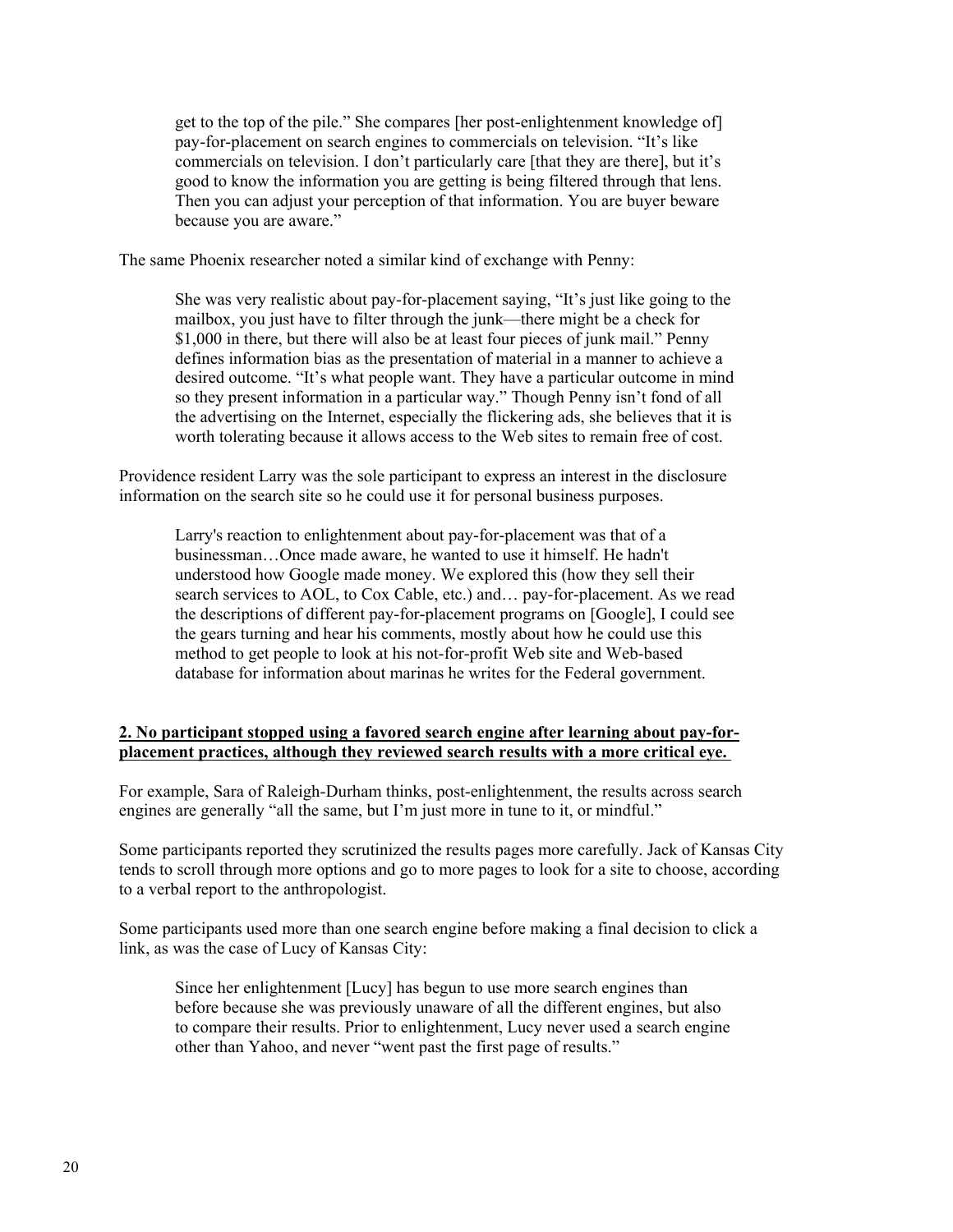Some participants used a combination of methods to compare results across engines before making a decision to click on a link. For example, Geena of Kansas City reported viewing more results pages across multiple search sites.

[Geena] has become a much more astute and observant searcher and Web user. She went on to explain, "I have begun to go through more pages of results. When I went to look for cruises the other day, I noticed the same results came up multiple times at different spots in the results section."

Similarly, Yvonne of Phoenix reviews more results pages and checks non-paid links before making a decision to click:

After learning about pay-for-placement she intends to now look at the second half of the results page. "I would never go beyond the Top Ten so I'm [most likely] only getting biased information." She looks forward to her future Web searches and knows she will look at the search results with a more critical eye. She is sure to check the unsponsored links before she makes her first click.

Another participant sought and read the disclosure information more carefully. After reviewing a homework search conducted by Maria of Providence at work, the ethnographer made this notation:

It was clear Maria was looking at some of the disclosure pages on different search engines, and thinking more critically about where the information that was generated was coming from. Maria now has a better understanding of why the "mom and pop stores" are listed lower in search results than large corporations because of pay-for-placement.

As previously reported, Jack of Kansas City shared the same concern about smaller businesses being shut out of paid search, or at least segregated to the last, and mostly unseen, results pages.

### **3. The participants were more tolerant of pay-for-placement during commercial or ecommerce searches (yet not informational searches), but only if paid links were clearly marked as such.**

Twelve of 17 participants viewed paid search listings as a helpful tool during e-commerce searches, as it helped them quickly find vendors who sold the products or services they were looking for.

Larry of Providence told his ethnographer the following:

"If I am looking for a product, then that is fine and I will use [sponsored links], but often I am just looking for information and understanding, and I'm not looking for products so [sponsored links] become extraneous garbage I've got to skip over or through. But when I'm doing Christmas shopping, however, I pay a lot of attention to the top first hits, and the ones that are on boxes because they may lead me to a [Navy] Peacoat or whatever it is I'm looking for."

The Raleigh-Durham researcher made this notation about Diane: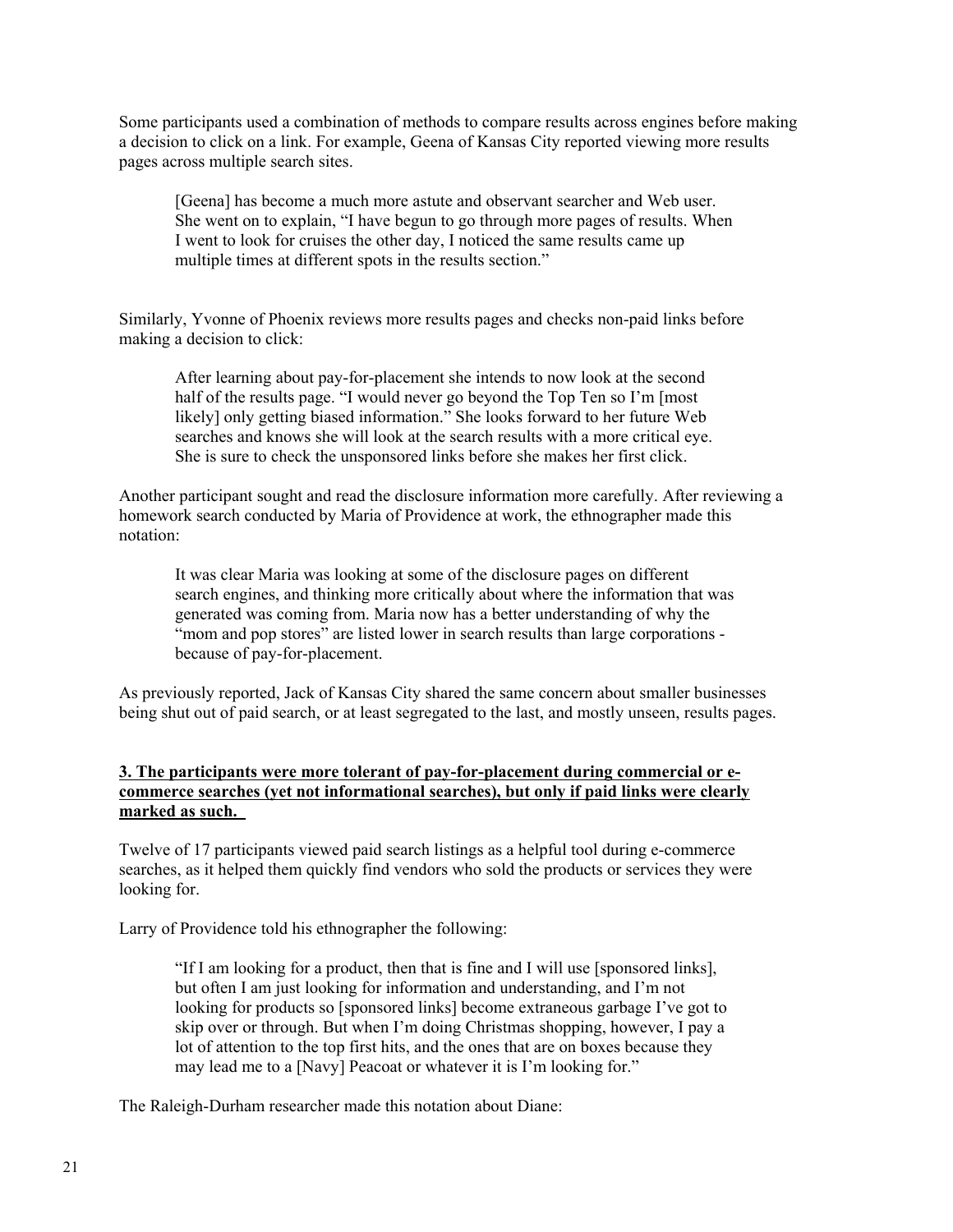The participant did not respond well to any prompt for money while performing her informational searches. She would end her search if this happened instead of returning to her results to look for another site. When performing her commercial searches, the participant showed no amount of frustration related to advertising. She seemed to accept it and often chose sites that were categorized as sponsored.

Vivian of Providence exhibited similar online behavior, according to the anthropologist:

She says she generally ignores sponsored links, when they are labeled "sponsored" unless she is looking to buy something specific, and the sponsored link is exactly what she needs.

Geena of Kansas City reported this to the field researcher:

She expects bias in advertising and therefore tolerates more information bias in the commercial realm. She said she is not really bothered by bias on the Web because she is "interested in finding the best deals and now it's more competitive for airlines." If she encounters biased, unreliable information, she goes elsewhere.

The Kansas City researcher also noted this comment from Jack:

He continues to go to sponsored links if he is searching for a product. He qualifies that thought, stating, "at least now I know they're pay-for-placement. I know they're paid for and I still go to them." If he is searching for information, rather than a product, he does not go to sponsored links because he does not expect to find unbiased and useful information on sponsored links.

Dennis of Providence and Claude and Anna of Raleigh-Durham each expressed tolerance of paid search during commercial searching, according to the respective field anthropologists:

Dennis ignores sponsored links if he is looking for "general information" about a topic, and isn't interested in buying a product. He will click on a sponsored link if he thinks it is "exactly on target" and he is interested in buying something.

Claude said he "does not want to be given incorrect information when searching for anything [non-commercial because he] won't be able to find out the truth."

Anna said, "If I'm researching an issue, these activities are [negatively] influenced more than if I'm looking for a product."

Two participants became irritated when a health-related information search delivered paid results when they had no intention to make a purchase.

Sara of Raleigh-Durham was one such participant:

While she will "moderately tolerate" bias "in a commercial sense" she found bias "intolerable in the informational sphere." The ethnographer noted he observed some very hostile body posture and language during one of Sara's informational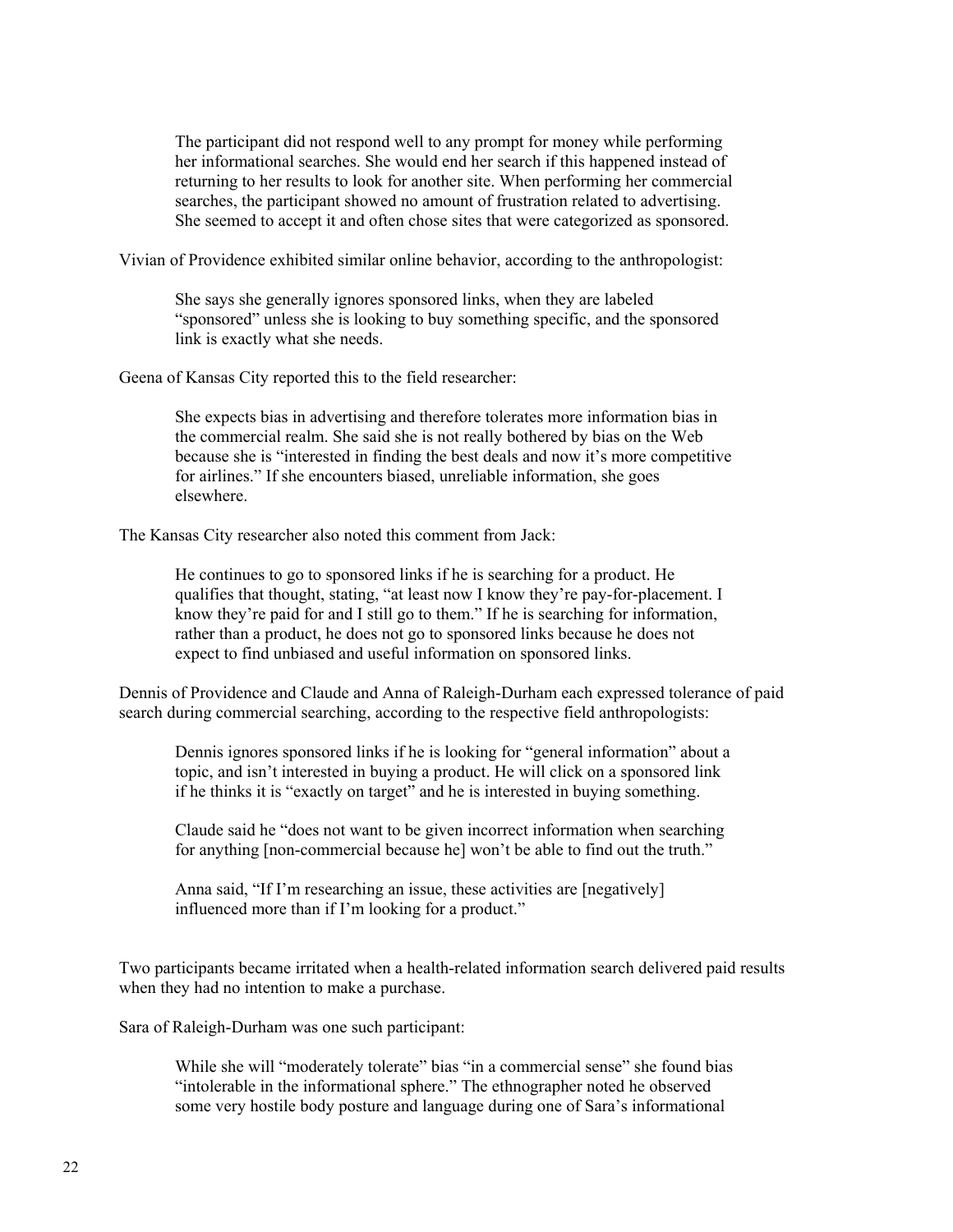searches. The participant had a personal investment in her informational search. If she received the wrong information, then she felt it could affect her health.

Maria of Providence had a similar reaction when looking for information about diabetes:

The results Maria found were mostly from drug companies, which she recognized as paid placement. I asked her how she felt about finding this much paid placement. "I felt kinda weird about it. I just wanted to get the facts, and that's not what I got. It's that same feeling you get in a store when someone just keeps asking you if you need help and you don't, you just want to look. It's the same feeling. I don't want to look at advertisements. I just want to find out a little information about [the topic.]"

Two study participants reacted similarly when it came to finding travel planning-related information searches.

Lucy of Kansas City expressed the following to her researcher:

She said when she does certain searches that invite commercial responses she has to be more critical of the results. She also explained when doing a travel search she feels she has to be careful about putting in too general of a search query because it will result in too many pay-for-placement results.

Bob of Phoenix made this entry in his search journal, the result of a homework search for information about Hawaiian vacations:

"I was looking for long-range planning info not immediate booking info. The links all wanted you to spend money by credit card now. They're looking out for opportunity with short-term time horizon."

One Kansas City participant, Kareem, held a contrarian view:

"It's like selling underwear in an auto parts store." This comment, in addition to the rest of his statements during our discussion and his search behavior, leads me to believe he sees [paid search] advertisements as non-threatening or irrelevant during his information/non-commercial searches because they are so out-of-place they do not tempt him or even get his attention.

### **4. The participants unanimously believed paid search links were too tough to recognize on many sites, and the related disclosure information was clearly written for the advertiser, not the consumer.**

Paid search disclosures not easy to find:

Dennis of Providence provided the most poignant response, which he jotted down in his search journal after homework on Overture, even though it could easily apply to most sites evaluated for this study: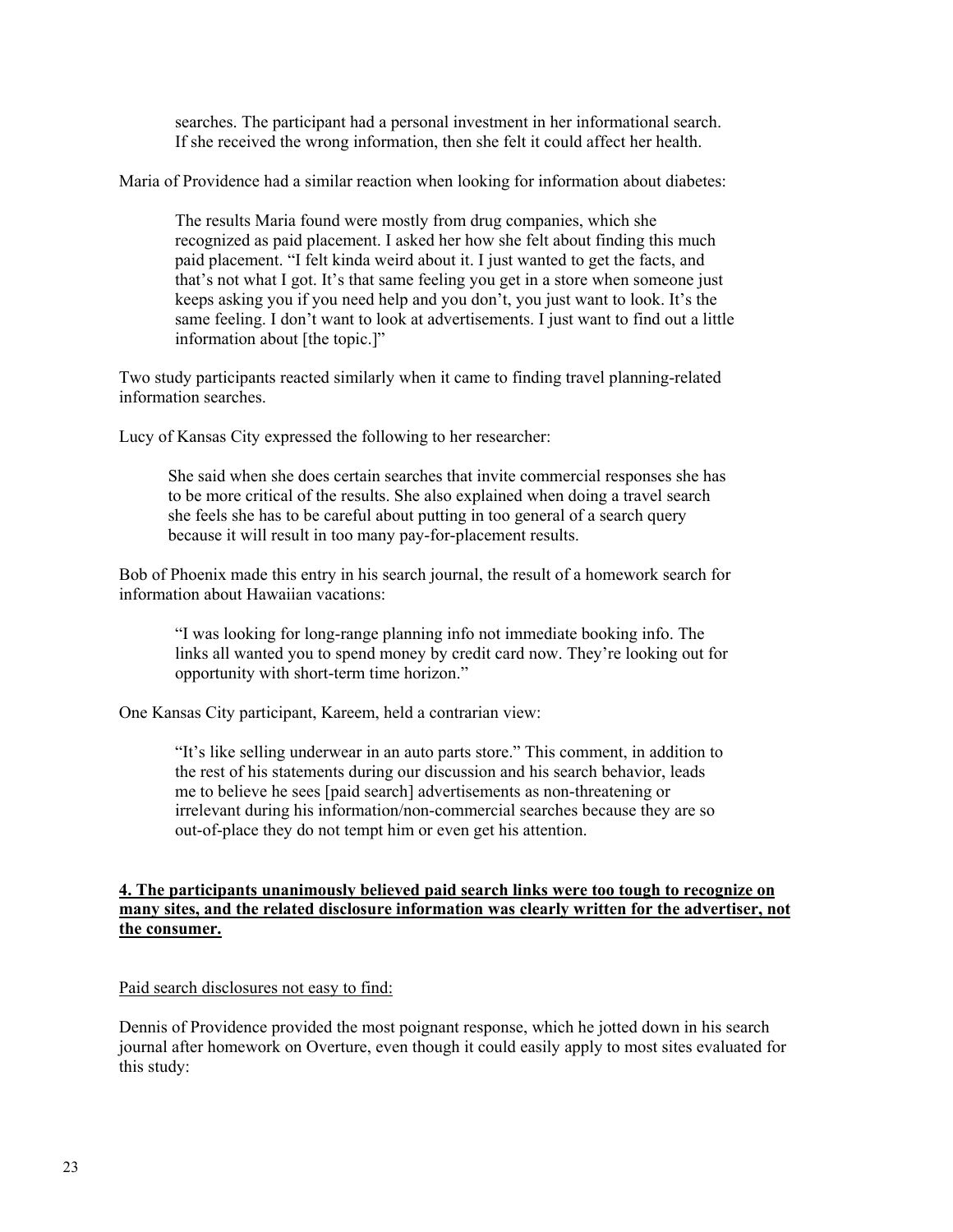"User should not have to dig into layers of information to find disclosures on whether someone is paying to be listed on the search results page."

Dennis continued by suggesting the search engine industry could provide more transparent paid search disclosures if it modeled them on what already appears in print media*.*

"…I think advertising is O.K., anywhere in any form, as long as it is disclosed that it is advertising. For instance, if you look in print media there are obvious advertisements. [If] there is a product, and when there is an article that is buried in the newspaper that looks like an article, like part of the newspaper, it will say 'advertising' all across the bottom so you know. And above it, it will say 'paid for by advertising.' That's what they do in newspapers."

Lucy of Kansas City also found it very difficult to see disclosure links during her online experiences.

"I had never even noticed it before [the ethnographer] showed it to me. Beforehand, it wasn't clear to me what sponsored links were or what it meant, but now, even after you showed me, it's still vague because I don't know who's sending it."

#### Visual aids make paid listings easier to see:

Dennis also suggested most search engines could use more visual aids to help consumers discern which parts of results pages are paid versus unpaid. During his follow-up interview with the Providence ethnographer, he suggested visual aids such as "boxes" and "bright colors" and "a separate, distinct entity that is conspicuously an advertisement." He added, "I've seen recently search engines make them a little insidious and not so conspicuous."

Many participants echoed Dennis' recommendation to make paid search far more conspicuous to the online consumer eye. Suggestions included the use of symbols or icons, placed next to a link or above an ad, to make it clear an advertiser paid for its prominent ranking on the results page.

Larry of Providence also thought "a little logo" with a "this is a paid advertisement" label would convey paid search to the typical consumer.

Sara of Raleigh-Durham suggested placing a dollar sign (\$) beside each paid search site on a results page. "That way if I would like to look at those sites I can and if I want to skip I can, but at least I have the knowledge to make an educated decision. I want complete disclosure no matter what. It would help me save time so I don't go to that site and get disgusted." She also suggested the following scheme, based on a search engine's editorial review, which would help consumers figure out which links are skewed more commercial:

"'C' for commercial and 'I' for informational next to each site. Next to the 'C' sites it would say 'We do not endorse this site in any way. Use your own discretion.' It would be for educators and students to use because of the information slant to it. It would be very clear and it would be quicker and easier for those looking for information."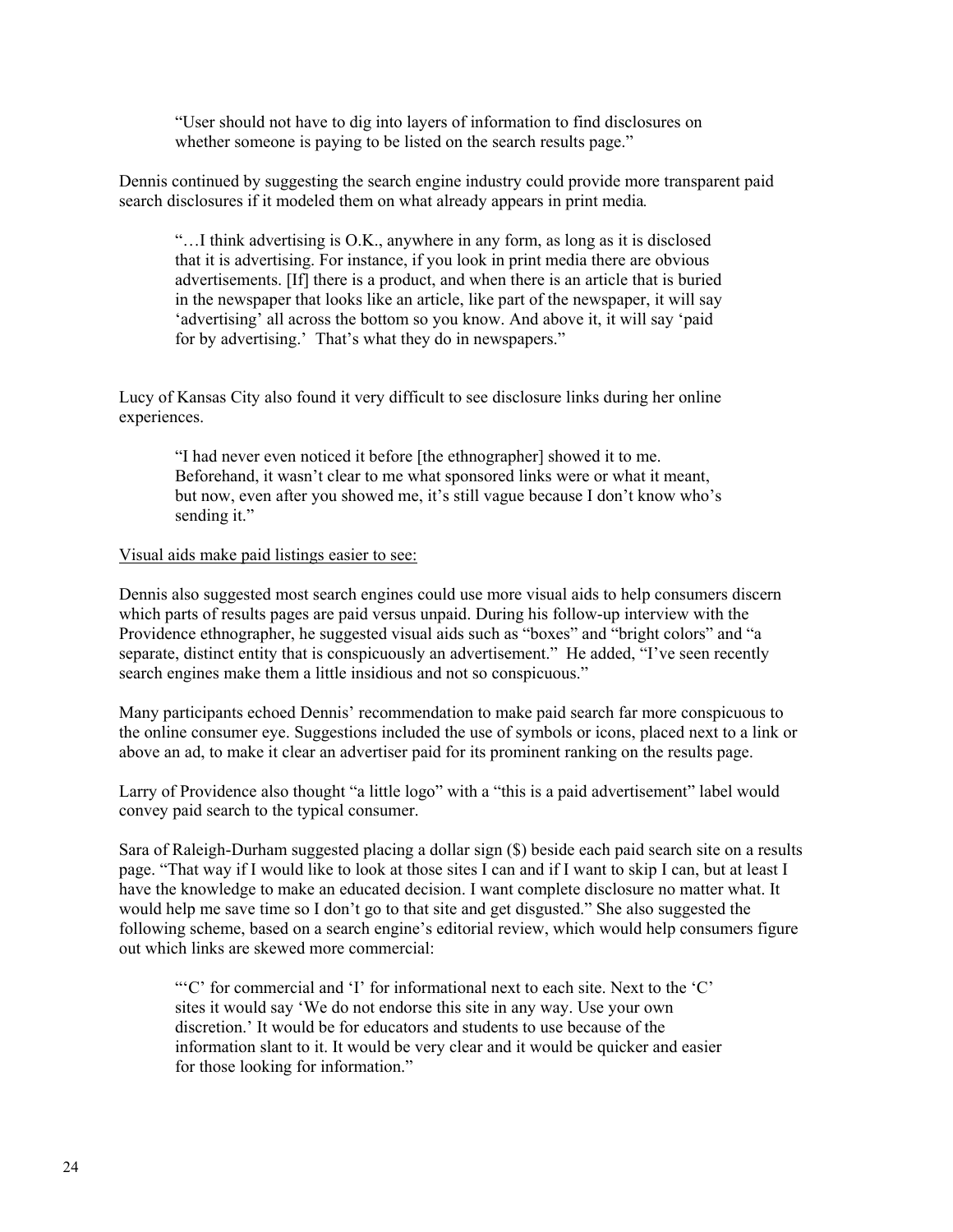As with Sara, Vivian of Providence believed the presence or absence of a price tag symbol next to a link could best connote to consumers that it is the equivalent of paid advertising.

Bob of Phoenix also supported what Sara suggested, that is, the clear labeling of purely informational pages "so they are easier to find, rather than paid ads to be labeled." Likewise, Claude of Raleigh-Durham suggested "an icon or symbol helping you to know it's an Informational or Commercial site."

Other participants echoed the need for color to distinguish paid search:

"Orange lettering or some different color [to let me know to avoid paid search]." (Kareem of Kansas City)

"Highlight all 'pay-for-placement' and label as such." (Sara of Raleigh-Durham)

Some consumers underscored the idea that physically separating paid search from non-paid search, if on the same results page, was the best way to go.

According to Diane of Raleigh-Durham, search engines "shouldn't intertwine [paid search] with your [algorithmic] results. They should put it separate."

Fellow state resident Anna also said she would prefer a more clear delineation between paid and unpaid search results:

The participant [Anna] claims to be able to recognize paid placement information "if it's labeled in a section of your search results as sponsored sites. If it's blended into my results, I don't know it. I would like for them to indicate sponsored sites by grouping up first, or putting an asterisk next to it. It probably would be easier to do it that way. Keep it simple. It would simplify my search if it were consistent [across search engines], like a symbol or a graphic."

#### Explicit disclosures needed to explain how search engines rank results:

Gary of Phoenix asked search engines to "make it easier to find the 'about the search' information."

Geena of Kansas City demanded:

…More explicit and clear explanations of the order of results disclosed, which explains why "number one is one, two is two, and fifty is fifty." She feels there should be explicit disclosure on any sites that use any variation of pay-forplacement and that there should be some type of indicator to show purchased keywords.

Sara of Raleigh-Durham expressed a similar sentiment, although she wanted search engines to go a step further. She believes consumers should receive "a notice [that] should pop-up before [the search] results to say the first 20 results [for example] are pay-for-placement results and are not necessarily the most appropriate links to your desired info."

Bob of Phoenix was in favor of a seal-of-approval approach: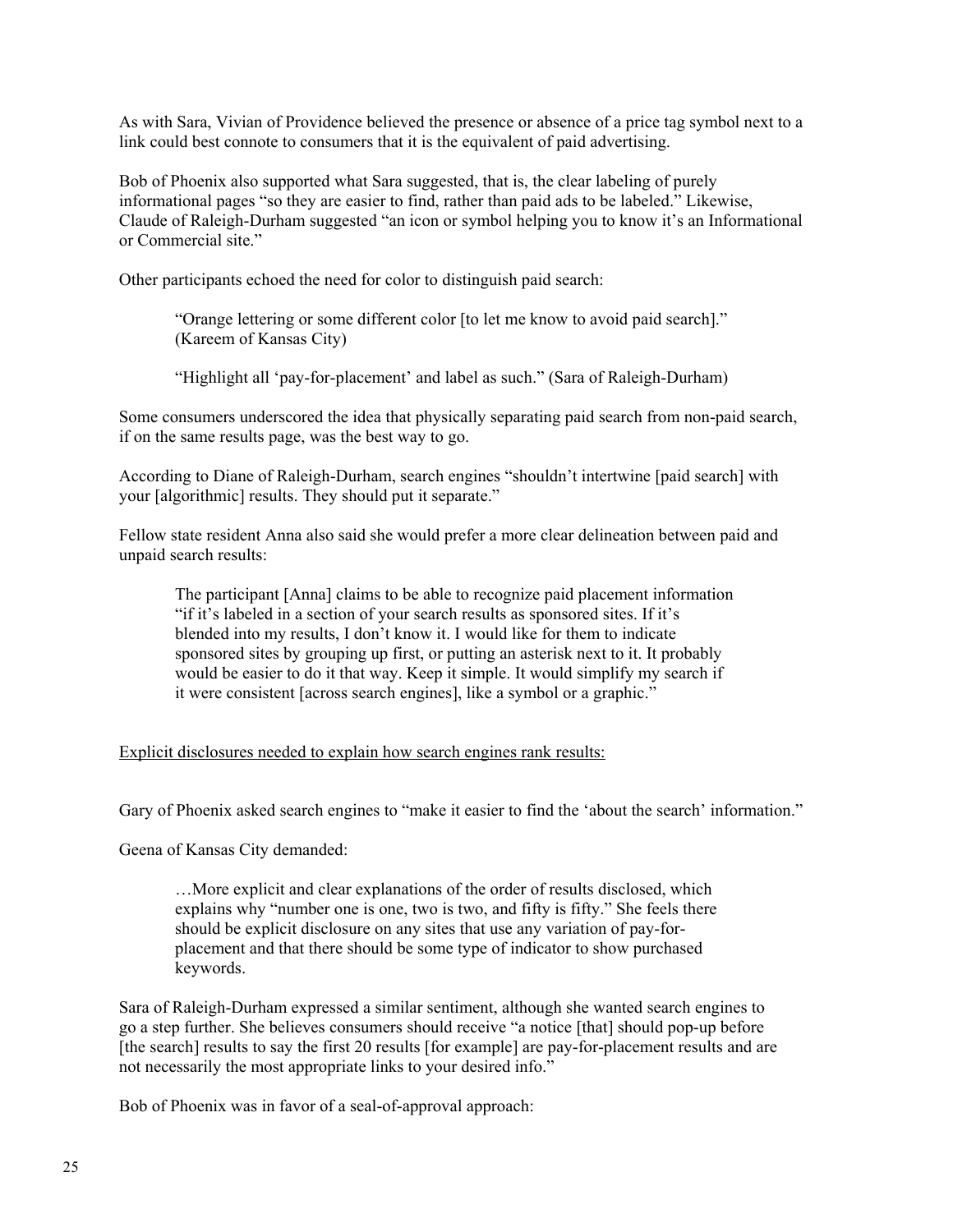He suggested some sort of disclaimer for each link or page showing who put the page together, the source of any information, and its business practices. Maybe there should be a [third-party] network that ethical companies could join and mark the links to those sites.

### Disreputable advertisers should share the blame with search engines:

Vivian of Providence was not sure of how best to convey paid search to consumers, in part, because some of the companies that participate in search engine marketing may not be honest when it comes to the keywords they buy.

"I think part [of the problem] is that people's ads are really sneaky, so it's not like a commercial where you can clearly tell it is different from the show you are watching, or a billboard, clearly it is on the side of a building."

As with fellow Rhode Island resident Dennis, Vivian made reference to advertising disclosures used in offline situations, according to the researcher notations:

[Vivian] makes comparisons to "special advertising sections" in magazines that are sometimes difficult to tell are ads, even when they are labeled.

### **5. Nearly all participants said the commonly used paid search term "sponsored" was confusing and potentially misleading to the consumer. They also expressed frustration a better label had not already been adopted as an industry standard, and used consistently across all search and navigation sites.**

### "Sponsored" label is too vague:

The majority of participants thought the commonly used labels "sponsored link," "sponsored listing," "sponsored results," "sponsored search listing," or "sponsored match" were too vague and easily misinterpreted. Other labels such as "featured sites," "partner sites," and "additional listings" were universally panned as being confusing.

For example, Kareem of Kansas City said he considered the term sponsored to mean "something that someone has paid for," but he admitted, "until now, pay-for-placement wasn't in my lingo, so before now I didn't think sponsored meant pay-for-placement."

Fellow Kansas City resident Geena told the same ethnographer she believes the word sponsored "should be changed to 'paid' because it sounds too benign."

Paid search label euphemisms were also problematic, in this case for Maria of Providence:

The word "featured" was confusing to Maria. She wasn't sure if it meant paid for or not. She would not like this term to be used.

Not surprisingly, the participants were vocal about recommending better paid search labeling. The most commonly suggested terms were "paid advertisement" or "advertisement." One person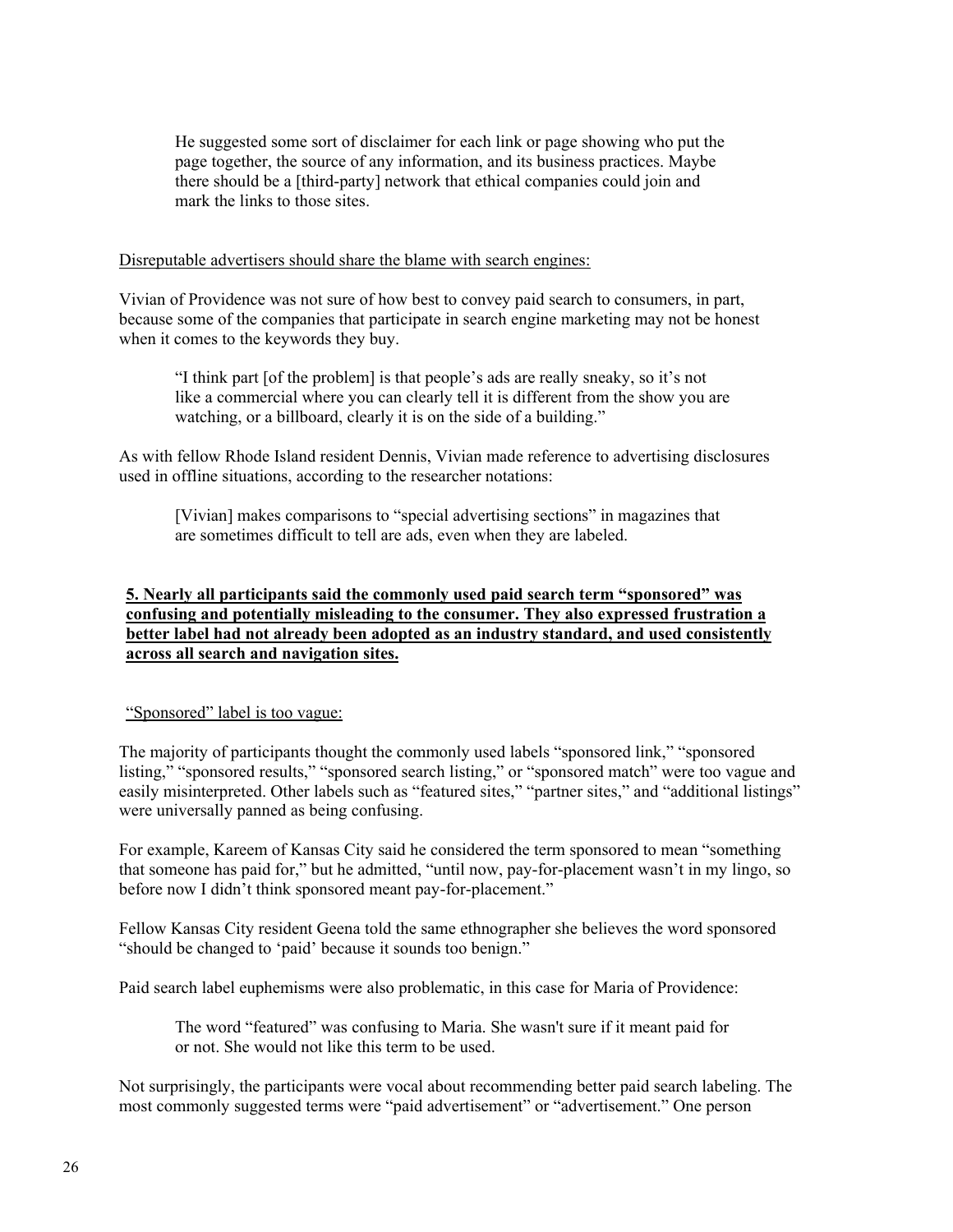(Yvonne of Phoenix) thought "advertised link" most clearly stated the motivation of the company behind the paid search ad.

In addition, Jack of Kansas City recommended that such label terminology appear "at the bottom of the search engine's main page, not on another link. It should be no longer than a paragraph and it should be at the bottom of the page no matter the search."

"Sponsored" label is misleading:

A number of participants thought the term "sponsored" suggested to consumers the company behind the paid search ad had philanthropic motivations, rather than those more commercial in nature.

According to Yvonne of Phoenix, "the term sponsored probably isn't the best word to be used to denote pay-for-placement links. If I were naïve, sponsored would mean they were donating to [a company's] charitable arm or something."

Fellow Phoenix resident Gary and Raleigh-Durham resident Diane agreed:

"Using the word sponsored sounds almost charitable."(Gary)

 "Sponsored sounds like charity, so I don't like that as a possible label." She prefers the term "'Paid Links' because it reminds me more of businesses and money, which is what they're trying to get from you." (Diane)

The responses of other participants suggested they assumed a positive intent on the part of the company behind the paid search ad.

For example, the Providence ethnographer recorded this exchange with Maria:

Maria recognized the term sponsored as conveying "some sort of money deal." She based this on how [her non-profit employer] accepts sponsorship from Dunkin' Donuts and other large companies. She did, however, see sponsorship as a kinder term than paid. This ties into Maria's explanations during the first interview of Web sites "helping each other out." [Maria later explained]: "I think sponsored is a pretty good word. I don't know if it's really a 'helping word' but it kinda shows [companies that participate in paid search] are helping [search engines] keep [their] Web site going. So that is fine. It's again part of our society. People need money to keep going."

Fellow Providence resident Larry associated the word sponsor with charitable organizations.

"I get sponsors for my programs (Boy and Girl scouting), so I know what they are. Sponsor to me is someone who gives money to help support a program that is going to happen. A community play has sponsors who donate \$50 to help pay the costs. And, in a commercial program there are sponsors on TV like Ford Motor Company or a soap company or whatever."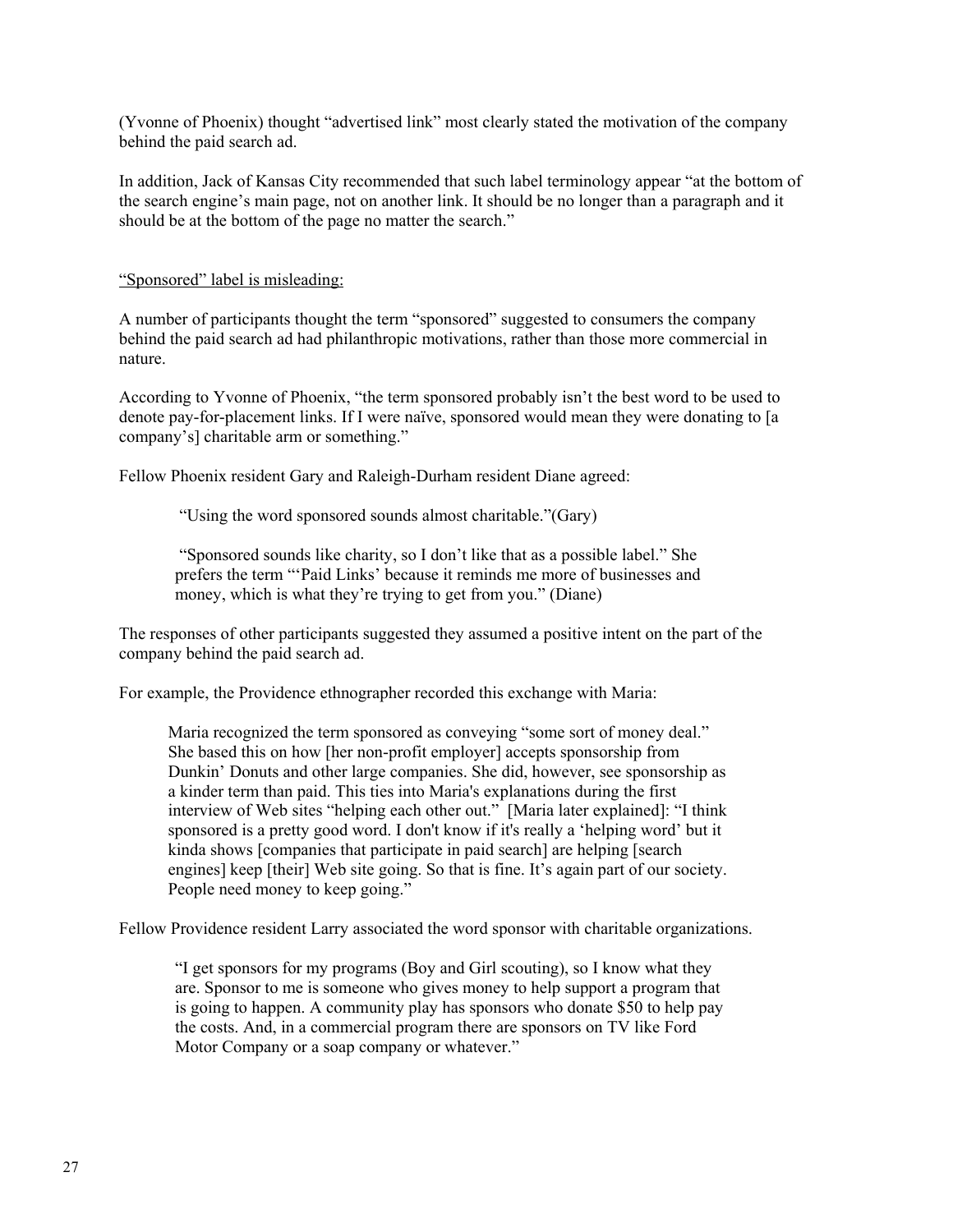The Providence ethnographer recorded a verbal exchange, this time with Vivian, that suggests she, too, assigns positive values to search links from companies bearing a sponsored paid search label.

Anthropologist: What does sponsored or similar terms convey to you? Vivian: It is a Web site that contributes money to the engine, not necessarily. Well it's less harsh than saying they pay money to them to be Number One, but there is a reason why this site did come up in the search results. Anthropologist: So it's a less harsh term than paid for placement? Vivian: Yeah. Anthropologist: So sponsored – what other ways do you use that term or hear it used? Vivian: What do you mean? Anthropologist: I'm just trying to figure out how you think that sponsored sounds less harsh. Vivian: Well, when I think of sponsored, I think of PBS [TV's Public Broadcasting Service] and or like, you know, you sponsor someone in a race. It's more of a friendly term if I think about it, I guess. Anthropologist: And that is the term that you think would be good? Vivian: Yeah, I think so. (We discuss a little more why she likes this term.) Vivian: I would understand what it is…it would make more sense for the actual engine to put [sponsored] up rather than "paid for by." It might be more honest if it was rigorously truthful about where it was coming from, that might be more honest, but I don't think that anyone would do that. I mean if InfoSpace put up links that said, "these are sponsored" I might still look at it, but if [InfoSpace]

said everything was ranked based on money, then I probably wouldn't use the site at all.

Anthropologist: Does the word sponsor convey to you pay-for-placement? Vivian: It conveys to me there is money involved and that the search engine isn't out – its sole purpose isn't to help me.

Industry-approved, standard labeling for paid search ads:

Two Providence residents said search engines should be more editorially consistent.

According to Maria:

"There should be a uniform category for all sites that are paid for. It shouldn't be all these different categories like 'featured' and 'sponsored' and 'topics.' It should just be cut and dry, one thing - like 'sponsored' or 'paid' that would be ideal"

Larry echoed the same belief:

"Whatever system is used should be consistent across the board, no matter what it is. Let's not keep changing it. And I'd like to see it consistent across the different search engines. It could be a standardized industry-wide logo that means the same thing."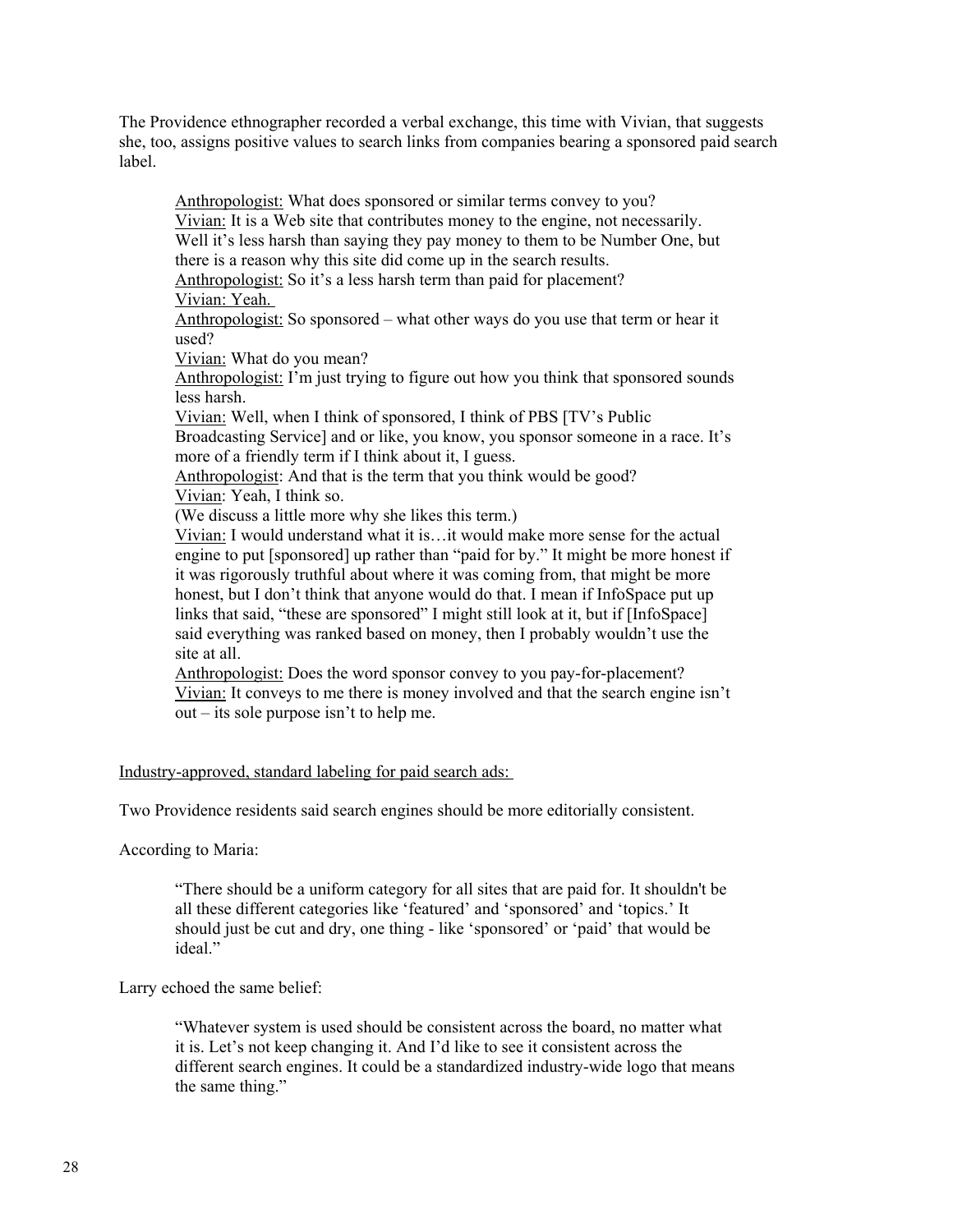### **6. Some sites were better than others at making clear which results were paid for and at highlighting related disclosure information.**

Even though participants were asked to review a limited number of search engines, several participants noted situations in which a particular navigation site did well or poorly in this area. Participant comments are broken out by search engine in alphabetical order. Some comments comparing a number of search engines appear at the end of this section.

#### About.com:

Dennis of Providence (in reference to the "On the About Network" labeled links):

"I assume these search results aren't true search results, that there is a keyword I typed in that relates to a list they have of people who paid to be on the About network that may or may not be relevant to my search. I'm assuming if the search engine works properly this stuff is on the Web (pointing at listings under the heading 'On the Web.') is going to find me truer results." (He looks at screen. Scrolls to bottom of the screen to see if he can find disclosure information.) "Oh, it doesn't really tell you. I guess I could go and spend some time here to visit some of these links" (small links to 'about us' and 'User agreement'). "I don't' know what the hell is going on."

### AlltheWeb.com:

(verbal exchange between Larry and the Providence ethnographer):

Anthropologist: Did you see the word sponsor?

Larry: No.

Anthropologist: In tiny letters here (pointed at word sponsor next to each link title)

Larry: Oh, I didn't see that. O.K. There we go. O.K. I didn't see that. I didn't see that. I mean clearly – I'm looking right at it now and I didn't see that until you pointed it out.

#### AltaVista.com:

Maria of Providence:

"The way this search engine places ads on every page. …A lot of the sites seem the same."

Maria of Providence:

She noted AltaVista was really unclear about its results because there were so many different headings. She found this misleading and confusing. She seemed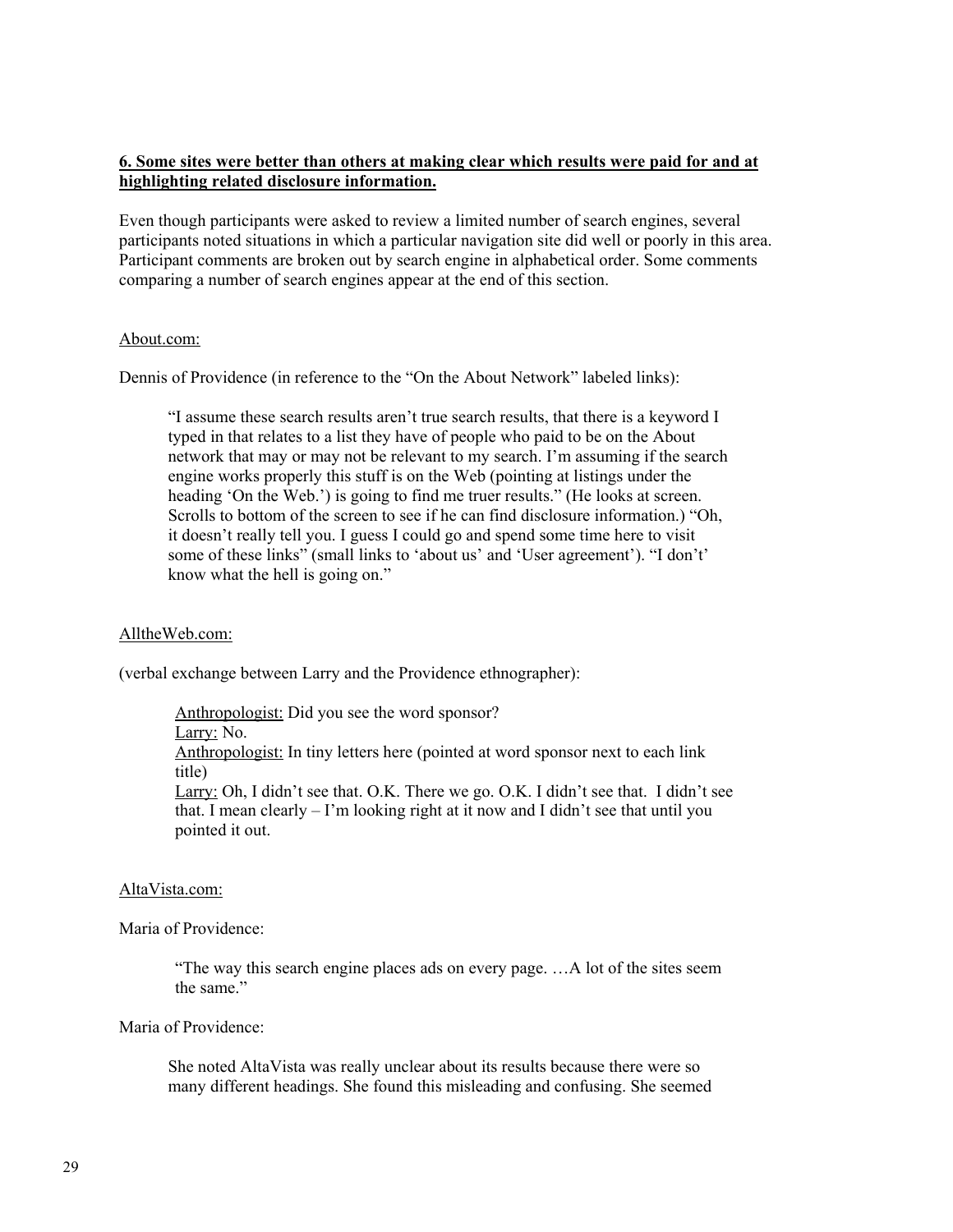outraged by the blatancy of the advertising (for example, the ads at the bottom of each result page on AltaVista.com).

### Dennis of Providence:

"I noticed that there is some small type that says 'preferred vendors' or they use some language and then they give you 4 or 5 results and then it says 'Web results.' I recall that, but if you are not paying attention, mixed into those Web results, and that is a little devious I think, are paid results."

#### Dennis of Providence on a different search:

"But the interesting thing is the sponsored matches give me four choices and then it says AltaVista found 25,000 some results, so I am assuming that those 25,000 results would be unsponsored until you get further down the page and then you see another sponsored site (at the bottom of the listings on the page)…. It's very vague. That could basically mean anything. I have no way of knowing what I'm actually looking at."

#### AOL.com:

Sara of Raleigh-Durham:

After a post-enlightenment homework search on AOL.com she wrote in her journal: "I like the way AOL shows 'sponsored links' with very brief descriptions – that way you know what you're getting into before you waste your time on those sites."

#### Ask.com:

Larry of Providence after a homework search:

"Don't like obviously paid sponsors at top [Sponsored Web Results] – but at least they are in [a] box so [they] can be seen easily."

Dennis of Providence:

Dennis seemed to know there was advertising on the results page on Google, but not that the paid placements are sometimes integrated into search results 'seamlessly' (as AskJeeves pitches it to potential advertisers). He also seemed to classify the 'advertisements' as different from the search results. (They were on a different part of the page; they were labeled).

#### Google.com:

Gary of Phoenix: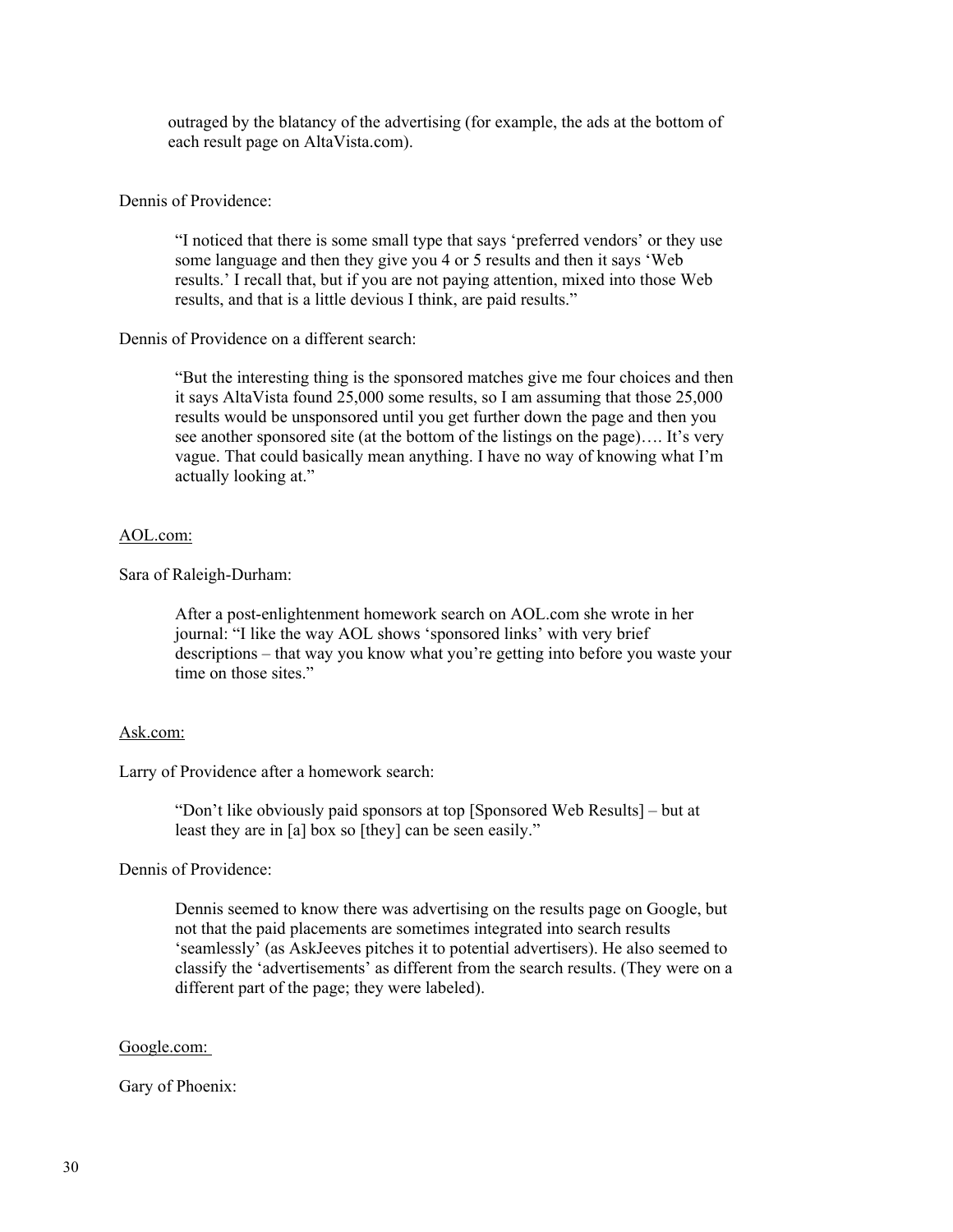Before starting this research he was a loyal Google user and now he has even more respect for Google because "it was easy to find the advertising information and the paid links are clearly marked." He added, "The sponsored links are colored, which is very helpful."

### Maria of Providence:

During a price comparison travel-related search, Maria wrote in her search log: "Chose a green square to the right [Google AdWords ad] for Priceline." She recognized this as a [sponsored link] advertisement.

### Maria of Providence:

"I like that it's so clear on Google. It actually highlights [paid links] so I can ignore them completely."

#### Jack of Kansas City:

After a homework informational search on Google, he noted: "Recommended guidelines: Better disclosure notice."

#### Larry of Providence:

"Google lists [paid links] to the side and they are in a little box and they are clearly labeled 'sponsor' and that is fine."

Dennis of Providence (on building his own consumer-friendly search engine):

"I would disclose it clearly and conspicuously, people would know. Separated from the normal search like Google does. I think what they do is honorable. Don't bury it in the middle, keep it to the side, or put it at the top in different colors." (He is talking about sponsored links, not disclosure).

#### InfoSpace.com:

#### Geena of Kansas City:

She explained her first impression of InfoSpace.com was that it was not as biased as other engines, however, after a little reflection, she said, "Or maybe it did seem biased and I just couldn't tell. On most search engines it seems the results could be broken up into categories, such as, first ones – very expensive ads, second ones – middle range, and the third ones – not paid for at all. But before I learned this pay-for-placement stuff, I didn't notice these levels. Oh yeah, also there are the sponsored links, but it seems that all the engines did not have these exact levels."

#### Kanoodle.com:

#### Penny of Phoenix: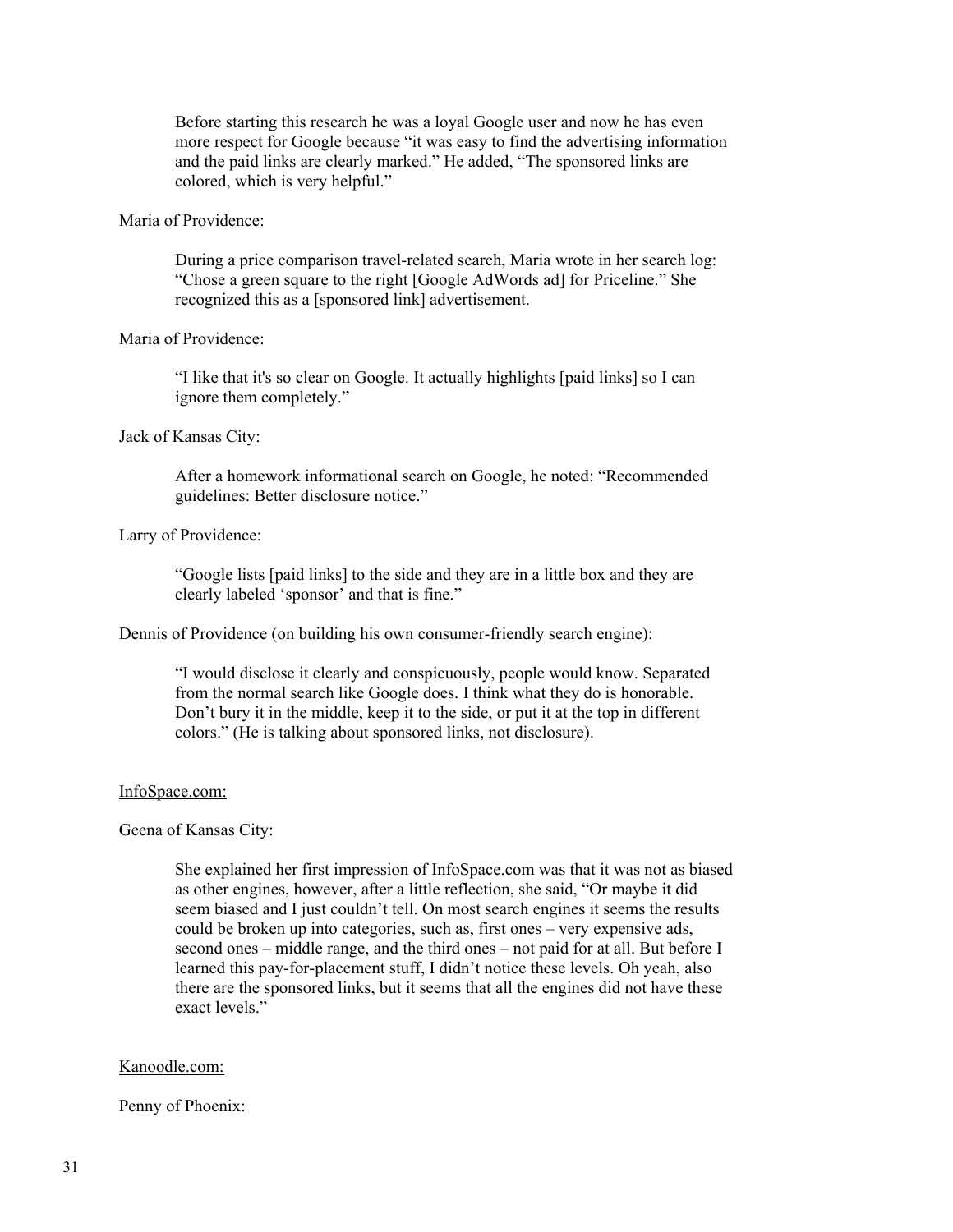She does think some of the sites are more "cheesy" than others in the way that they handle pay-for-placement. Kanoodle.com shows the cost to the advertiser right under the paid link and she said it made her feel kind of yucky, so she has no plans to ever use that site again.

#### LookSmart.com:

(recorded verbal exchange between Vivian and the Providence ethnographer):

Vivian: I think LookSmart isn't good because they don't offer an immediate way to find out what is sponsored.

Anthropologist: Oh, but they do. (Pointed out the link that says "sponsored listing" at the top of the section of sponsored links – off to the far right.) You didn't see that, did you?

Vivian: No, it's so small. I don't think they would make it bigger. It's like the Surgeon General's warning they have on cigarette and alcohol ads, but they don't make it the biggest part of their ad…They are not totally clear what they are.

#### MSN.com:

Lucy of Kansas City (a search journal entry after a homework search):

"I noticed more of the sales-end of the searches, such as [after] the word that is put in some items for sale come up. I think it would be nice to have a separate location for items that are being sold."

#### Maria of Providence:

She did seem to like MSN.com, and explained that their headings for results were clearer. (But then we did the final planned search, and this threw this [previous thought] into doubt.) She did, however, have difficulty figuring out if the heading 'featured site' connoted pay-for-placement, or simply an editor at the Web site "choosing to highlight" the listing. The more she thought about it the more she realized that this act of choosing was probably due to financial compensation, but she wasn't entirely sure.

#### Overture.com:

#### Dennis of Providence:

Dennis didn't notice the inclusion of text such as "sponsored link" at the end of search results descriptions on Overture…. He said he found a listing that was labeled "additional listing" [supplied by Inktomi] and clicked on the "additional listing" link to see what this meant. "I wanted to know if it was a sponsored site." He explained to me that the explanation he found was not satisfactory. It basically said – maybe someone paid for this or maybe they didn't.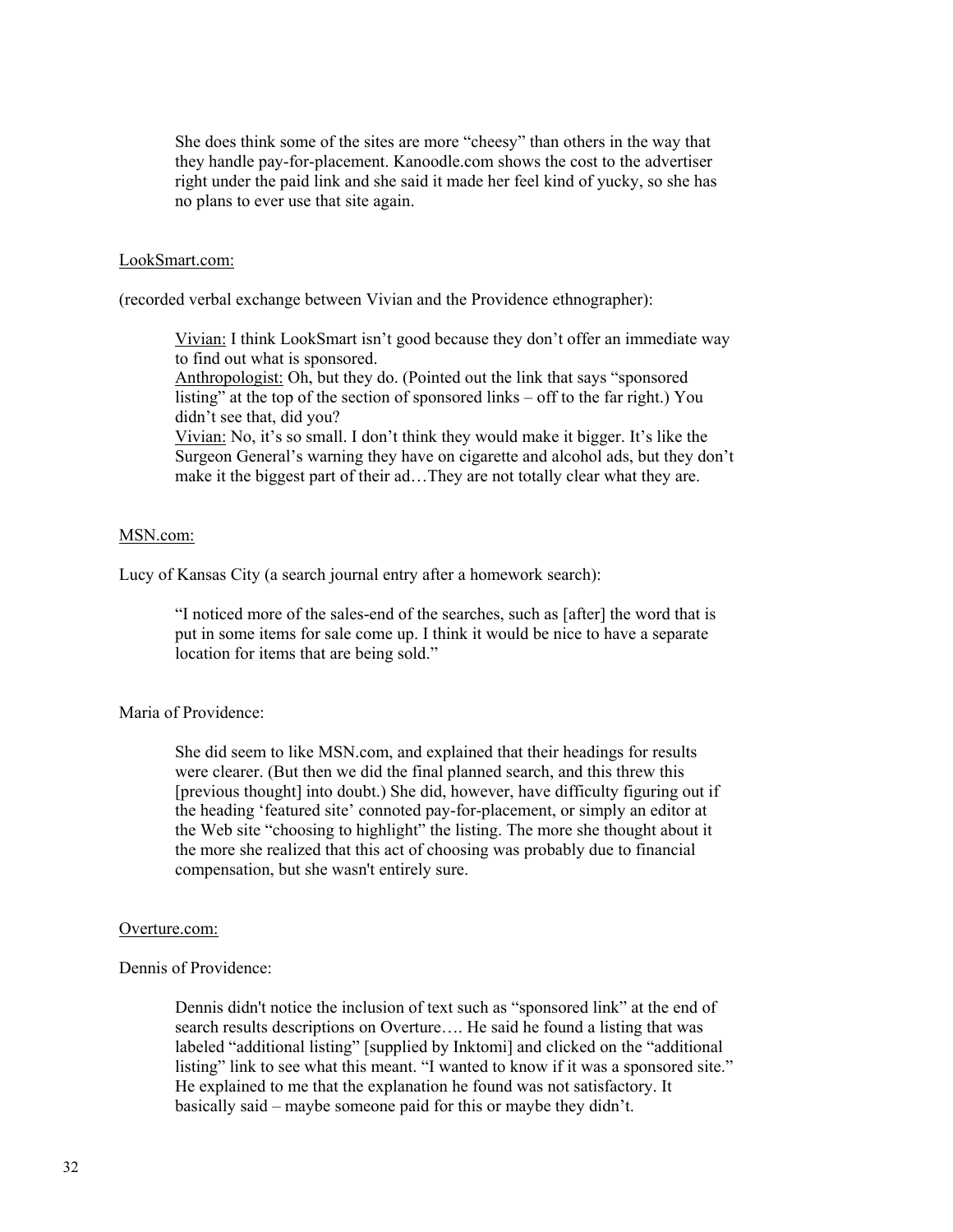Dennis of Providence (ethnographer note about a revisited homework search on Overture):

He looked at the disclosure pages on Overture after noticing an ad on the search page about "Get listed in these results" [box at top of the results page.] Once he read the disclosure, he was so disgusted with Overture's lack of clear disclosure about its business practices he doesn't plan on using the search engine again.

Maria of Providence (ethnographer note):

She noticed Overture was…all sponsored sites.

Anna of Raleigh-Durham:

"Some [search engines] will have the same Web site for each result, but on a different page. Overture.com was really bad about that."

#### Yahoo.com:

Larry of Providence:

During the second interview, we looked through Yahoo's search result print outs from the First Interview, and I asked if he could tell what was sponsored. He said, "Yes, the ones at the top under 'sponsored matches.'" I reminded him of how I explained exactly how Yahoo generates Web results, some of them come from Inktomi and are paid for. "That's not clear at all! And in that regard, you know, if Yahoo is getting things from Inktomi and from Overture, why not acknowledge it [with] 'from Overture', or 'from Inktomi?' Why not have a little box?"

#### Two or more comparisons of search sites:

Larry of Providence (ethnographer notation):

Larry thinks [his preferred site] Google has a lot less bias than the other search engines we used [AOL.com, Ask.com, AlltheWeb.com, Lycos.com, and Yahoo.com] because of the way it displays sponsored results. Also he talks about Yahoo.com as being "very biased" because it has a cluttered search page, full of advertising.

Larry of Providence (ethnographer notation):

During my observation of Larry during the planned browses, he recognized sponsored links as advertisements on some engines (AOL.com, Yahoo.com, Lycos.com, and Ask.com), but not on others (AlltheWeb.com).

Dennis of Providence (ethnographer notation):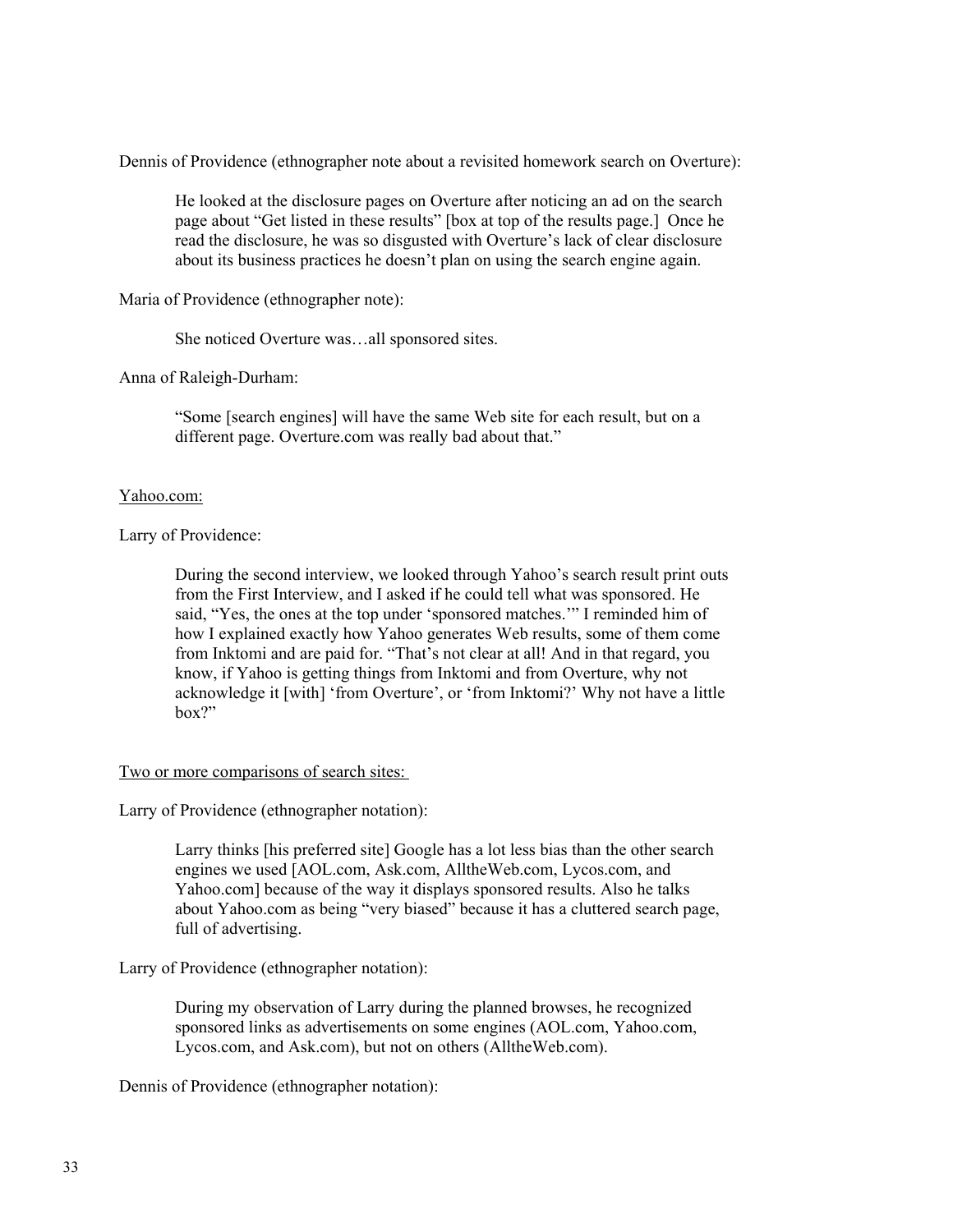He will use Google because they have the clearest disclosure about what is paid and what isn't paid. He won't use Overture. He doesn't like AltaVista either.

Vivian of Providence (ethnographer notation):

What is interesting about her description of how she intuits that some things on the Google result pages are advertisements is that it clearly has to do with graphic layout including lack of numbers on sponsored results and use of colored backgrounds. She doesn't recognize advertising or pay-for-placement on other search engines [Go.com, InfoSpace.com, iWon.com, Kanoodle.com, LookSmart.com], when they are listed in the center of the screen and numbered, under headings such as "featured sites" etc....

### **7. Once they were aware of pay-for-placement, the majority of participants had lowered trust in search engines in general. Some even distrusted the accuracy or the credibility of links on the first page of results.**

Once enlightened, Vivian of Providence assumed *all* links on the first page were biased:

(ethnographer notation):

She took my detailed explanation of pay-for-placement on the five different search engines we used last time [Go.com, InfoSpace.com, iWon.com, Kanoodle.com and LookSmart.com], and came to the conclusion all search engines use pay-for-placement…all of the first links listed on any search engine are paid for, including search results in [preferred search engine] Google. (Which are not, only the sponsored links are). She took what she thought was my word – "It's all paid for" and applied it to everything she saw on the Web.

Dennis of Providence, who searched on About.com, AltaVista.com, MSN.com, Overture.com, and preferred site Google.com, conveyed how a lack of paid search disclosure could hurt a search engine's credibility:

If a search engine "were up front, I would probably use it more because I know where the information is coming from. They've got to be honest in telling me what the scoop is, so maybe [when I] look at their search engine I won't feel so used."

Lucy of Kansas City said search engines should "definitely disclose [paid search] that is much more trustworthy." She specifically commented "pay-for-placement [as it now stands] makes the Internet and search engines less trustworthy." (She assessed search sites AOL.com, AlltheWeb.com, Ask.com, Lycos.com, and her preferred site, Yahoo.com.)

Likewise, Yvonne of Phoenix was disturbed by the idea the highest bidders got the best placement on search sites. "The idea of a search engine is to find the best matches, not the best matches that paid 50 bucks." (She visited the same sites as Lucy during the planned search sessions.)

Yvonne went a step further, hypothesizing – correctly – that search engines began using paid search labels and disclosures only after warned to do so by U.S. government regulators.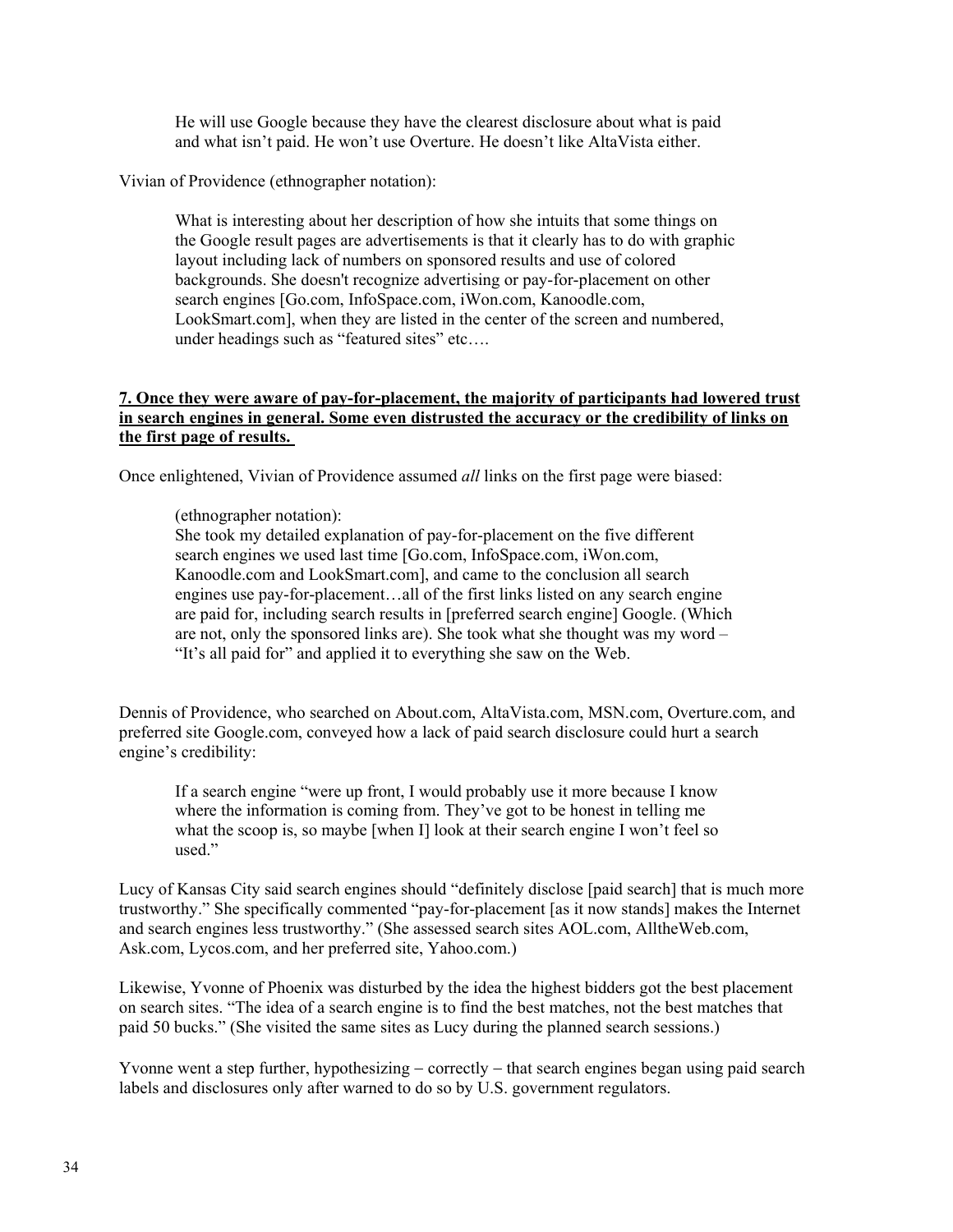[Yvonne] hypothesizes the search engines must be required to mark paid links due to some FCC (or some government agency) rule because "if they could get away without doing that they would." She notices some engines put sponsors on the results page even though they aren't good matches for the keywords. This makes Yvonne less likely to use that engine."

Kareem of Kansas City, who reviewed AOL.com, AlltheWeb.com, Ask.com, Lycos.com and Yahoo.com, took a different tack. He worried small businesses such as his would suffer from paid placement, as consumers are being nudged toward companies that can afford to participate in search engine marketing programs. "My small business shouldn't have to compete for informational listings."

Bob of Phoenix, who searched on About.com, Go.com, Kanoodle.com, MSN.com and preferred site Yahoo.com, said:

Pay-for-placement and online advertising, in general, bothered him because "[search engines] are trying to disguise taking your money as something else if there is nothing wrong with it, why are you trying to hide it?"

Mike of Raleigh-Durham reported he would be "pushed away" from search engines that did not separate "objective search results" from "advertisements." (Mike performed planned searches on Go.com, InfoSpace.com, iWon.com, Kanoodle.com, LookSmart.com.)

Several participants suggested their perception had changed about the companies that participate in paid search marketing.

Geena of Kansas City, who assessed the same sites as Mike of Raleigh-Durham, expressed mixed sentiments:

"In some ways it may be they have enough money to pay for this ad because they are a stable company, so I may think they are more reliable or safer to buy from online. But, on the other side, maybe I should give a smaller company a chance."

Diane of Raleigh-Durham expressed frustration with search engine advertisers who "force me to look at [their ad] or trick me into reading them" when the sites do not match what she was searching for. She reported her irritation is present whether or not she "falls for it, because somebody out there will, and that's not right." (She assessed Go.com, InfoSpace.com, iWon.com, Kanoodle.com, and LookSmart.com.)

### **8. Most participants generally did not comprehend the inter-company deals within the industry and didn't understand how these deals might influence their search results. This ignorance was due to a tendency to use only one or two engines for their online searching.**

Among participants who searched on Overture.com, no one noticed or seemed to understand why Overture paid search listings also appeared on partner sites such as Go.com or InfoSpace.com, until the planned search phase, or in some cases, not until it was pointed out by the anthropologist. Similarly, participants did not always realize Google sponsored links also appeared on partner sites such as AOL Search (AOL.com) and Kanoodle.com, whether Google.com was their preferred search engine or one site evaluated for the purpose of this study.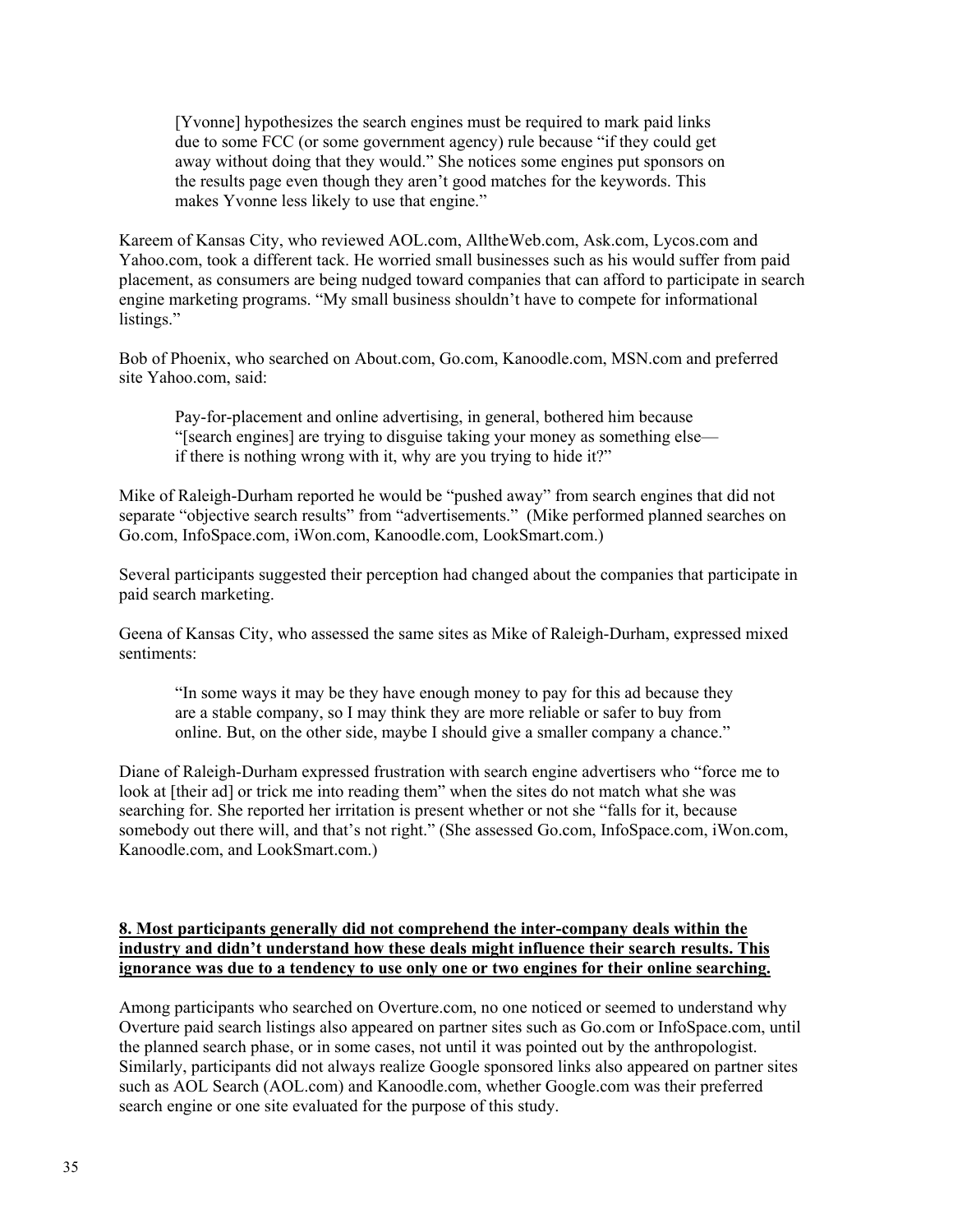As they completed the planned searches during the first field visit, during which they were instructed to use search engines they had never heard of or used before, they began to pick up clues about how business deals affect the search results.

Dennis of Providence demonstrated, in trying to explain Google's business model, how consumers don't truly understand search engine business models.

He held up Google as an example of an "independent" search engine, and couldn't understand how the site was profitable. He mentioned almost immediately Google had ads, but they were "subtle." He couldn't figure out how Google was such a big company. Again, he had "read somewhere it's one of the largest search engines out there." During the enlightenment phase of the interview, Dennis was surprised to see how Google financed itself. (We explored both the advertising on Google itself, and how Google sells its services to other portals and search engines, like AOL.com. This information was found under the "search solutions" link on the Google search page.)

On a related note, several participants were surprised to see Google results "powered" or "enhanced" the listings of other search and navigation sites. Larry of Providence noticed Google results on the AOL.com and Cox Cable (home) page, but he didn't understand how it worked.

Larry pointed out at the very beginning of the interview Cox Cable used Google as their search engine (something he had just noticed and found confusing). When we visited AOL.com (which he thought he would not be able to use because he was no longer a member of AOL), he similarly noticed its search engine was Google. He was skeptical, however, it truly was Google, as he felt the search results were not as specific as [what] he usually gets from the Google Web site.

Vivian of Providence didn't connect the financial dots between Google.com, iWon.com and Kanoodle.com until the field researcher drew the line.

She was surprised to see iWon.com was "powered by Google" and when I pointed out to her Kanoodle.com was also "powered by Google," she was a little surprised, but immediately recognized stylistic similarities between the two engines (lack of extra content on the search page, etc.)

In other words, Vivian did not recognize the financial relationships between the three navigational sites pre-enlightenment. But once it was pointed out to her, she figured the relationship between Kanoodle and Google made sense, as Kanoodle not only shared Google's results, but the site also shared what she perceived to be Google's sparse and simple user interface appearance.

Similarly, Gary of Phoenix demonstrated how consumers are not aware of how pervasive paid search is on the metasearch engines. During a homework assignment search on MetaCrawler.com, he saw a "very lengthy" list of paid sponsorship links at the top of the search page. He skipped down and "looked at unpaid links." He noticed the "descriptions were very short and appear to be the same ones from the previous search on [www.dogpile.com.](http://www.dogpile.com/)" This is an indication Gary had no understanding that MetaCrawler.com and Dogpile.com are owned and operated by the same parent company, InfoSpace, Inc.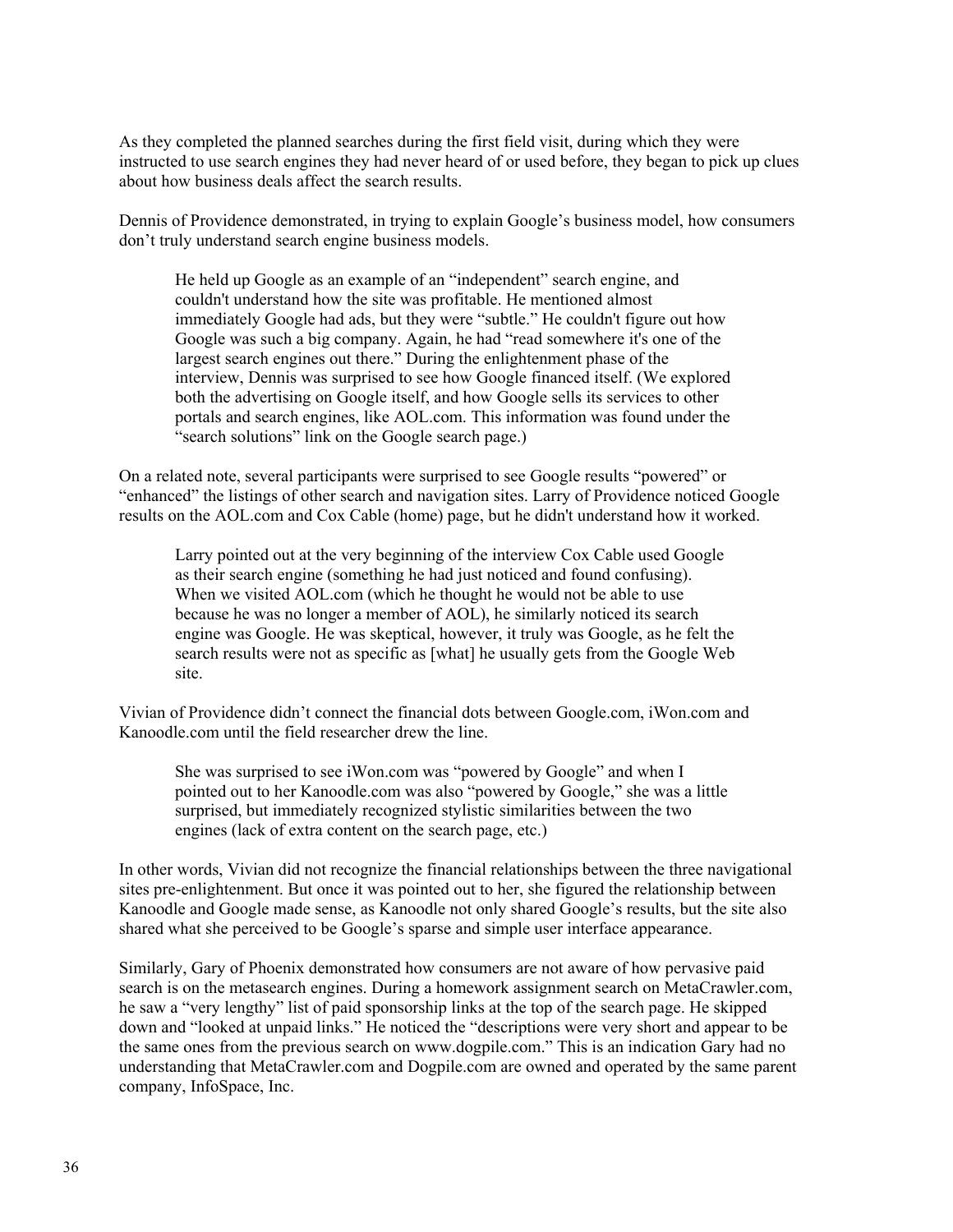### **9. The role of the U.S. government or third parties in regulating search engine marketing practices.**

Participants were mixed about what role, if any, U.S. federal regulatory agencies should play in monitoring search engine marketing practices.

Four consumers strongly recommended regulatory agencies increase their scrutiny.

For example, Maria of Providence supported the notion of government intervention, particularly when search engine marketing might affect more vulnerable Web users, like children.

It would be good for the Federal government to set up guidelines for how advertisements are labeled on the Web, but she doesn't think this is possible because of the very nature of the Internet. The one area where she really thought there should be Federal regulation was for Web sites and search engines targeted at children. (We had discussed AJKids.com.) "There should be areas, like with children. They shouldn't be targeted. Kids should be searching online for [information], and not to find things to buy."

Geena of Kansas City suggested government regulation might be warranted*:* 

"Most people don't think about [paid search] and everyone I talked to said they didn't know. A friend said, 'you're kind of conditioned to think number one is the best and on down the line.' When you search for airfares, the cheapest is first and the most expensive is last in the list. There should probably be a disclaimer that shows Number One isn't necessarily the best."

Fellow Missouri resident and daycare coordinator Lucy echoed, not surprisingly, a similar concern about younger online users:

"[Paid search on search engines] should be regulated because anything can be on there. I'm personally thinking of the kids because frequently inappropriate things are slipped in and the advertisers or whoever are not concerned about the effect on kids."

Mike of Raleigh-Durham expressed a similar idea:

"I think it would be cool if someone made a rule everyone had to obey, that restricted pop-ups and advertisements that trick people. Who ever can do that should do it. I don't know if the free-marketplace would be capable of doing that."

The bulk of participants, however, suggested the onus of search engine site transparency should fall mainly on the industry itself.

Two participants, Larry of Providence and Jack of Kansas City, best articulated the thoughts of a number of participants: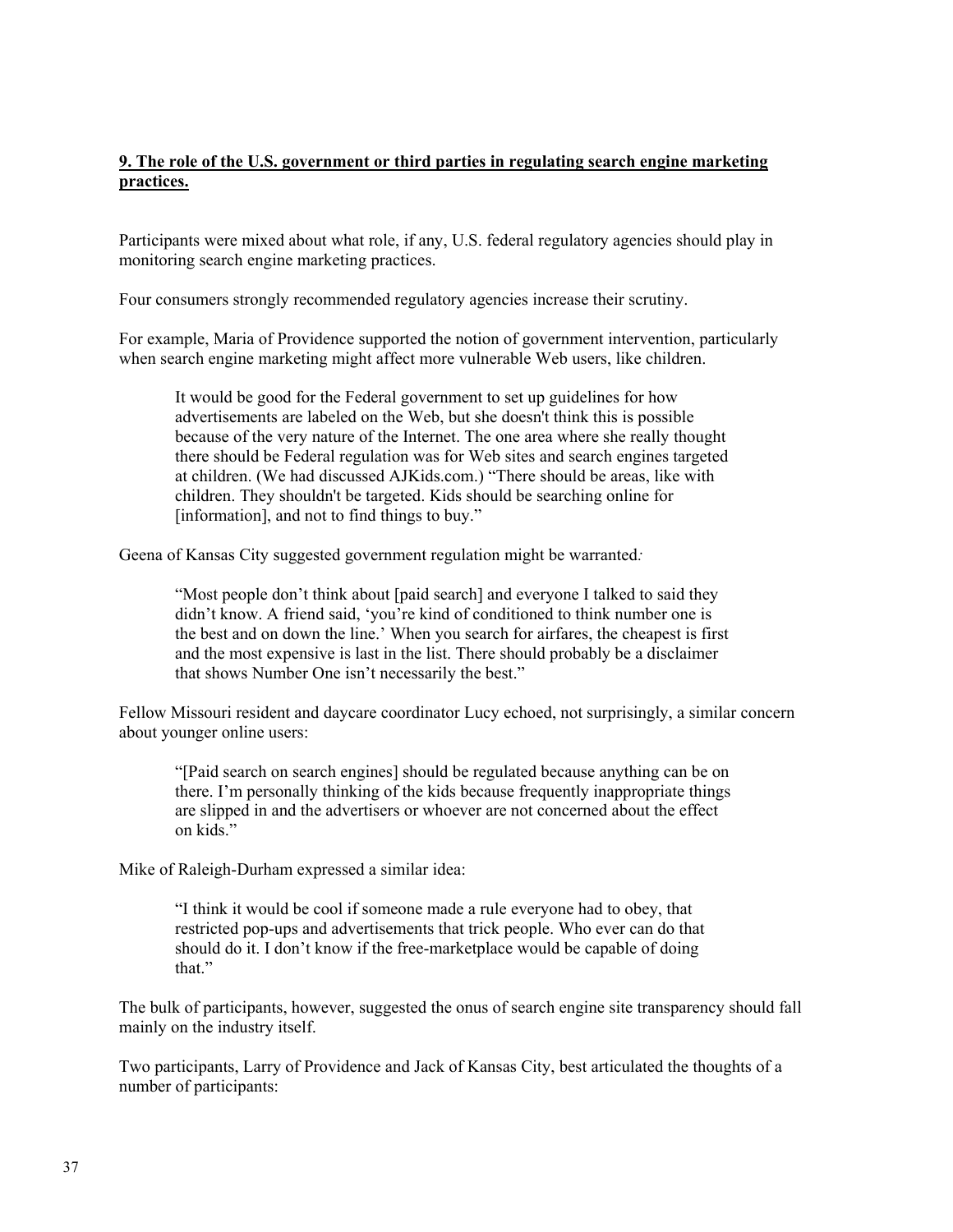Larry doesn't think the government should get involved. "Let the free market do it. I don't favor government inclusion into everything…I think they should be doing it voluntarily, the industry itself. I'm sure there is an industry organization and they get together and discuss issues of conduct. I would recommend that they do something like, something about truth in advertising. I mean there are truth in advertising laws, and I would think those laws would also apply to [search engines] as they do to publishing and television and other things. I think those [laws] should apply, and if a search engine isn't doing it, there may already be laws on the books that somebody could challenge them."

Likewise, the researcher reported Jack said:

…Businesses are, or should be, "trustworthy" and that government intervention may be necessary if they are not trustworthy. He believes search engines that use pay-for-placement or paid advertisements should have to disclose those facts. He feels that regardless of the type of search you are engaged in, the site should have to disclose their business practices.

Two participants suggested monitoring by an unbiased third party might be a better solution.

Claude of Raleigh-Durham suggested the Better Business Bureau. Bob of Phoenix would like to see a scenario in which there is "some regulation that requires all the advertisers to contribute to a public information source. This would be a kind of [no-advertising accepted National Public Radio/Public Broadcasting Service]-ish search engine where people could go to find quality, non-commercial information online."

### <span id="page-37-0"></span>**SUMMARY AND CONCLUSIONS**

Consumer WebWatch researchers probed a diverse group of online searchers for this project, which included, coincidentally, four people who have experience managing their own Web sites or online databases. Although each person had a minimum of five years' of online experience, they did not understand how search engines prioritize results or how the inclusion of paid search listings might influence the types of Web pages they see first. For example, several participants didn't realize search engines are moneymaking businesses. No one realized the ranking of results they received could possibly be influenced by the inter-industry business deals between two or more search companies, until pointed out by a researcher.

These misconceptions about search sites suggest the less-experienced Internet user is even more in the dark about pay-for-placement on search engines than our panel of 17 consumers with broadband access.

Our findings show Web searchers in this ethnographic study chose links from the first page of results nearly 50 percent of the time because they trusted search engines to present only the best or most accurate results first. This *trust* led them to believe it was *unnecessary* for them to review later results pages.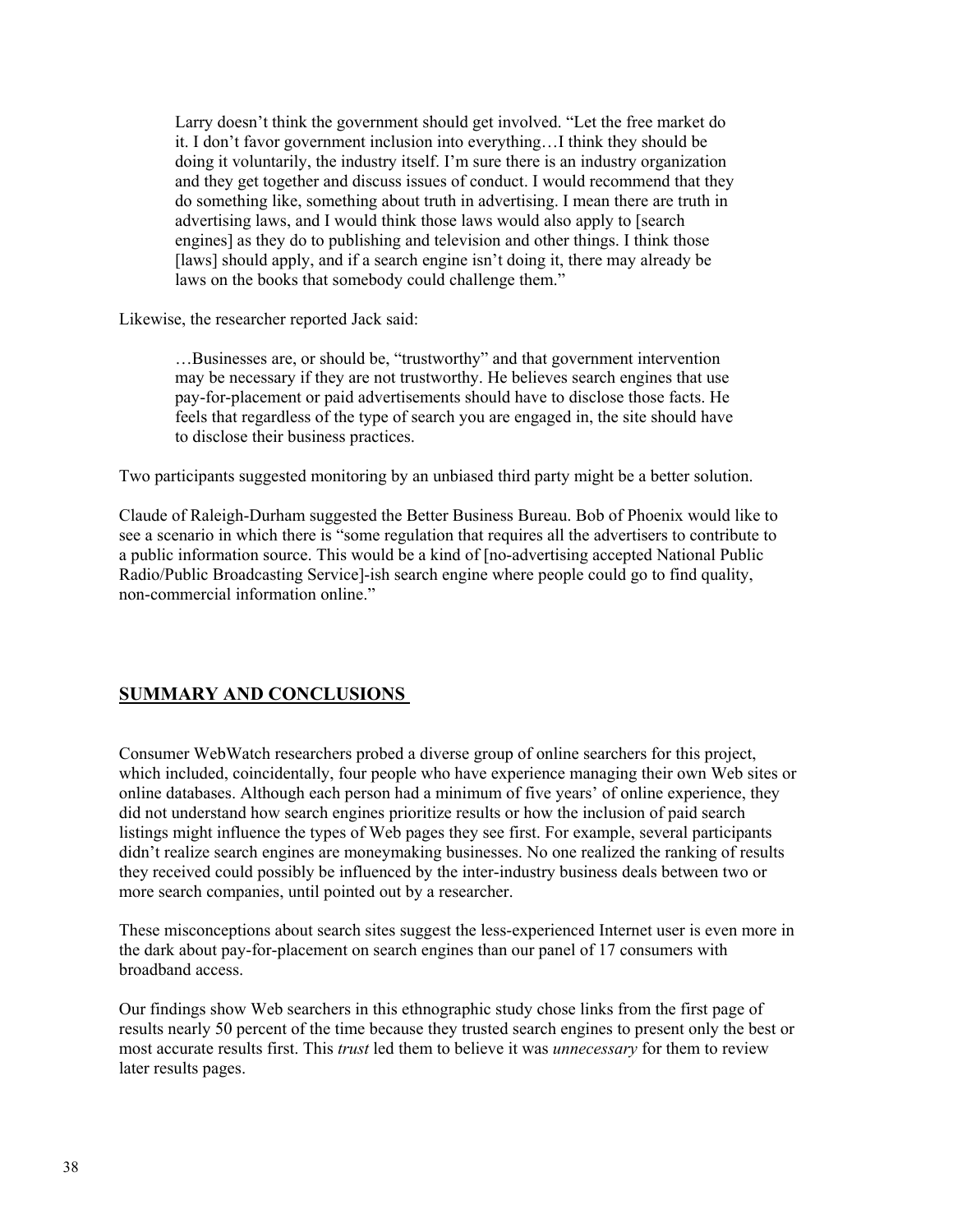This "first equals best" mentality among Web consumers, along with the quick-fire nature of the Internet, makes them more likely to click prominent paid search listings, particularly if such listings are not clearly demarcated from pure search results. This confusion among consumers about what is paid search and what is pure search is exacerbated by unclear or vague labels search sites use, such as "sponsored," which almost every participant thought was confusing, possibly even misleading.

This tendency to click on paid search results makes consumers vulnerable as they are more likely to encounter faulty or biased information on Web pages of companies that can afford to be listed on the first results page, yet do not necessarily have the most accurate or unbiased information. If the information received is acted upon during, say, an informational search, the consumer's decision could adversely affect his or her health. In these situations, it's possible a lower-ranked search listing could have been better suited for what the consumer was seeking.

In addition, the participants did not notice the disclosure links or "About Search" pages on the 15 sites under review until pointed out by the ethnographer, including such disclosures that appeared above the search results or next to individual listings. Most participants said these disclosures were too small for consumers to see or were hidden in areas the typical consumer would not think to look. The issue is even more elusive when applied to meta-search engines, in which disclosures that appear on the originating search site, even if flawed, are in some cases stripped away once these results are fed through a new meta-search filter and ranking mechanism.

Each participant was surprised once told about how pay-for-placement works on these popular search engines. Several participants had negative reactions, ranging from anger and betrayal to a sense of helplessness and disappointment. Most participants expressed a lowered trust in search engines, while some were more suspicious about advertisers whose prominent listings they perceived to be irrelevant.

The consumers we talked to at length became more critical of the search results they received and began to use different methods of screening the delivered search results before making a final decision to click on a listing. These strategies included reviewing more results pages and making an effort to first review pure search listings before making a decision to click on a link. Participants were even more adamant about this practice while seeking information online, particularly when they had no intention of making a purchase and did not want to see paid ads.

When asked how the search engine industry could make paid search listings easier to spot, the participants overwhelmingly suggested clear and conspicuous labeling, such as the term "paid advertisement." They also supported the use of visual aids on search sites that would help Web consumers to quickly see what areas of the results page, or individual listings, were paid for, including the use of boxed advertisements, and advertiser-only segregated areas.

The consumers in our study expressed frustration the search engine industry had not already come to a consensus about what disclosure labeling to use, which would promote consistency from search engine to search engine. The participants demanded the search engine industry, or a trade group representing industry concerns, make some decisions in this area. In addition, a sizeable number of consumers in our study felt the U.S. government regulatory agencies should increase scrutiny in this area.

The research of other groups supports Consumer WebWatch's ethnographic findings. Last May, SearchEngineWatch.com, an online marketing resource, assigned estimated "disclosure ratings" to 11 search sites based on how well each complied with FTC guidelines on paid placement and paid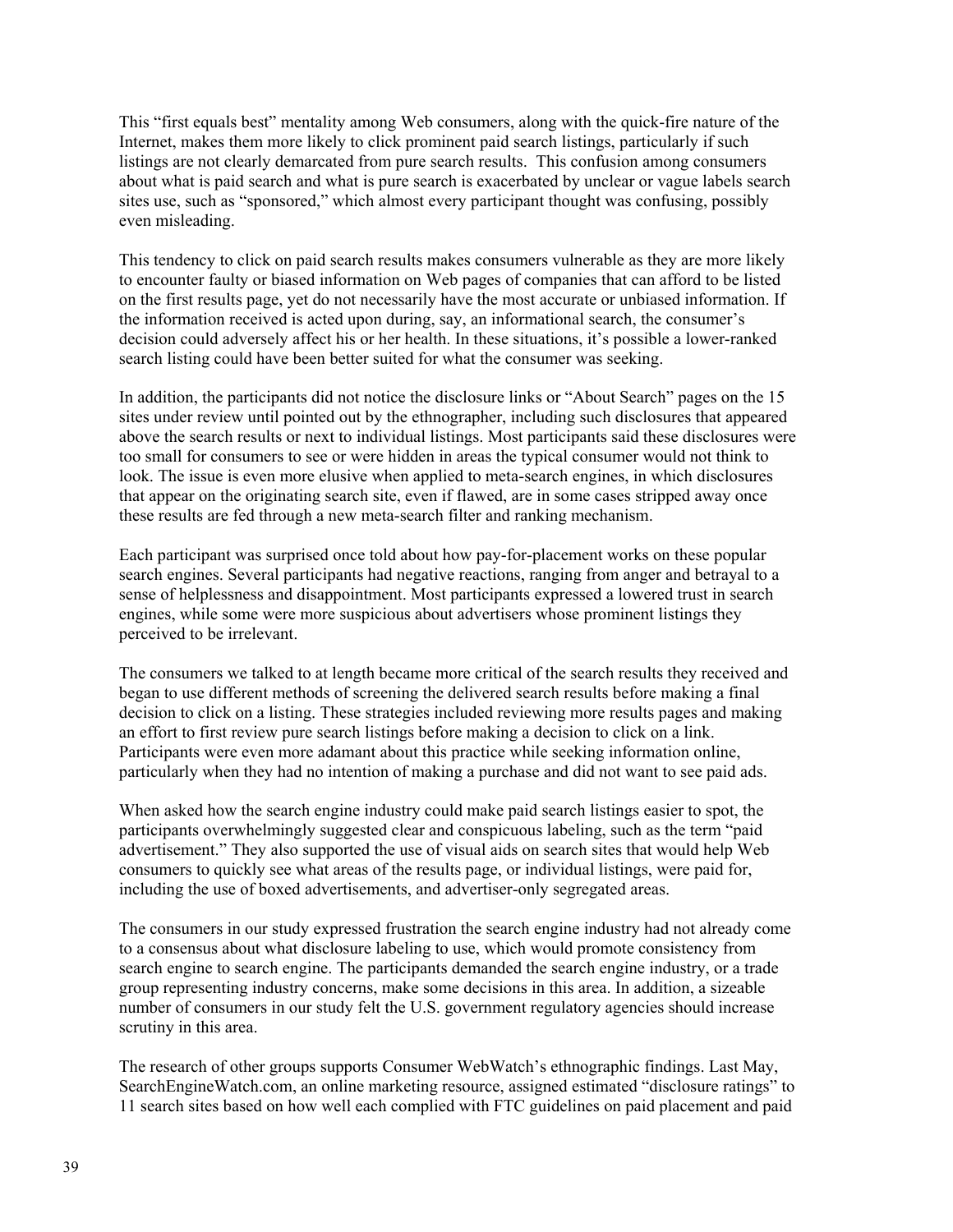inclusion disclosures.<sup>ix</sup> (The sites evaluated were AlltheWeb.com, AltaVista.com, AOL Search, Ask.com, Google.com, HotBot.com, Lycos.com, MSN Search, Netscape.com, Teoma.com and Yahoo.com.) Seven of the 11 sites were issued "FAIL" or "QUALIFIED PASS" ratings, an indication that better paid search disclosure is needed in the interest of the Web consumer. (Three of these seven sites made it hard for searchers to see disclosure links specifically about paid placement, according to SearchEngineWatch's evaluation.)

Other researchers have produced data that supports our consumer behavior findings. For example, an analysis of 1 million search queries made by 200,000 users on Excite.com found more than 70 percent looked at two pages of search results or fewer.<sup>[x](#page-65-9)</sup> A study released by iProspect.com, a search engine marketing company, reported that half of all the Web users make their selection after reviewing the first page of results because "they expect that the Web sites with the highest search engine listings are the top in their field." In a health-information-specific focus-group study, conducted in March 2001, the authors reported that in 97 percent of cases consumers chose a search result ranked among the top 10 search results.<sup> $xi$ ii</sup> (In 206 of 289 cases, the participants selected a link from the top five results.)

Many of the participants in this ethnographic study said they do not believe paid search on search engines is "evil." In fact, a majority of participants reported using paid search listings as tools during commercial searches, which helped them hone in on vendors selling the products or services they desired, when ready to make a purchase.

But even so, all consumers have the right to know in advance that a prominent search result listing may be the equivalent of a paid advertisement before they make a decision to click or to buy. Education about such online practices improves consumer choice. Consumers also have the right to know that information better suited to them, such as a company Web page from a small business site or a non-profit organization that cannot afford to participate in paid search, might appear several results pages from the top. Poor disclosure limits consumer choices online, as expressed by Dennis and recorded by the Providence ethnographer:

Dennis compared pay-for-placement to another type of advertising on another medium: TV commercials. "It's like shutting the television or changing the channel when you are watching the news. If I knew [that a link was a paid listing], it would change my perspective and I would be more likely to move on to another choice. I would probably choose to use another Web site."

Based on the voices and experiences of our 17 consumers, it's clear search engine companies need to work hard to maintain the trust of their users, rather than focusing on their bottom lines.

### <span id="page-39-0"></span>**CONSUMER TIPS**

Search engines provide a valuable service to millions of Web consumers each day, including many sites not evaluated as part of this ethnographic study. Before embarking on your next search, keep these tips in mind:

### **You need to understand:**

The major search engines, like any business, need to make money:

These companies are businesses, not independent, philanthropic or research-based in nature. The cost of indexing billions of Web pages each month can be very expensive, so search companies that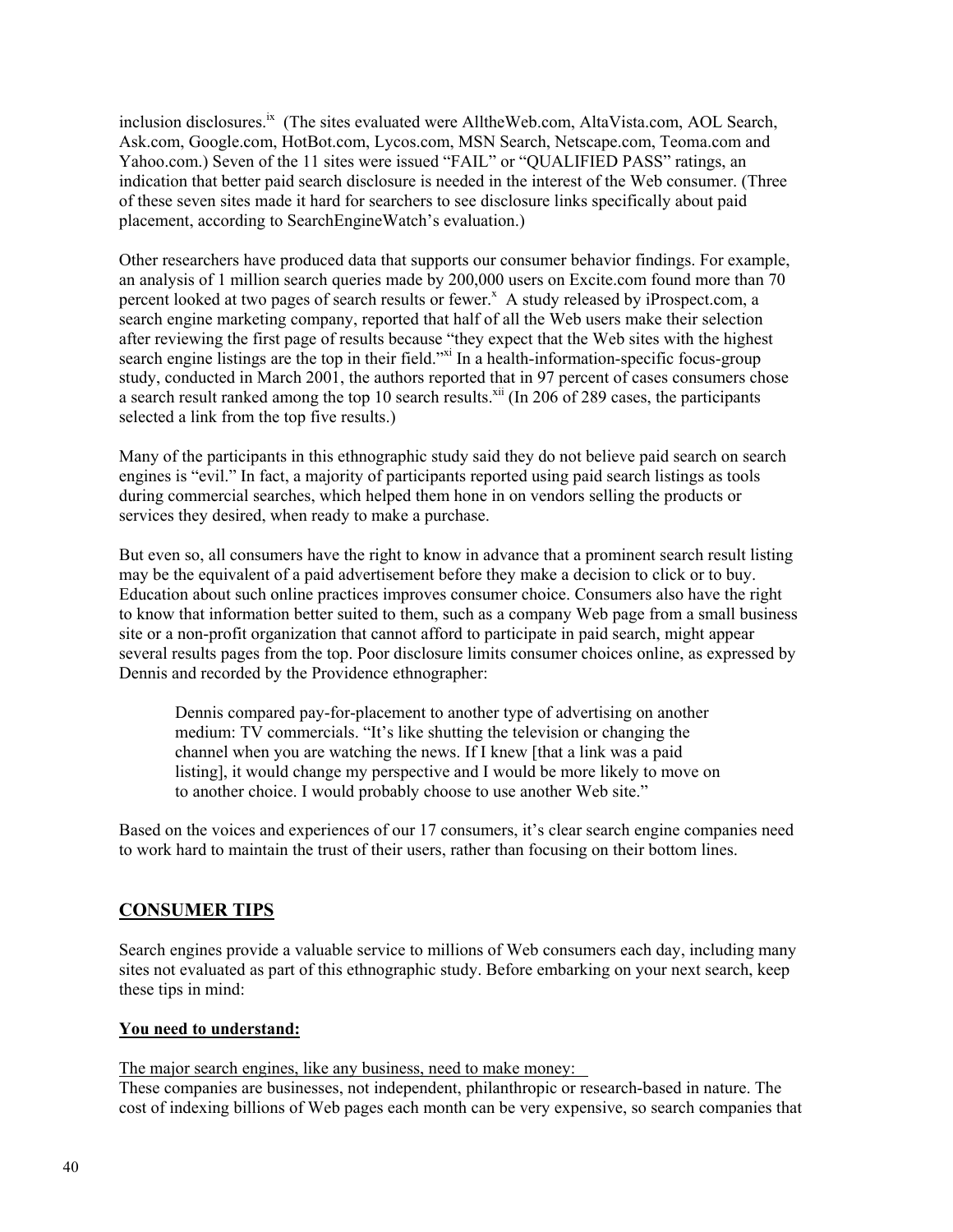provide algorithmic, keyword relevancy-based search services, like Google.com, AlltheWeb.com and Teoma.com, need advertising revenue to support their daily operations.

#### Paid search is not evil:

Don't assume just because a listing has been paid for that it is not relevant to your search query. That site may well have the information you're looking for, however, you'll be more likely to spot any bias in the site's information before you make a final decision. Also keep in mind that just because a search engine offers paid search listings doesn't mean every listing it delivers or every result on the first page is tantamount to a paid ad.

#### Follow the dollars:

Some companies have different business models than others. The major companies sign deals that may affect the types of results you receive. Sites that provide algorithmic search results often provide these, and sometimes paid search results, to other companies in exchange for a fee. Some sites like Kanoodle.com, LookSmart.com and Overture.com primarily list the Web pages of companies that have paid. This is also why the listings of companies that have paid LookSmart.com to be listed in its database may also appear on partner sites About.com, InfoSpace.com and MSN.com.

Some companies own more than one search site, each of which carries its own, consumer-friendly name. For example, InfoSpace, Inc. owns InfoSpace.com, Dogpile.com, Excite.com, MetaCrawler.com, and WebCrawler.com. AskJeeves, Inc. also owns Teoma.com and DirectHit.com. And, as reported earlier, Overture recently acquired AlltheWeb.com and AltaVista.com. This may explain why you may see the same search results or Web pages appear on each search property under the same corporate umbrella.

### **Searching tips:**

1. Make choices: Before you decide which search engine to use, consider whether the use of paid search is important to you, or, if paid search would matter to you during an information search versus one in which you are seeking to buy something.

2. Use multiple search engines: It's okay to use a favorite search engine time and time again, particularly if you're looking for less serious information such as the latest sports scores. But once a decision is made to do a serious search, say, for health or financial information, consider searching for the same query on several engines before making a final decision. Compare the results listings you receive from the sites you've queried and take note of any listings that appear at the top of the rankings, along the sides, or those that pop up on more than one site. This may be an indication that that search result is a paid advertisement.

Caveat: Some searchers like to use meta-search engines such as Dogpile.com, Excite.com or MetaCrawler.com because these sites search and rank listings from several search engines simultaneously. Although these sites can be great time-savers, you should realize the results would be skewed. Meta-search sites, which tend to provide the first few links retrieved from each engine, are more likely to present sponsored links. And in some cases, the meta-search engine removes the valuable disclosure links information that appears on the originating search engine.

3. Read further: Be sure to review several pages of results before you decide to click on a result. You might find the product or information you're looking for, on, say, page 10, provided by a smaller company or a non-profit organization that cannot afford to pay for a page-one search position.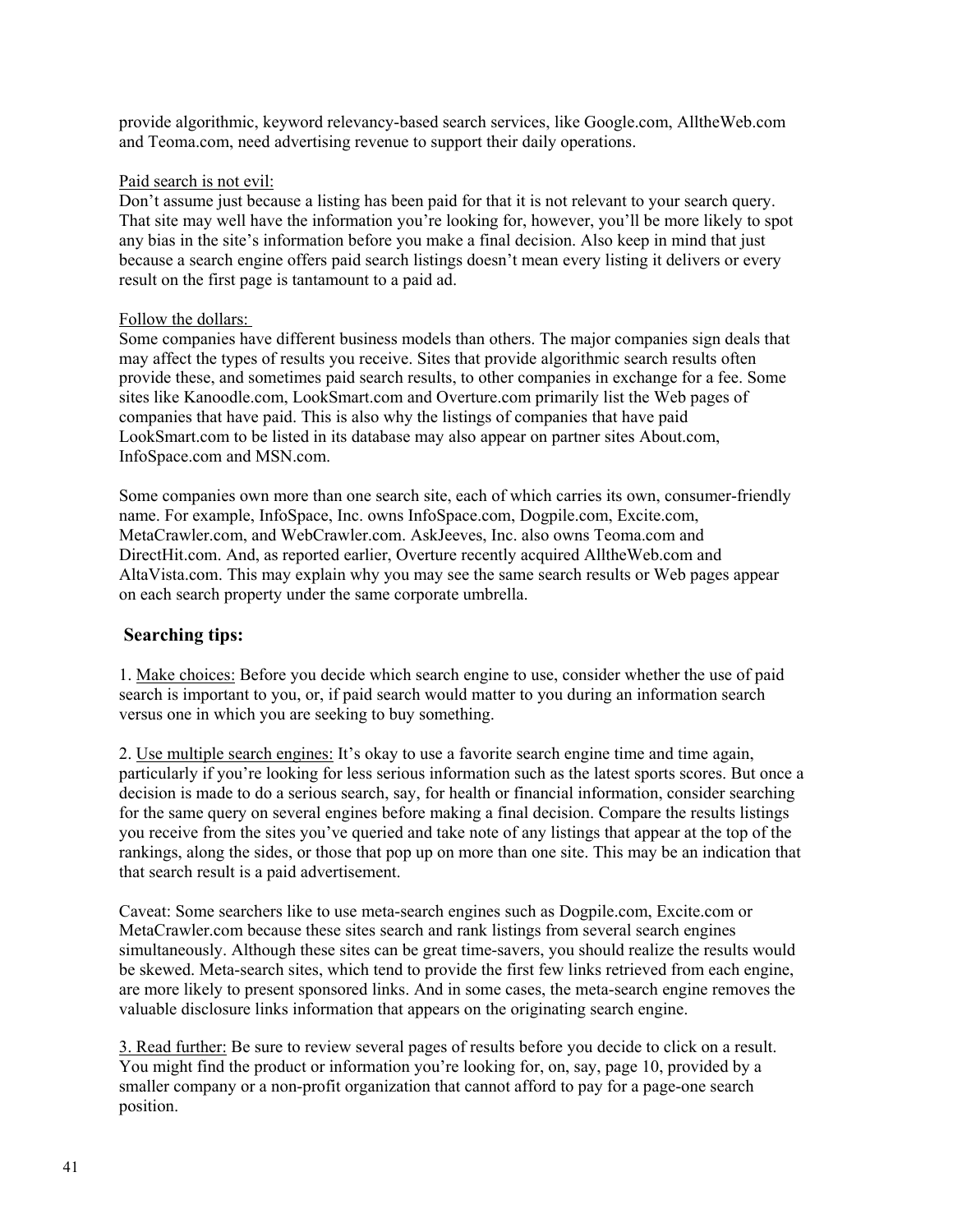### 4. Look for telltale labels:

Look for signs a result has been paid by an advertiser. If a search engine separates some search results from others, either in a special section at the top, at bottom or to one side, advertisers most likely support these segregated listings. You should also look for labels such as "Sponsored Listing," "Sponsored Match," "Sponsored Site" or "Sponsored Link." Don't be confused by other labels such as "Featured Sites" "Partner Sites" or "Additional Listings," which usually refers to advertisers or businesses who have financial deals with a particular search service. Instead, look for listings or sections labeled "Web results" or "Web Page Results" where you're more likely to find search results that have typically been generated algorithmically.

### 5. Click on disclosure links and read "About Search" pages:

Each search engine presents identity information differently, and some make it harder to find than others. Look for link description terms such as "About," "About Search," "Info," "Help," or "Results." These pages typically include information on where a search engine gets its paid search listings, as well as searching tips exclusive to that site. Even if a site does not clearly label its paid search listings, you might be able to find information on these pages, or in advertiser and investor sections, about business deals the site has that might affect the search results and rankings you receive.

6. Know the marketing lingo: Look out for search engine marketing terms such as "paid search" or "paid inclusion." Serious Web searchers might consider reading industry news and articles written about the nuts-and-bolts of search engine marketing by visiting sites such as SearchEngineWatch.com.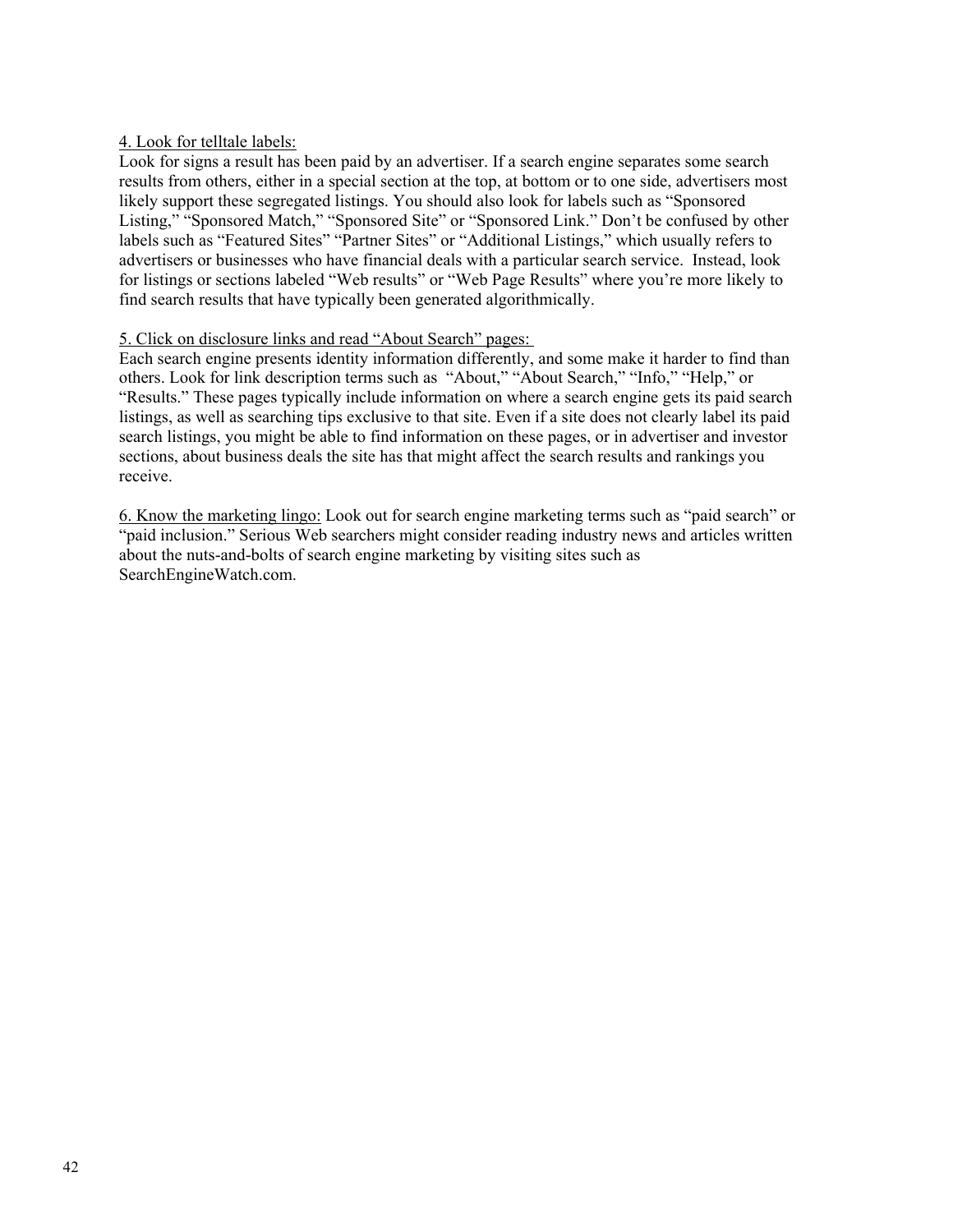### <span id="page-42-0"></span>**RECOMMENDED GUIDELINES FOR SEARCH AND NAVIGATION SITES**

#### **CONSUMER WEBWATCH GUIDELINES FOR SEARCH ENGINE AND NAVIGATION SITES**

We believe Web sites that provide search and navigation services will promote Web credibility, improve trust among users and increase usability if they adopt Consumer WebWatch's [guidelines for all Web sites](http://www.consumerwebwatch.org/bestpractices/index.html) and the following industry-specific guidelines:

1. Search engine sites should provide consumers with a comprehensive list of major advertisers and content sponsors with whom they do business, particularly those relationships that would influence search rankings or results page presentation. This list should be prominently displayed and easy to find, with a current date of last update. The better sites will display this information on each of the search results pages or provide an easy-to-see link (and label) from each results page.

2. Sites should provide consumers with basic explanations of how ranking and prioritizing technologies work (i.e., Web indexing, spidering, crawling, human-compiled directory, etc.) For instance, what criteria are used to determine keyword relevancy, or, how advertiser-paid results are fed into the results page.

3. Sites that provide an internal editorial review of keyword-triggered paid search advertisements and links should prominently disclose this fact and provide a basic explanation of how the editorial process works, and how much it costs the advertiser before acceptance. Sites should also provide a basic explanation of how they determine relevancy weighting for paid search results versus those derived from unbiased algorithms.

4. Sites should tell consumers if search results from a business partner or third party are exclusive to that site, and which results from that partner are pure search versus those that have been paid for, and a last date of update. For example, sites should explain what is meant by terms placed next to the search box, such as "Enhanced by Search Engine X" or "Powered by Search Engine Y."

5. The better search and navigation sites will use clear and conspicuous terms to label paid search results, whether they appear as links or in other formats, like boxed advertisements. Consumer WebWatch recommends the term "paid advertisement," which is modeled after the newspaper and magazine publishing industries. The better sites will use colored text and/or contained boxes or standard Web page areas in which to place paid search advertisements or links, making them easier for consumers to distinguish from pure results.

6. The better search and navigation sites will provide clear options for search customization at the earliest possible step of the search. Site search architecture should focus on consumer requirements, as opposed to focusing on business agreements.

7. The better sites will include a disclaimer or tutorial page for consumers explaining "first doesn't necessarily mean best," in results returns.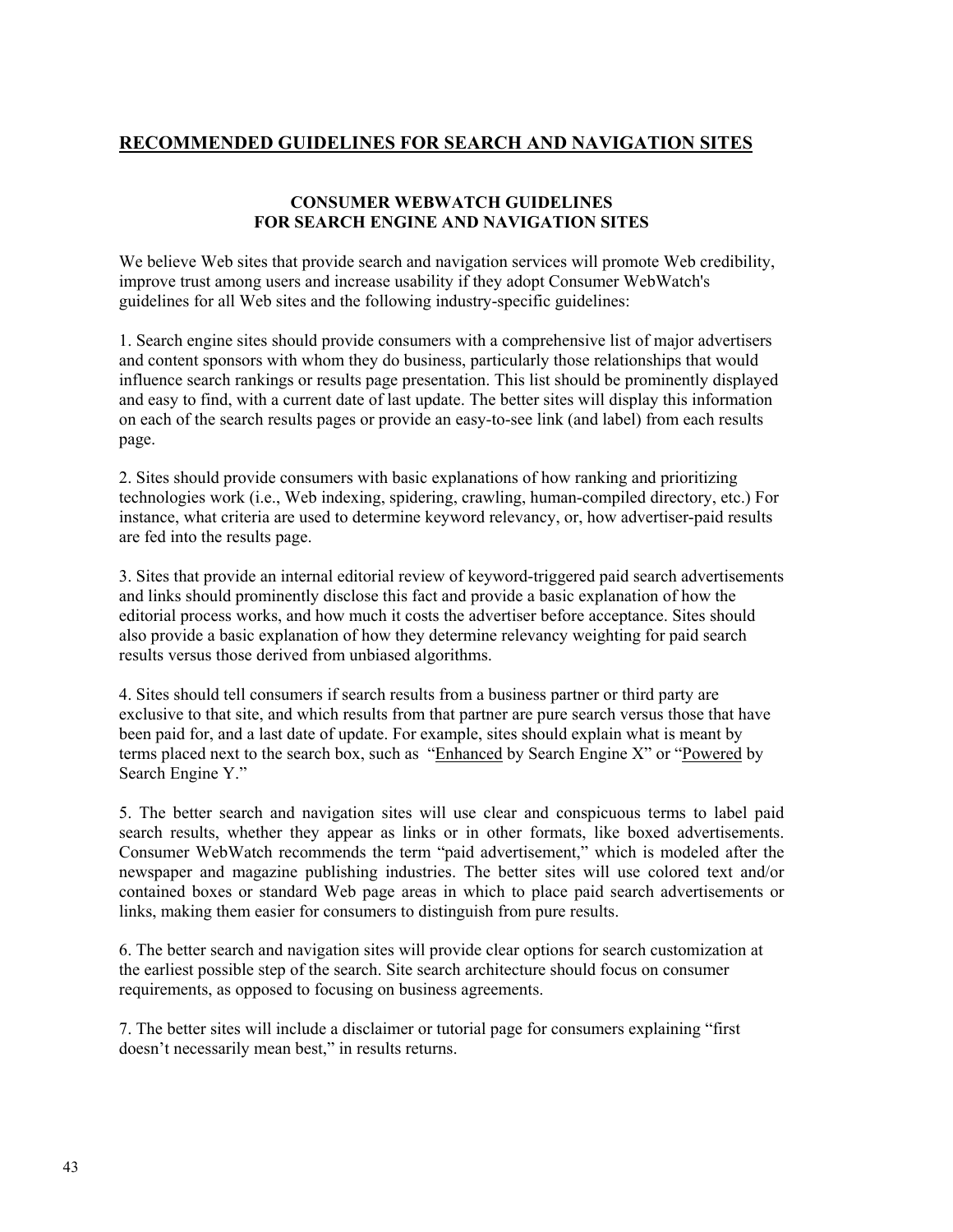8. Sites should provide an explanation or basic definitions of frequently used search engine marketing terms such as "cost-per-click," "paid search," "paid placement," "pay-for-placement," "pay-for-performance," "pay-per-click," "paid inclusion" and "paid submission."

9. Sites that offer paid search marketing programs for advertisers should avoid making claims such as "the best," "most relevant" results or "most matches."

10. In the special case of meta-search engines, in which a number of search service providers feed their paid results to the search engine property: Clear and conspicuous disclosure should be made to indicate to consumers that many such results are the equivalent of paid advertisements.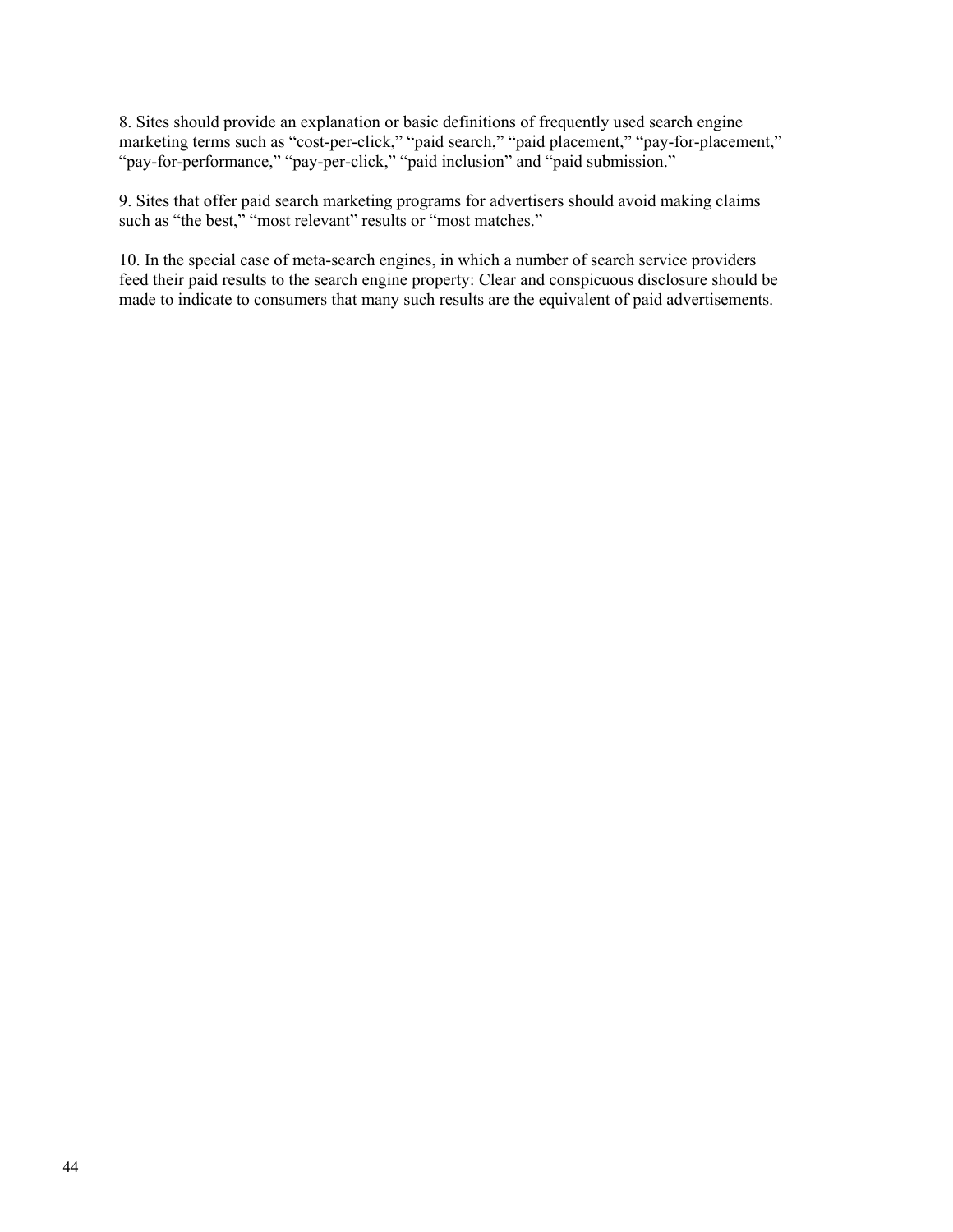### <span id="page-44-0"></span>**APPENDICES**

### **APPENDIX A: Background and study methodology**

#### **Choosing the search engine and navigation sites:**

The 15 sites assessed in this study:

About.com AlltheWeb.com AltaVista.com AOL Search (AOL.com) Ask.com Go.com Google.com InfoSpace.com iWon.com Kanoodle.com LookSmart.com Lycos.com MSN Search (MSN.com) Overture.com Yahoo.com

#### How we selected these sites:

Consumer WebWatch started the selection process by including only the top 30 most-trafficked search and navigation sites based on ComScore Media Metrix and Nielsen//NetRatings monthly and quarterly Web traffic data. We also looked at additional Nielsen data, commissioned by SearchEngineWatch.com, which ranked the major search engines based on where Internet users actually spent the most searching hours per month or per week.<sup>xiii</sup> We also incorporated global market share analysis produced by the Amsterdam-based analytics firm OneStat.com. Lastly, we looked at WebSideStory.com data, which indicated those search and navigation sites providing the most online shopping-related referrals to e-commerce shops during the 2002 holiday shopping period.<sup>[xiv](#page-65-13) xv</sup>This was an important component to our study, as we aimed to track any behavioral or attitudinal differences of participants as they conducted e-commerce or commercial searches versus informational only searches.

Next, Consumer WebWatch needed to be able to gauge how well consumers discerned and understood pay-for-placement disclosures after the Federal Trade Commission (FTC) letterwriting action in June 2002. Consumer WebWatch made the decision to include at least one search property from each parent company that received a letter from this U.S. Federal government agency. [8](#page-44-1)

l

<span id="page-44-1"></span> $8$  According to the FTC, 14 parent companies were sent action letters in June 2002: About, Ask Jeeves, AltaVista, AOL Time Warner, Teoma (DirectHit), Walt Disney, Google, InfoSpace, iWon, LookSmart, Microsoft, Overture, Terra Lycos and Yahoo. A July 2001-dated complaint letter, filed by consumer advocacy group Commercial Alert,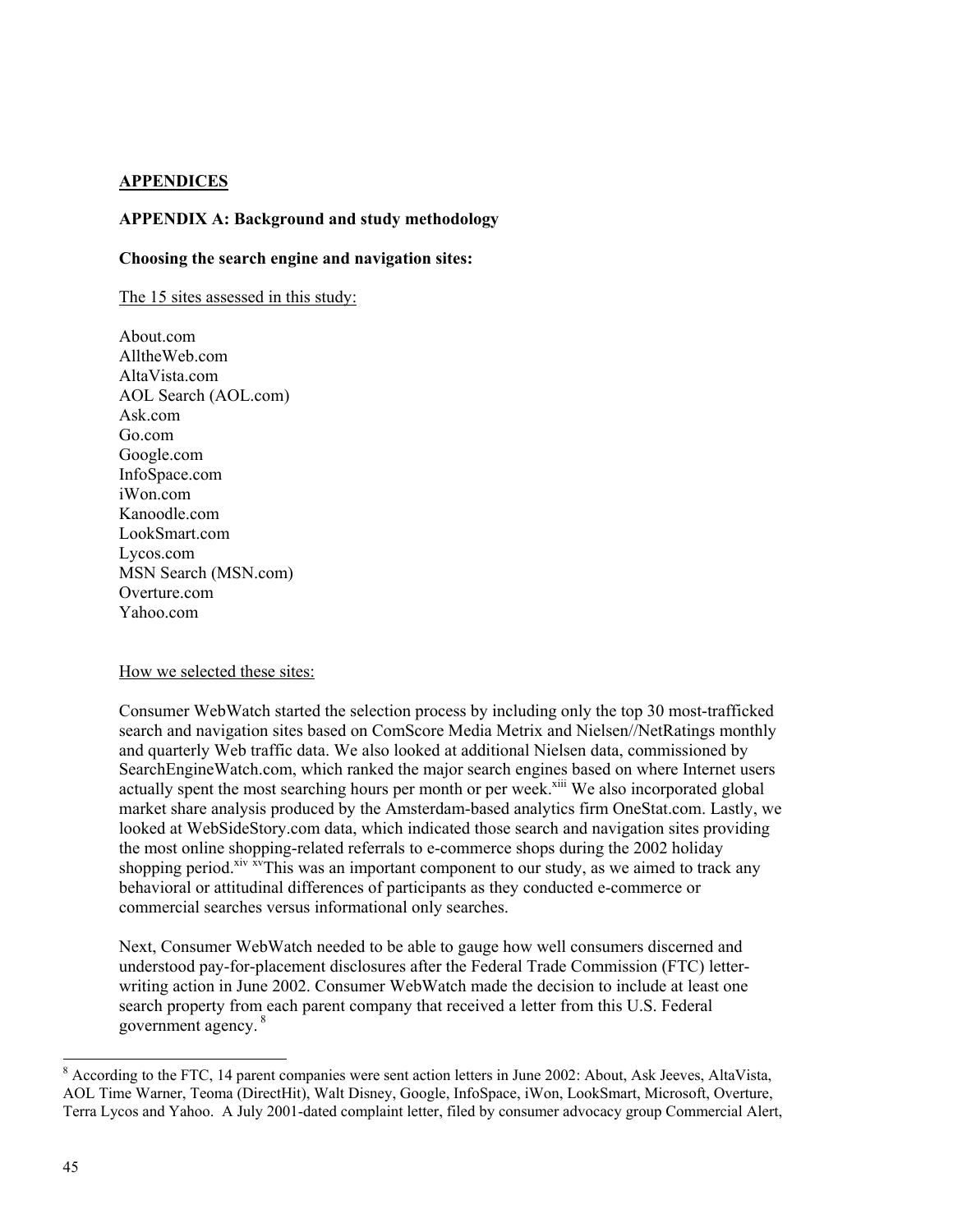In the interest of fairness, only the most heavily trafficked search property within a corporate family was included for assessment in this study. Consumer WebWatch did not think participants should assess more than one search property from the same corporate family. For example, we included AOL.com, but did not include popular navigation properties Netscape.com, the Open Directory Project (dmoz.org) or Compuserve.com. Likewise, we included Ask.com, but did not include subsidiary Teoma.com, or DirectHit.com, which redirects to Teoma.com. To avoid repetition within the top corporate families, we included the popular pay-per-click-only site Kanoodle.com.

Not surprisingly, we found the most-searched sites and most-trafficked sites were more or less the same properties as those previously sent letters by the FTC.

While we aimed to select only one search property from each corporate family before the study entered the field, the ever-changing nature of the search engine industry slightly altered the site selection process. Three major acquisition deals were announced mid-study: Yahoo! announced it would acquire paid inclusion service Inktomi in December 2002. (The transaction closed on March 19th of this year.) Overture announced it would acquire CMGI's AltaVista.com and FAST Search's AlltheWeb.com in February 2003. (The AlltheWeb.com deal closed on April 21; the AltaVista.com transaction closed April 28.)

### The test cities:

Consumer WebWatch wanted to record varied consumer voices for this study. We decided to avoid markets like New York City, Boston, Los Angeles and Silicon Valley. Instead, we chose the medium- to large- metropolitan areas of Kansas City, Mo. City, Phoenix, Ariz., Providence, R.I., and Raleigh-Durham, N.C., which we believed, would provide more variance in offline and online consumer experiences.

### Recruiting the participants:

The final 17 recruited participants in this study represented a cross-section of ages, geography, and level of Web searching proficiency. In addition, each person has been online a *minimum* of five years. The *average* is eight years online. **(See also APPENDIX E: Individual demographic profiles of 17 participants.)**

Each potential participant had to answer a series of prescreening questions before he or she was considered for this study.

First, we only selected participants with access to high-speed Internet connections (i.e., cable modem, Digital Subscriber Line) at home, at work and/or at school. Since our research budget limited us to 17 participants, it was imperative each person's online experience during the study wouldn't be hampered by technological problems typical of a dial-up Internet user's experience.

triggered the FTC investigation. This complaint specifically named AltaVista Co., AOL Time Warner, Inc., Direct Hit Technologies, iWon, Inc., LookSmart Ltd., Microsoft Corp. and Terra Lycos S.A. Click here to read a copy: http://www.commercialalert.org/index.php/article\_id/index.php/category\_id/1/subcategory\_id/24/article\_id/33

 $\overline{\phantom{a}}$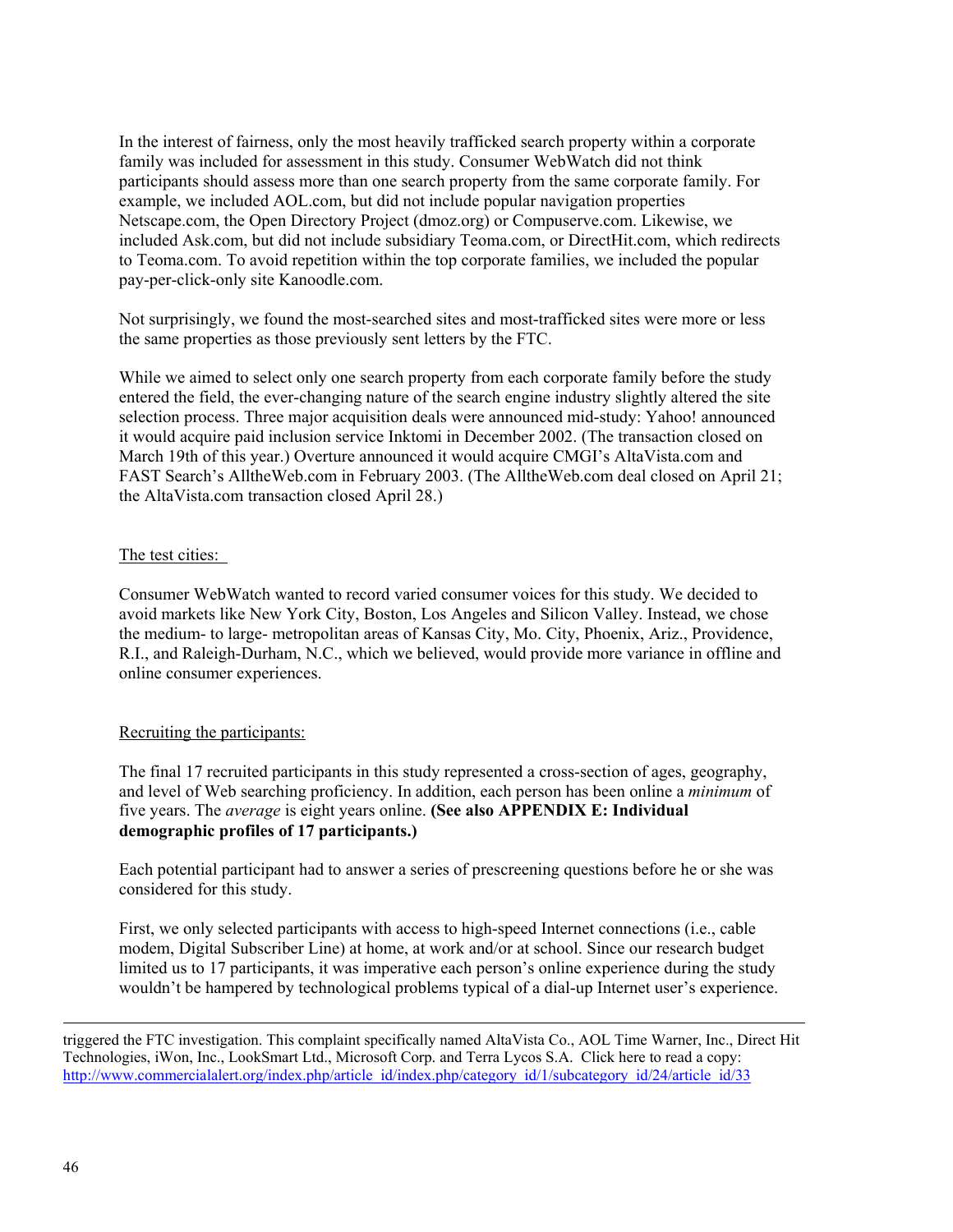We didn't want to run the risk of participants possibly assigning less credibility to a search engine site due to a technological or other problem outside its control. In addition, we knew broadband users would be more likely to see the full effect and range of online advertisements on search engines, including pop-ups, with less risk of computer crashes or freeze-ups. We anticipated being able to recruit seasoned, Web-savvy users who felt very comfortable with the technology and thus would be more likely to search more aggressively. As one recent Pew Internet & American Life Project study said: "An open Internet is appealing to broadband users….As frequent searchers for information using their always-on connection, broadband users seek out the greatest range of sources to satisfy their thirst for information.<sup>["xvi](#page-65-15)</sup>

Second, we did not want anyone who possessed "insider" or "expert" knowledge of how search sites processed search queries and prioritized their results. As a result, we screened out people like information technologists, librarians, journalists, and industry analysts. In addition, each person was prescreened further to ensure he or she was not already aware of pay-for-placement advertising strategies on search engines and navigation sites prior to the start of our study. A participant's ignorance of this search engine marketing practice was derived based on how he or she responded to an open-ended question that asked how a typical search engine prioritizes its results. Most consumers we recruited for the study had little understanding of how search engines work or how they prioritized search results.

Third, a potential participant had to report he or she searched online at least three times per week, for an average of 30 minutes of search time per day. In addition, at least three of a potential participant's search sessions had to last 20 minutes or more per day.

Consumer WebWatch selected the final mix of participants for each city from the pool of candidates recruited by Context anthropologists. This was done to ensure greater diversity by gender, occupation, household make-up, and ethnicity. We also tried to maintain a balance amongst participants living in city, suburban and rural environments.

Each participant was paid \$300 in exchange for their confidential participation, which helped to defray costs resulting from the added wear and tear to their personal computer and printer (toner, paper, etc.)

### Study methodology:

Anthropological researchers monitored each participant's behavior before and after "enlightening" them about pay-for-placement practices on search engines, and then studied how this knowledge altered or modified their online behavior. This was done through "homework" assignments as well as one-on-one observational interviews with each participant in his or her computer setting.

### **FIELD VISIT #1:**

*Step 1: Contextual Interview* – Researchers spent the first part of the interview getting to know the participant better by getting more information on his or her experience and history using the Web and search engines.

*Step 2: Planned Topic and Search Engine Browse* – Context assigned to each participant a pre-selected grouping of five search sites to be assessed. This pre-selection process was done to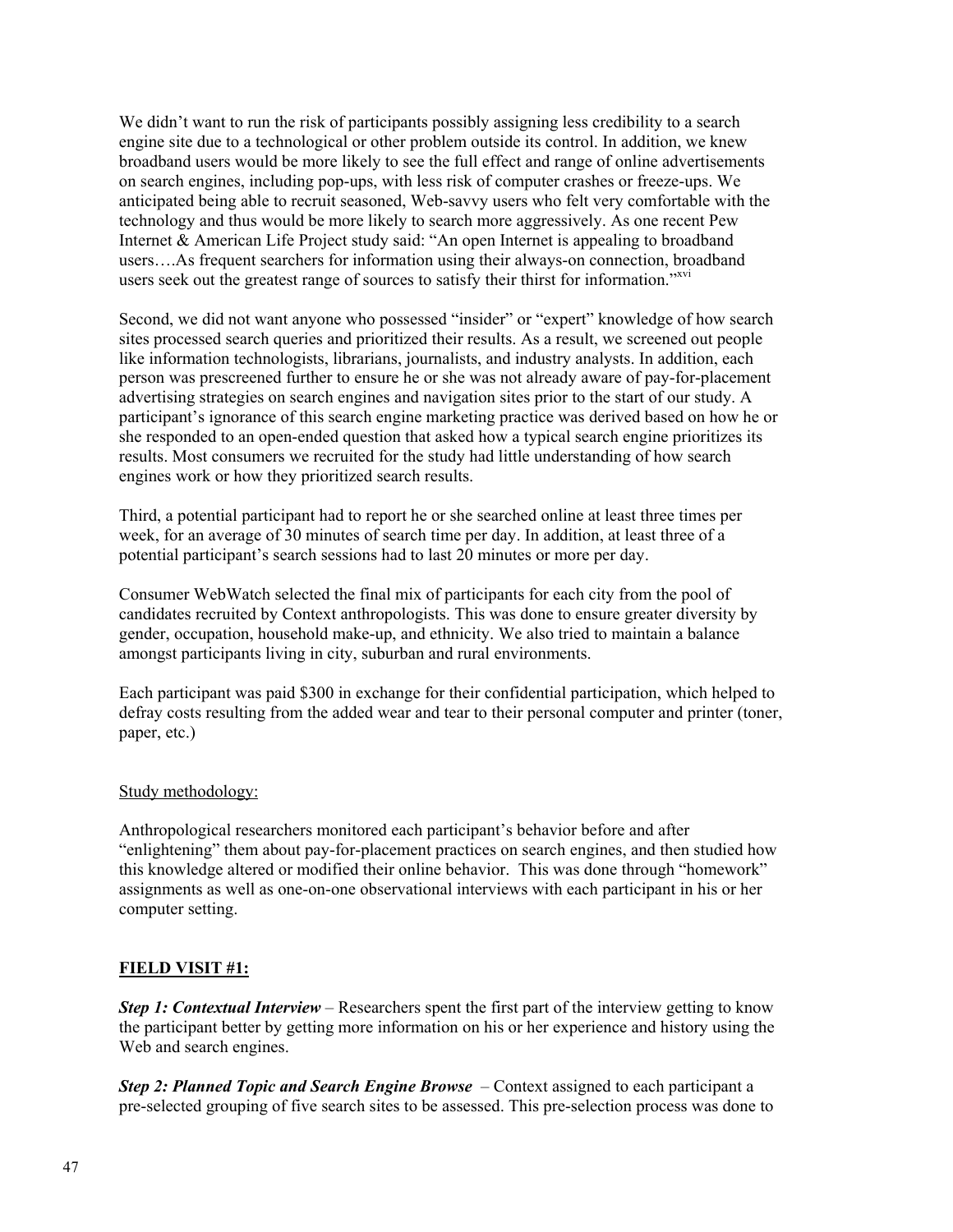encourage participants to use each search engine and to think about pay-for-placement on different types of navigational sites, whether they've used the sites before to find information online or not.

Each participant was asked to browse these five search engines and perform both a commercial and an informational or research search. For the purposes of this study, a commercial search involved the participant looking to buy a product or service online. (The participants were not required to complete a sales transaction online, although one person did.) The information search, on the other hand, was research-focused, meaning participants sought referrals to sites with presumably accurate or relevant information based on the keyword terms used.

For both scenarios these were "vested" searches, meaning the participant was allowed to pick subject matter (and the related keyword search terms) of importance to them. The participant was asked to use the same term for each search category (informational and commercial), a rough testing 'control' mechanism we hoped would bring out differences in search results across several sites. (For example, would the participant notice different sites are ranked differently on the various engines even though the same keyword term was used?) For the informational search, we asked participants to limit their vested searches to the health, finance or travel categories, as inaccurate or misleading information in these areas could adversely impact a consumer's health or wallet. For the commercial search, each participant was asked to choose a topic of study of vested interest, but not necessarily from the health, travel or finance categories.

As part of the study, the researchers had each participant print out, in landscape format, the search results pages derived for each session performed on the five search engines under evaluation. These print outs were reviewed and annotated by the individual ethnographer and later analyzed by Context-Based Research Group and Consumer WebWatch.

*Step 3: Personal Web Search Strategy Flow-Chart* – After the planned browse, the researcher reviewed the participant's strategy for garnering online information using a personal Web search strategy flow chart. The result was a visual flow chart illustrating the meta-steps the person went through as they made decisions about accessing information online.

*Step 4: The Enlightenment* - The ethnographer enlightened the participant about pay-forplacement on search engines in a face-to-face meeting. These discussions were guided by taking a participant to *each* of the "disclosure" pages or "About Search" links a particular engine posted on its site, which were typically buried in areas best suited for advertisers or investors, not for consumers.

For example, if a participant was assigned AOL Search (AOL.com) she read the contents of the "About AOL Search" link [\(http://search.aol.com/aolcom/about.jsp\)](http://search.aol.com/aolcom/about.jsp), as well as the link leading to Google's AdWords and Sponsored Links programs ([https://adwords.google.com/select/\)](https://adwords.google.com/select/)) since Google is AOL.com's search partner as of press time. Participants assigned to assess metasearch engine InfoSpace.com were asked to review as many as seven pages and links, including disclosures from multiple search partners Ask.com, Google.com, LookSmart.com and Overture.com.

This list of "disclosure" links and "About Search" pages was compiled by Consumer WebWatch and updated through February 26, 2003, just days before the study entered the field. **(See APPENDIX D**: **"About Search" and disclosure links reviewed by participants, by search engine.)**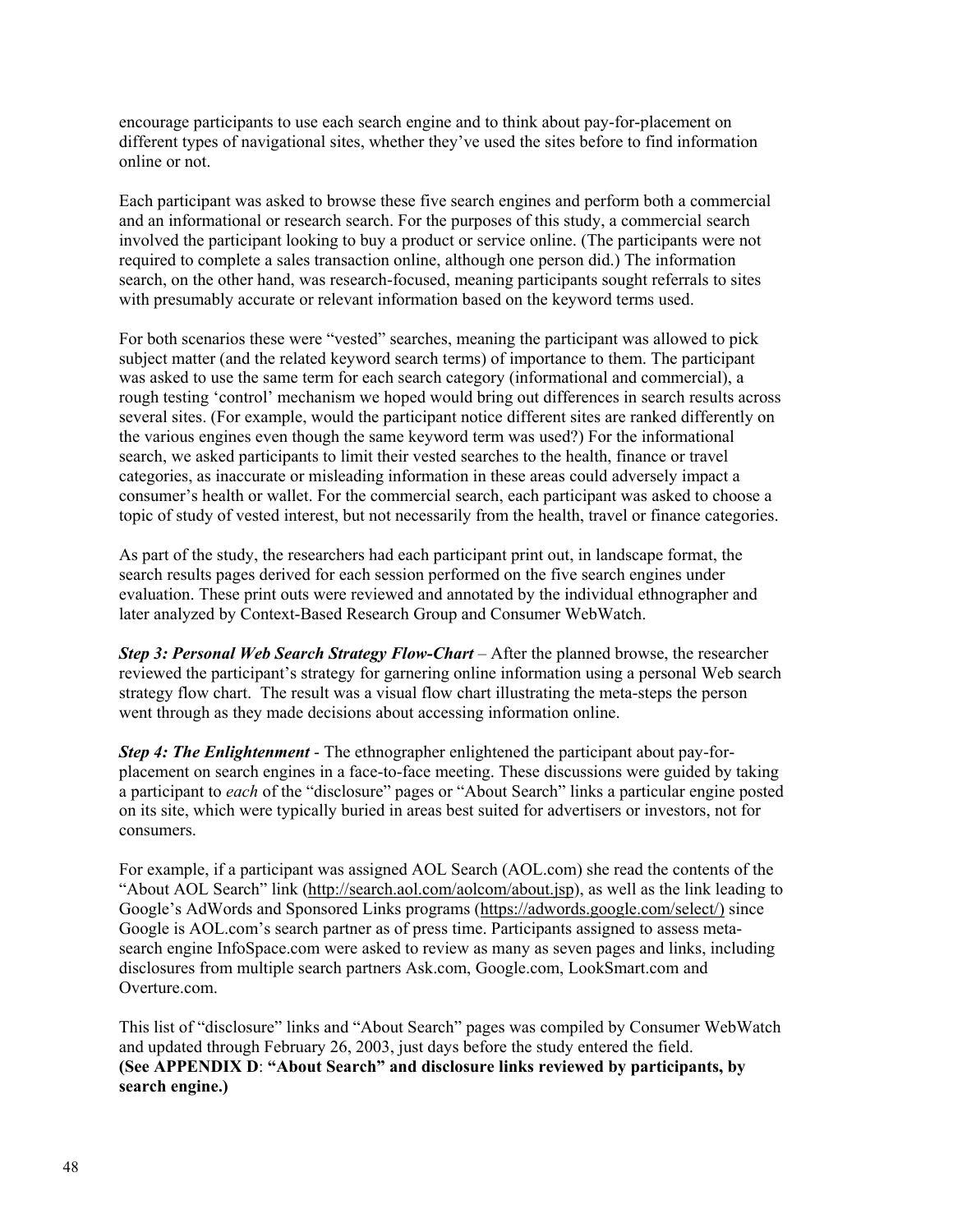### **BETWEEN FIELD VISITS #1 AND #2:**

Over a series of days, the participants were asked to capture post-enlightenment attitudes and behaviors in three ways, any one of which could bring to the surface shifts in online and offline attitudes and behaviors over time:

- By performing 10 homework online searches on navigational sites and topics of their choosing and jotting thoughts down in a search journal.
- By using a disposable camera to articulate feelings via narrative and photo essay.
- By making note of their current search strategy using a flow-chart.

### **FIELD VISIT #2:**

### *Step 1: Photo Essay & Web Log Debrief (attitudinal and behavioral changes post-*

*enlightenment*) – For the first part of this visit, the participant reviewed his or her digital photos and search journal, and had a conversation about their feelings about being online based on the narrative they created using these photos. Ethnographers then asked the participant to talk about his or her experiences online, reflecting on his or her journal and how his or her attitudes and behaviors may have changed.

*Step 2: Personal Web Search Strategy Flow-chart* - The participant showed his or her current strategy for online information Web searching access using a flow chart they created.

*Step 3: Planned Browse* – The participant went on a single planned browse on one of the search engines they visited during the Field Interview #1, which allowed the ethnographer to take note of any changes in behavior, attitude or searching strategy. The participant was allowed to select the search engine he or she revisited in this planned browse session.

*Step 4: Guidelines* - The second visit ended after having a participant go over his or her list of recommended guidelines for better pay-for-placement disclosures on search engine sites, which were based on their searching experiences before and after enlightenment. These guidelines were for both the search engine industry as well as for other online consumers.

Over the course of the two interviews, the ethnographer probed for information from each participant based on a number of questions and issues of interest to Consumer WebWatch, which were used by the ethnographers as a conversational structural guide during interchanges with a participant. For example, the anthropologist attempted to get a participant's responses to, as well as record any resulting behaviors, by asking questions such as:

- *How many search engines are you aware of and can you name?*
- *What is your primary search engine?*
- *Why are some sites ranked higher than others on the search results page?*
- *How do you define information bias?*

As with any anthropological project, it's imperative the researcher observes and takes copious notes of participant activities in a manner that is not obtrusive or distracting to the participant. For this Consumer WebWatch project, it was important that conversations between the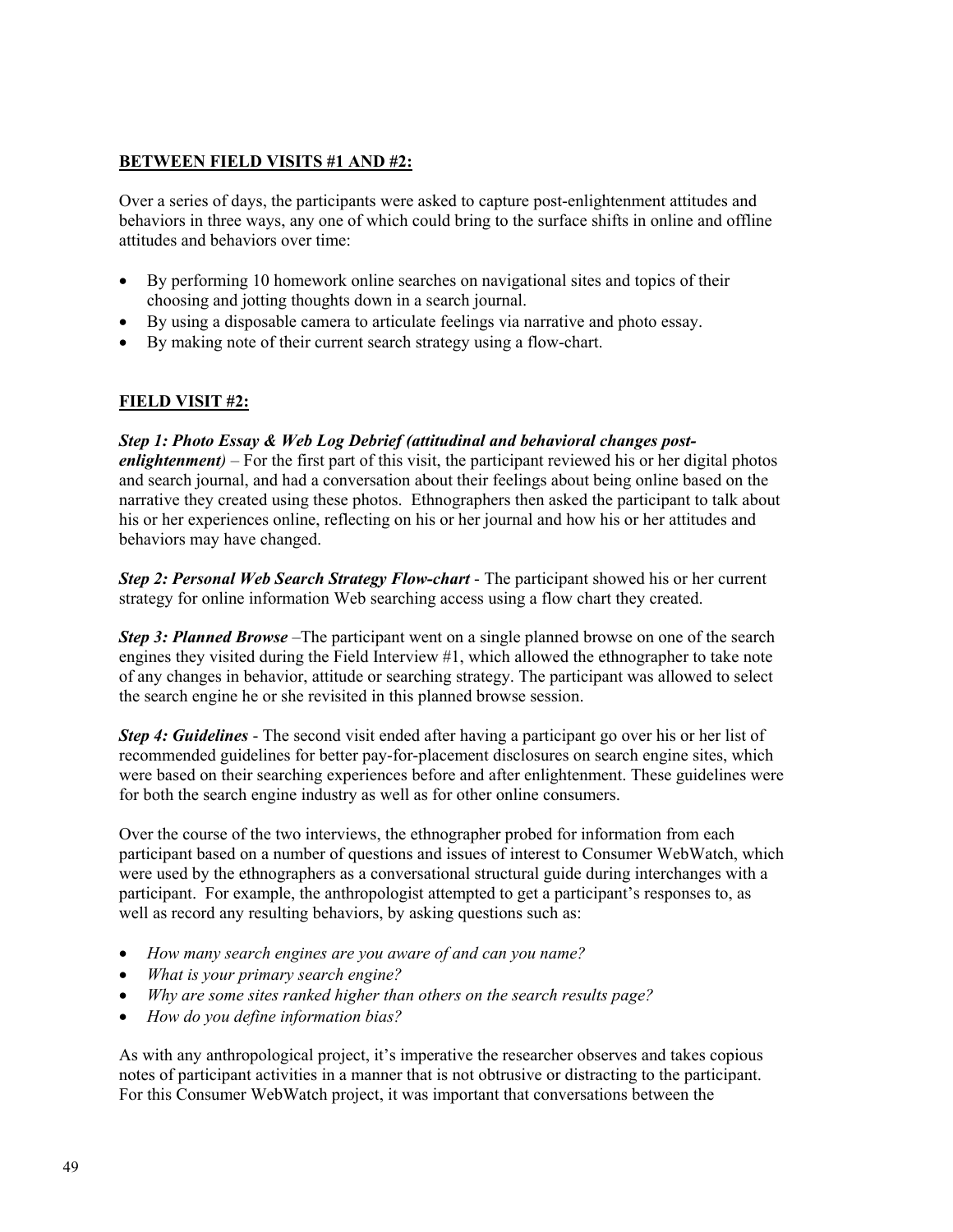ethnographer and participant remained relaxed and free flowing, yet formal enough to stimulate a one-way exchange of information (from participant to the researcher).

Ethnographers used a combination of journalistic and anthropologic techniques to discreetly extract information from participants, including:

- Standard Question-and-Answer sessions (*reported* attitudes, beliefs and behaviors)
- Gleaning information based on observations of a participant's actions, physical and emotional reactions in his or her natural setting as they interacted with the technology (*actual* behaviors)
- Receiving information the participant volunteered or that which came unprompted during the course of a typical two-hour, one-on-one interaction, which happened to address a particular question or issue.

Not surprisingly, there were occasions in which a participant said they did X online or understood Y issue, yet their actual online behavior, as observed by the ethnographer, conflicted with the participant's verbal response.

#### **Field study dates:**

The study was in the field from March 1 to 29, 2003.

#### **How we analyzed and coded ethnographer notes:**

After interviews were completed, the anthropologist wrote detailed field notes about a participant, the contents of which were culled from the two interviews, planned search sessions, and homework assignments. In other words, an ethnographic profile was written for each participant in a given test city. In addition, the researcher wrote a "final analysis" summary, which highlighted the recurring themes, attitudes and patterns of behaviors observed among the four or five participants from the same locale.

These field notes and other study materials were submitted to Context-Based Research Group, where an initial line-by-line *qualitative* analytic coding was performed to pull out general recurring themes, attitudes and patterns of behaviors found among the group of 17 participants. Consumer WebWatch performed a deeper qualitative analysis to seek more complex issues or themes (i.e. the evidence of a disconnect between what was *said* vs. what was *done*), plus a second layer of coding for *quantitative* analysis and reporting (i.e., the frequency of similarly held attitudes or behaviors among the group.)

#### <span id="page-49-0"></span>**APPENDIX B: The merits of ethnographic research**

Perhaps the best way to envision what is involved in an ethnographic study of this nature is to relate it to the late Margaret Mead, who is perhaps most famous for her field studies of South Pacific cultures. If she were alive today in this technology-driven world, she might be inclined to observe how Internet users use search engines to find information online, and how they perceive these important Web navigational tools.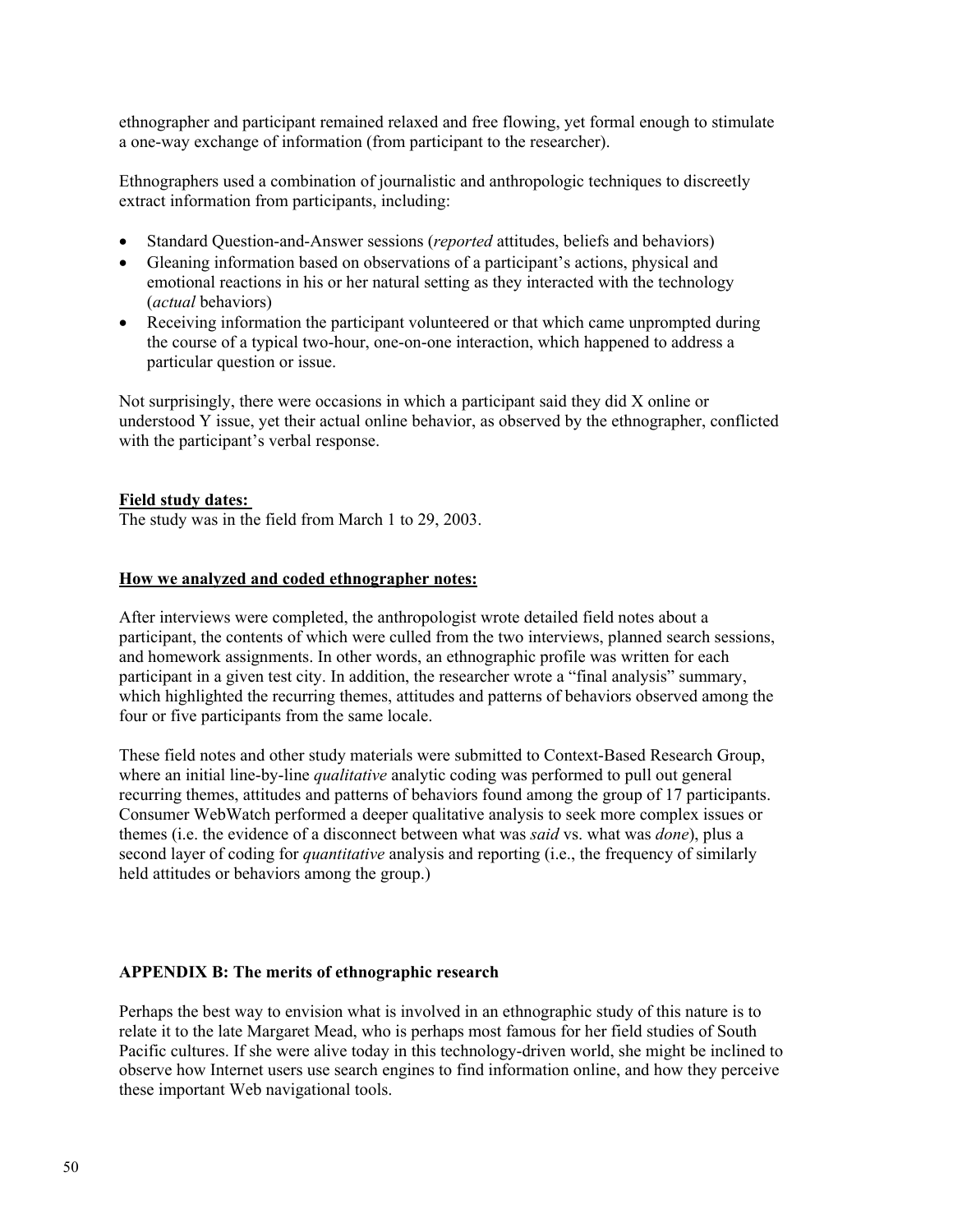The advantages of anthropological study of search and navigational sites, versus other research methods, are at least five fold:

- **Natural Settings:** By using an anthropological approach, researchers can observe Web users in natural settings as they perform online searches, whether that is in their homes, their offices or at their school. As a result, this approach is more likely to yield compelling results than those set in artificial test settings such as in a computer lab or a two-way mirrored market research focus group session.
- **Real-time exchanges:** Researchers are able to capture participants' actual online behavior and ask questions about their online decisions as they search in real-time.
- **Real Behavior, not Opinion**: The ethnographers can observe what people *actually* do while searching online, and not just what they *say* they do.
- **The** *Why*, Not Just What: Ethnography research gets at the *why* or the reasons people do the things that they do.
- **Extended Time with Participants**: This provided approximately *six hours* of contact time with each participant over the course of two separate visits, allowing researchers to *capture pre- and post-enlightenment* differences in behavior regarding pay-for-placement on search sites. This also would allow participants to recognize how their attitudes and online behaviors shifted or changed over time.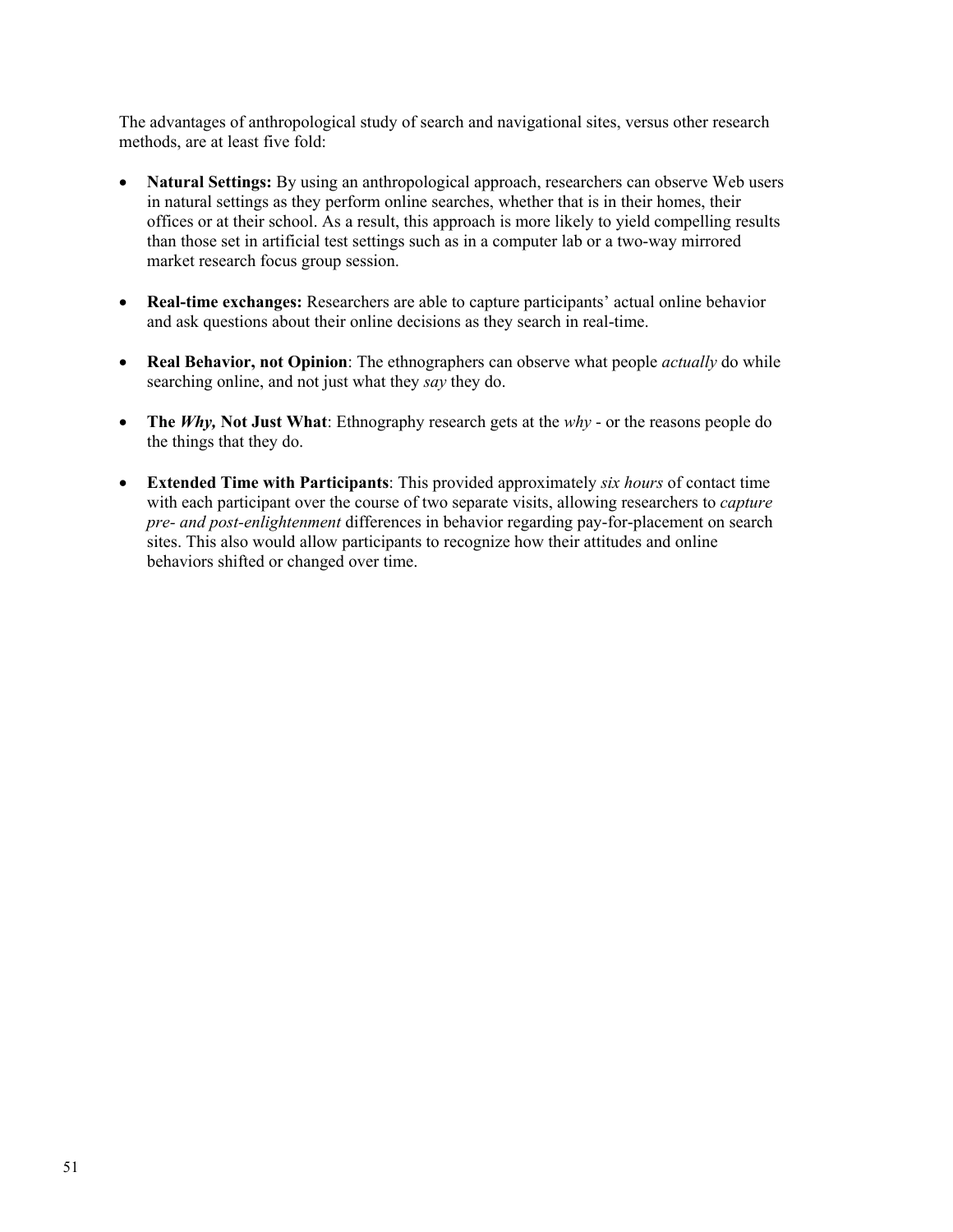|             | Anna                      | <b>Bob</b>                | Claude                    | <b>Dennis</b>             | <b>Diane</b>              | Gary                      | Geena                     | <b>Jack</b>               | <b>Kareem</b> |
|-------------|---------------------------|---------------------------|---------------------------|---------------------------|---------------------------|---------------------------|---------------------------|---------------------------|---------------|
| About       | X                         | X                         | X                         | X                         |                           | X                         |                           | $\boldsymbol{\mathsf{x}}$ |               |
| AlltheWeb   |                           |                           |                           |                           |                           |                           |                           |                           | X             |
| AltaVista   | $\boldsymbol{\mathsf{x}}$ |                           | $\boldsymbol{\mathsf{x}}$ | $\boldsymbol{\mathsf{X}}$ |                           | $\boldsymbol{\mathsf{x}}$ |                           | $\boldsymbol{\mathsf{x}}$ |               |
| <b>AOL</b>  |                           |                           |                           |                           |                           |                           |                           |                           | X             |
| Ask         |                           |                           |                           |                           |                           |                           |                           |                           | X             |
| Go          |                           | X                         |                           |                           | $\pmb{\mathsf{X}}$        |                           | X                         |                           |               |
| Google      | X                         |                           | X                         | $\boldsymbol{\mathsf{X}}$ |                           | X                         |                           | $\pmb{\mathsf{X}}$        |               |
| InfoSpace   |                           |                           |                           |                           | $\boldsymbol{\mathsf{X}}$ |                           | X                         |                           |               |
| <b>iWon</b> |                           |                           |                           |                           | $\boldsymbol{\mathsf{X}}$ |                           | X                         |                           |               |
| Kanoodle    |                           | $\boldsymbol{\mathsf{X}}$ |                           |                           | $\boldsymbol{\mathsf{X}}$ |                           | $\boldsymbol{\mathsf{X}}$ |                           |               |
| LookSmart   |                           |                           |                           |                           | $\boldsymbol{\mathsf{X}}$ |                           | X                         |                           |               |
| Lycos       |                           |                           |                           |                           |                           |                           |                           |                           | X             |
| <b>MSN</b>  | X                         | X                         | X                         | X                         |                           | X                         |                           | $\pmb{\mathsf{X}}$        |               |
| Overture    | X                         |                           | $\boldsymbol{\mathsf{x}}$ | $\boldsymbol{\mathsf{X}}$ |                           | X                         |                           | $\boldsymbol{\mathsf{X}}$ |               |
| Yahoo       |                           | X                         |                           |                           |                           |                           |                           |                           | X             |

<span id="page-51-0"></span>**APPENDIX C: Search engine and navigational sites evaluated, by participant**

|            | Larry | Lucy                      | <b>Maria</b> | <b>Mike</b>               | <b>Penny</b>       | <b>Sara</b> | Vivian                    | Yvonne |
|------------|-------|---------------------------|--------------|---------------------------|--------------------|-------------|---------------------------|--------|
| About      |       |                           | X            |                           |                    |             |                           |        |
| AlltheWeb  | X     | X                         |              |                           |                    | X           |                           | X      |
| AltaVista  |       |                           | X            |                           |                    |             |                           |        |
| <b>AOL</b> | X     | X                         |              |                           |                    | X           |                           | X      |
| Ask        | X     | X                         |              |                           |                    | X           |                           | X      |
| Go         |       |                           |              | $\boldsymbol{\mathsf{X}}$ | X                  |             | $\boldsymbol{\mathsf{x}}$ |        |
| Google     |       |                           | X            |                           |                    |             |                           |        |
| InfoSpace  |       |                           |              | X                         | $\pmb{\mathsf{X}}$ |             | $\pmb{\mathsf{X}}$        |        |
| iWon       |       |                           |              | X                         | X                  |             | X                         |        |
| Kanoodle   |       |                           |              | X                         | X                  |             | X                         |        |
| LookSmart  |       |                           |              | X                         | X                  |             | $\boldsymbol{\mathsf{X}}$ |        |
| Lycos      | X     | $\boldsymbol{\mathsf{x}}$ |              |                           |                    | X           |                           | X      |
| <b>MSN</b> |       |                           | X            |                           |                    |             |                           |        |
| Overture   |       |                           | X            |                           |                    |             |                           |        |
| Yahoo      | X     | X                         |              |                           |                    | X           |                           | X      |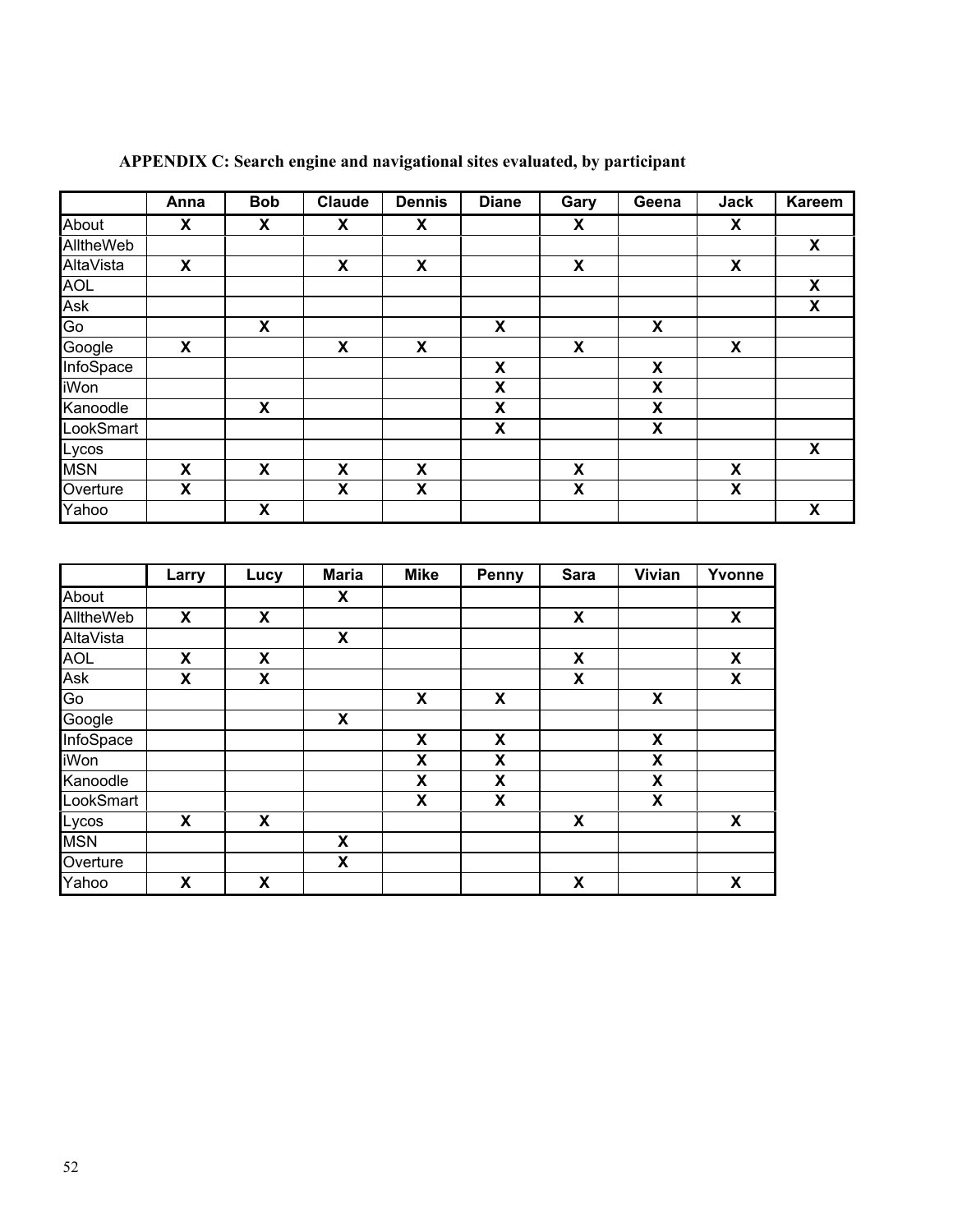### <span id="page-52-0"></span>**APPENDIX D: "About Search" and disclosure links reviewed by participants, by search engine**

(Retrieved on February 26, 2003)

### **ABOUT.COM:**

"About Search" page (see reference to Sprinks): [http://search.about.com/library/search\\_tips.htm](http://search.about.com/library/search_tips.htm)

The following entities provide search results:

Sprinks, About.com's "pay-for-placement" and "sponsored link" program: <http://sprinks.com/faq/index.htm> and here, <http://sprinks.about.com/faq/faq.htm>

AskJeeves.com provides "Related Searches" AskJeeves "Advertisers" pages begin here: <http://sp.ask.com/docs/advertise/advertising.html> Pay-for-placement programs, specifically, here:<http://sp.ask.com/docs/advertise/premier.html> (premier listings) and here: <http://sp.ask.com/docs/advertise/response.html>(branded response)

Inktomi.com paid inclusion provides some "On the Web" results: [http://www.inktomi.com/products/Web\\_search/sms.html](http://www.inktomi.com/products/web_search/sms.html)

### **ALLTHEWEB.COM:**

General "About search" page: [http://www.alltheWeb.com/info/aboutresults.html](http://www.alltheweb.com/info/aboutresults.html)

The following entities provide search results:

FAST Search, AlltheWeb's parent company: [http://www.alltheWeb.com/help/Webmaster/submit\\_site.html](http://www.alltheweb.com/help/webmaster/submit_site.html)

Lycos.com's paid placement and paid inclusion programs, specifically the "AdBuyer" program: <http://insite.lycos.com/searchservices/default.asp?co=atw>

### **ALTAVISTA.COM:**

"About AltaVista results": [http://www.altavista.com/help/search/types\\_Web](http://www.altavista.com/help/search/types_web)

New owner Overture provides "sponsored matches": <http://www.overture.com/d/USm/adcenter/index.jhtml>(advertiser center) for details on "How Overture Works"

### **AOL SEARCH (aol.com):**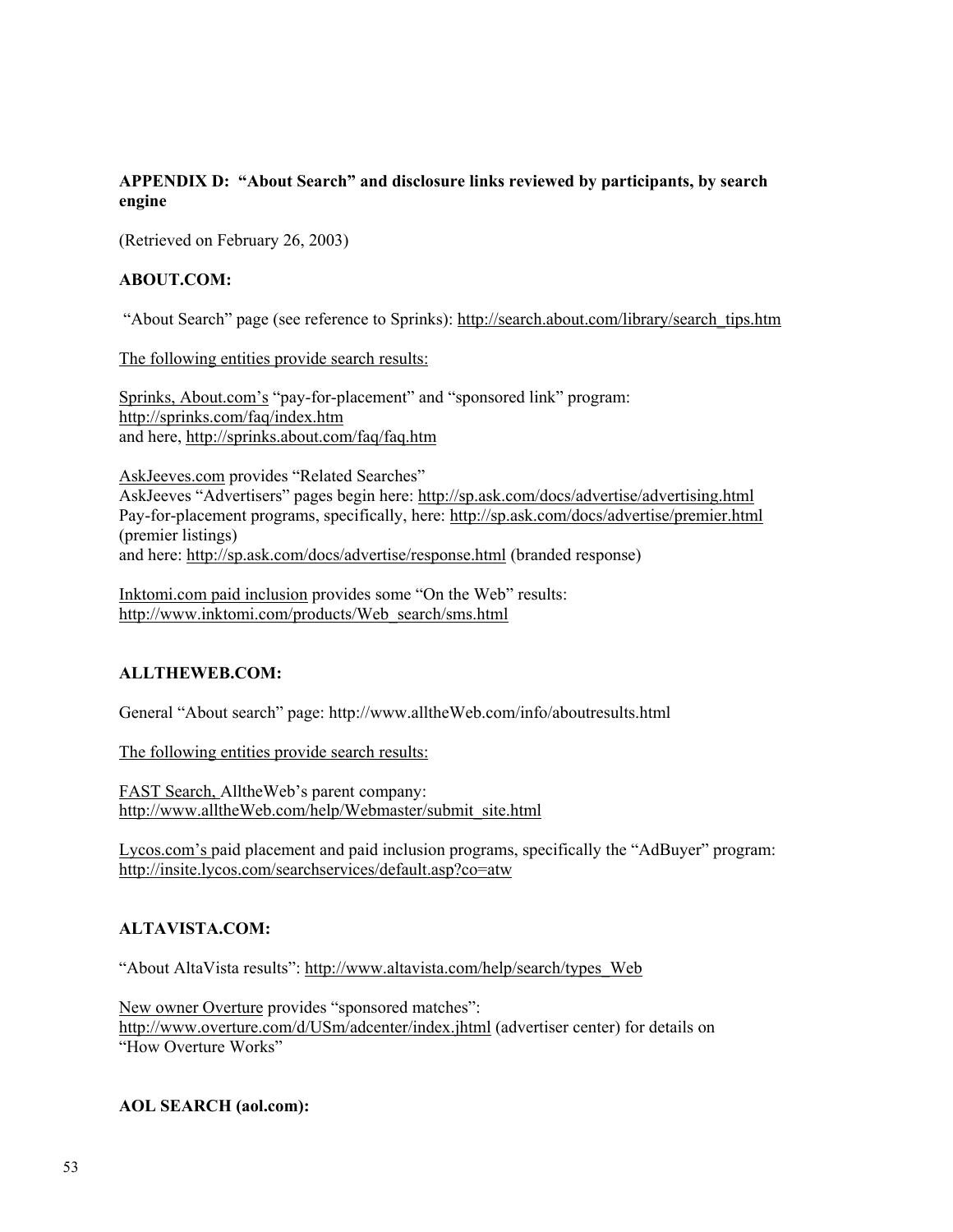"About AOL Search": <http://search.aol.com/aolcom/about.jsp>

Results supplemented by Google, including Google Sponsorships and AdWords: <http://www.google.com/ads/index.html>

### **ASK.COM:**

"About Search" page under "HELP": [http://sp.ask.com/docs/help/help\\_glossary.html](http://sp.ask.com/docs/help/help_glossary.html)

The following entities provide search results:

AskJeeves "Advertisers" pages begin here: <http://sp.ask.com/docs/advertise/advertising.html> Pay-for-placement programs, specifically, here:<http://sp.ask.com/docs/advertise/premier.html> (premier listings) and here: <http://sp.ask.com/docs/advertise/response.html>(branded response)

Ask's "About Teoma Search": <http://sp.teoma.com/docs/teoma/about/searchwithauthority.html>

Results supplemented by Google Sponsored Links:<http://www.google.com/ads/index.html>

### **GO.COM:**

[Editor's Note: Mid-study (March 10, 2003), the Walt Disney Internet Group announced Google's Web search and Sponsored Links program would power the results for Go.com, replacing Overture. Some study participants who assessed Go.com reviewed Overture's disclosure pages, while others reviewed Google's advertisers' page.]

Go.com's "What are sponsored results?": [http://srch.overture.com/d/search/p/go/what\\_sss.jhtml](http://srch.overture.com/d/search/p/go/what_sss.jhtml)

Overture "advertiser center": [http://www.overture.com/d/USm/adcenter/index.jhtml,](http://www.overture.com/d/USm/adcenter/index.jhtml) including details on "How Overture Works"

As of March 10, 2003: Google named sole search provider: <http://www.go.com/static/aboutLinks.html>

Google Sponsored Links and AdWords programs:<http://www.google.com/ads/>

### **GOOGLE.COM:**

Closest thing to an "About Search" page: <http://www.google.com/help/interpret.html>

Google Premium Sponsorships and AdWords:<http://www.google.com/ads/index.html>

### **INFOSPACE.COM:**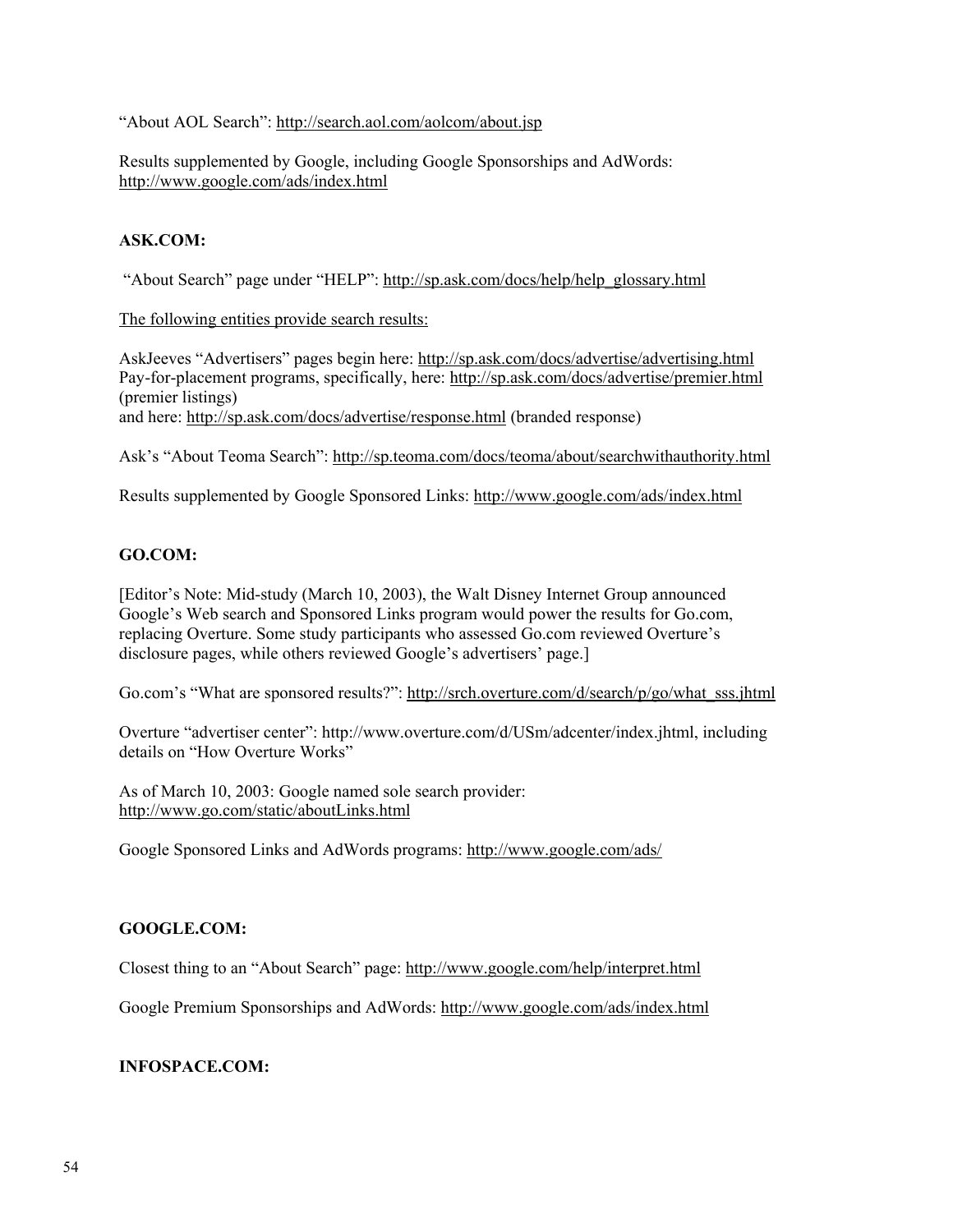### "About Results" page: [http://www.infospace.com/\\_1\\_I9YTHF03OUSVME\\_\\_home/dog/help/about.htm](http://www.infospace.com/_1_I9YTHF03OUSVME__home/dog/help/about.htm)

Sampling of entities that provide search results:

Overture provides "sponsored matches": <http://www.overture.com/d/USm/adcenter/index.jhtml> (advertiser center) for details on "How Overture Works"

AskJeeves "Advertisers" pages begin here: <http://sp.ask.com/docs/advertise/advertising.html> Pay-for-placement programs, specifically, here:<http://sp.ask.com/docs/advertise/premier.html> (premier listings) and here: <http://sp.ask.com/docs/advertise/response.html>(branded response)

Google Sponsored Links Program:<http://www.google.com/ads/index.html>

LookSmart's paid inclusion program:<http://looklistings.looksmart.com/>

### **IWON.COM:**

Search powered by Google, including Google Sponsored Links and AdWords Program: <http://www.google.com/ads/index.html>

Sponsored listings (sponsored matches) by Overture: <http://www.overture.com/d/USm/adcenter/index.jhtml>(advertiser center) for details on "How Overture Works"

(Note: iWon.com has an "About Search Results" link at the very bottom of the search results page, but disclosure opens as a pop-up box rather than a separate page.)

### **KANOODLE.COM:**

Search powered by Google, including Google Sponsored Links and AdWords Program: <http://www.google.com/ads/index.html>

"About Search" page equivalent here:<http://www.kanoodle.com/about/about.cool>

### **LOOKSMART.COM:**

Looklistings, Paid Inclusion programs:<http://looklistings.looksmart.com/>

(Note: The "About Search" pages open up as pop-up windows, not as separate pages. See the "About Sponsored Listings" and the "About Reviewed Web Sites" links that appear on the upper right side of page.)

### **LYCOS.COM:**

Lycos.com's paid placement and paid inclusion programs, specifically the "AdBuyer" program: <http://insite.lycos.com/searchservices/default.asp?co=atw>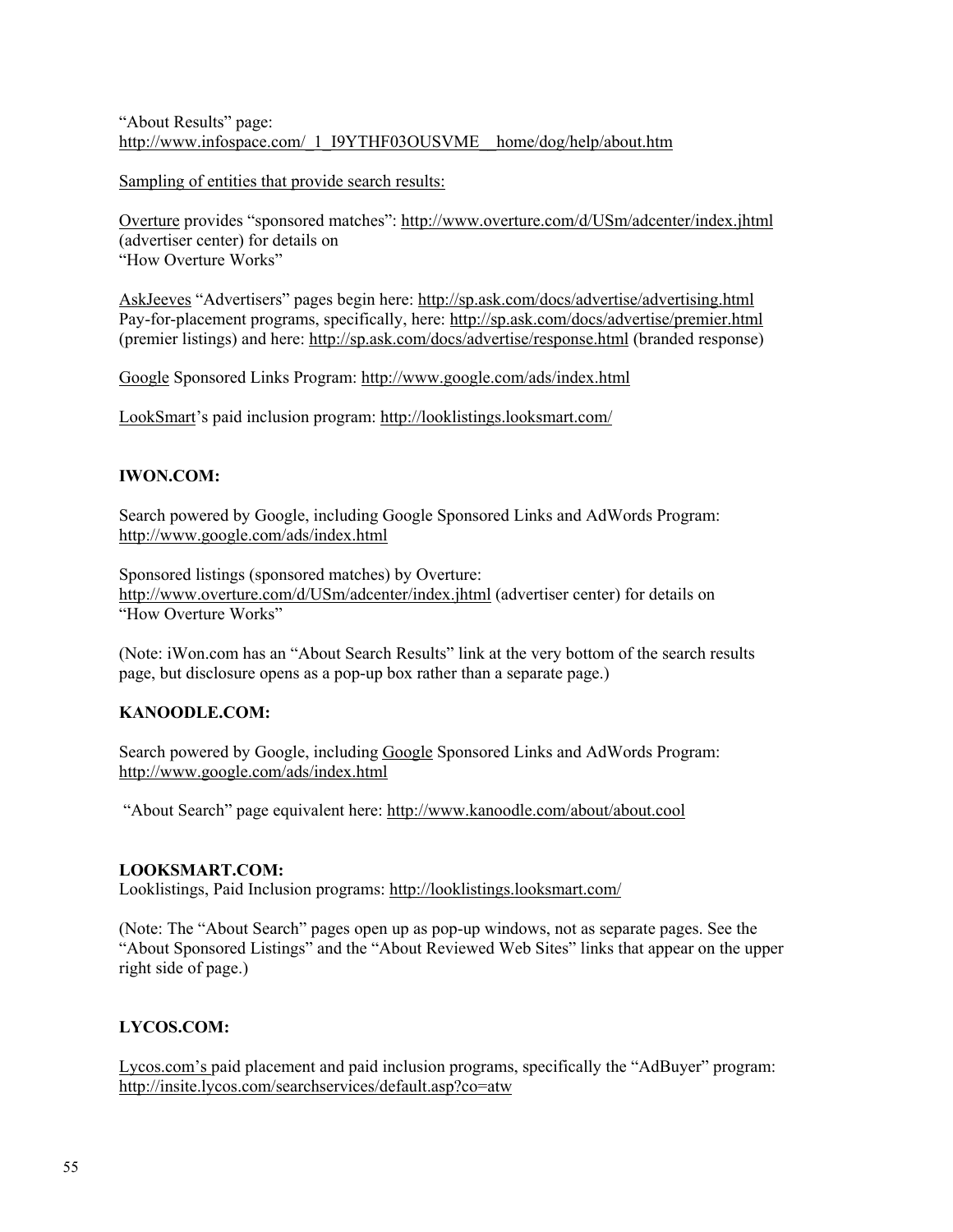Lycos search powered by FAST Search (a.k.a., AlltheWeb): FAST Search, AlltheWeb's parent company: [http://www.alltheWeb.com/help/Webmaster/submit\\_site.html](http://www.alltheweb.com/help/webmaster/submit_site.html)

(Note: About search "info" disclosure is provided, but pops up in separate box. Click on "info" link that appears on the results page, just above the results.)

### **MSN SEARCH (msn.com):**

These entities provide search results: LookSmart's paid inclusion listings:<http://looklistings.looksmart.com/>

Overture: <http://www.overture.com/d/USm/adcenter/index.jhtml>(advertiser center) for details on "How Overture Works"

(Note: MSN Search general disclosure page opens as a pop-up box at right screen. Click on the mini "ABOUT" link that appears to the right of the first "Featured Sites" listing. You can also click on the "ABOUT RESULTS" link that is located at the very bottom of the search results page.)

#### **OVERTURE.COM:**

<http://www.overture.com/d/USm/adcenter/index.jhtml>(advertiser center) for details on "How Overture Works"

(Note: "About Search" page equivalent pops up as a separate window. Click on the "Sponsored Listing" link on the search results page, which includes a link to "How Overture Works")

### **YAHOO.COM:**

"What are sponsored matches"[:http://help.yahoo.com/help/us/ysearch/sponsor/sponsor-01.html](http://help.yahoo.com/help/us/ysearch/sponsor/sponsor-01.html)

"Yahoo search results" page:<http://help.yahoo.com/help/us/ysearch/ysearch-03.html>

Yahoo's Sponsored Matches provided by Overture: <http://www.overture.com/d/USm/adcenter/index.jhtml>(advertiser center) for details on "How Overture Works"

Recently acquired Inktomi: Inktomi.com paid results: [http://www.inktomi.com/products/Web\\_search/sms.html](http://www.inktomi.com/products/web_search/sms.html)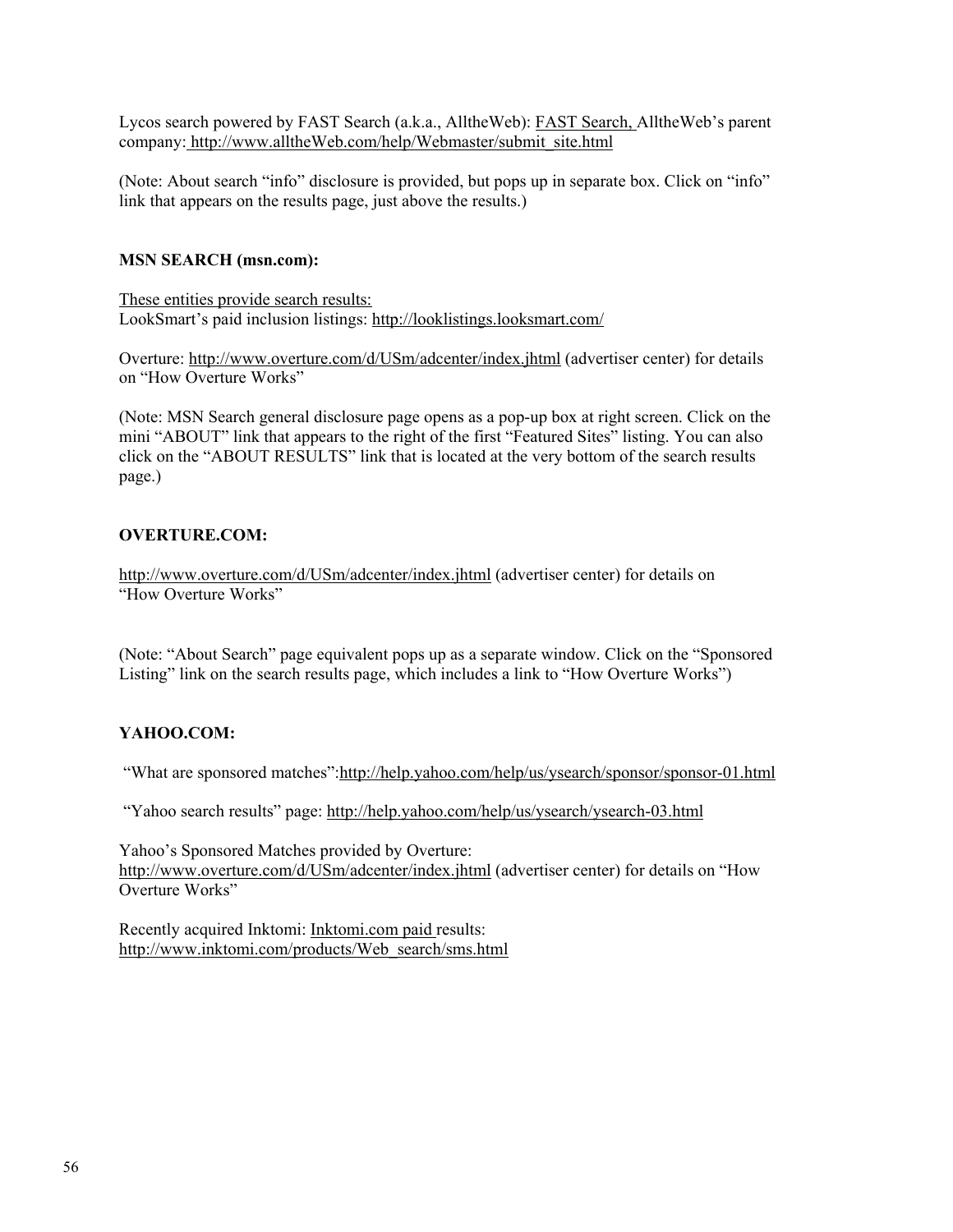### <span id="page-56-0"></span>**APPENDIX E: Individual demographic profiles of 17 participants**

*Pseudonyms assigned to protect participant privacy. (Location of broadband Internet access)* 

#### KANSAS CITY:

**Lucy** (office user) Age: 24 Gender: Female Annual HH Income: \$70,000 Marital/Family Status: Married with one daughter Ethnicity: Caucasian Occupation: Child Daycare Coordinator for a county parks and recreation department Education: B.S., Early childhood education How long online: approx. 7 years Preferred search engine: Yahoo.com Operating system: Windows 2000 Web browser: Internet Explorer 5.0 Internet connection: DSL Service provider: AT&T Screen size: 15 in.

**Jack** (home user) Age: 28 Gender: Male Annual HH Income: \$15,000 Marital/Family Status: Single with no children Ethnicity: Caucasian Occupation: Graphic Artist Education: B.F.A. How long online: approx. 8 years Preferred search engine: Dogpile.com Operating system: Mac 05 9.1 Web browser: Internet Explorer Internet connection: cable modem Service provider: Time Warner Screen size: 15 in. & 17 in. (Two monitors) Note: His artwork appears in an online art gallery.

**Geena** (office user) Age: 48 Gender: Female Annual HH Income: \$35,000 Marital/Family Status: Married with three sons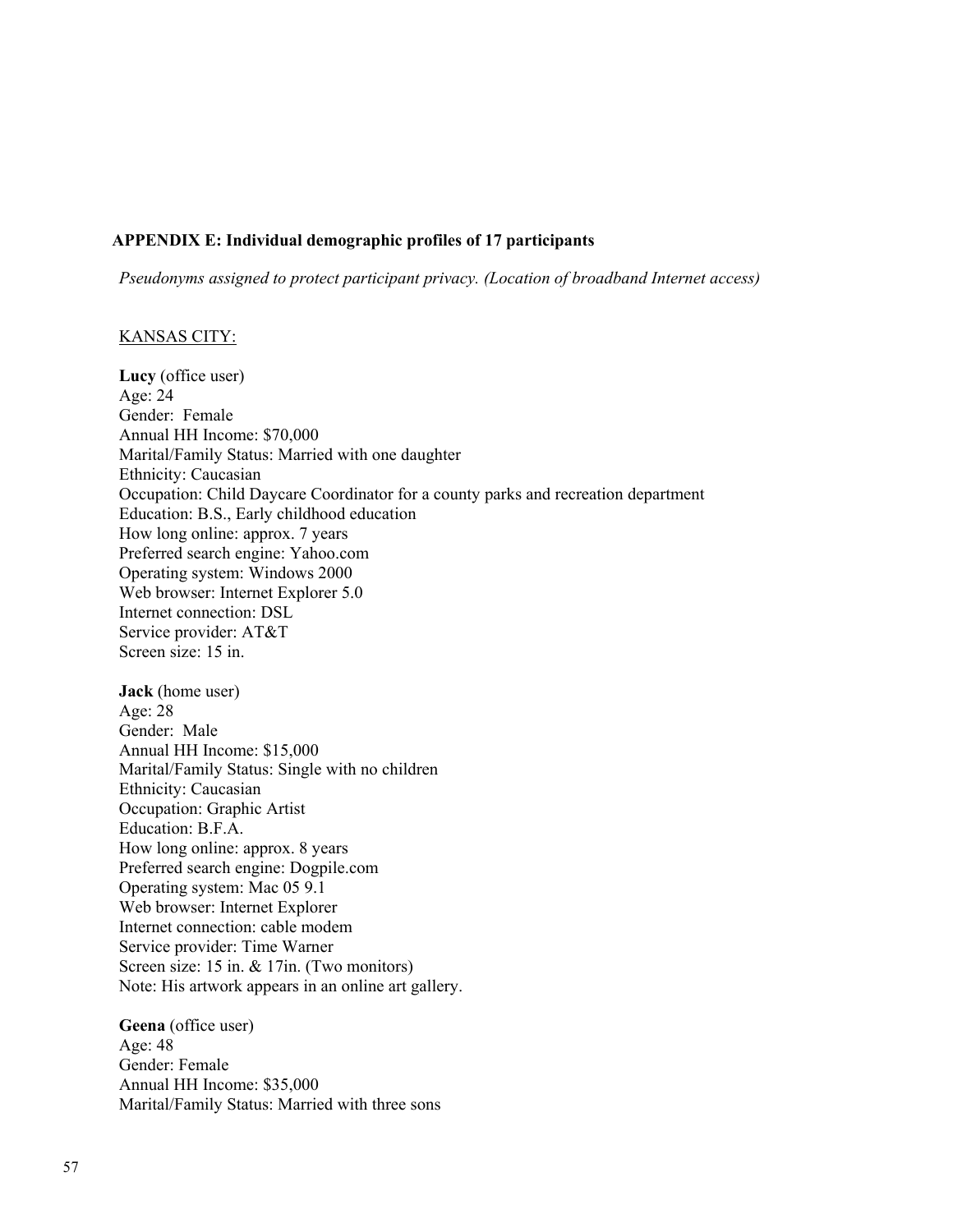Ethnicity: Caucasian Occupation: Legal Assistant for a law office Education: Associates Art Degree How long online: approx. 10 years Preferred search engine: Yahoo.com Operating System: Windows 98 Web Browser: Internet Explorer 5.0 Internet connection: DSL Service provider: Newvox Monitor size: 15 in.

**Kareem** (home and office user) Age: 37 Gender: Male Annual HH Income: \$30,000 Marital/Family Status: Married with one son Ethnicity: Caucasian Occupation: Restaurant Owner (part-time construction worker) Education: High School (some college-level classes) How long online: approx. 5 years Preferred search engine: MSN.com Operating system: Windows 98 Web browser: Internet Explorer 5.0 Internet connection: DSL Service provider: AT&T Screen size: 15 in. Note: Maintains a Web site for his restaurant.

#### **PHOENIX**

**Bob** (office user) Age: 46 Gender: Male Annual HH Income: \$45,000 Marital/Family Status: Single with one son Ethnicity: Caucasian Occupation: Geographic Information Systems Consultant for an engineering company Education: near completion, Ph.D., Environmental Geography How long online: approx. 6 years Preferred search engine: Yahoo.com Operating system: Windows 2000 Web browser: Internet Explorer 5.0 Internet connection: DSL Service provider: Winstar Screen size: 15 in.

**Gary** (office user) Age: 40 Gender: Male Annual HH Income: \$50,000 Marital/Family Status: Married with children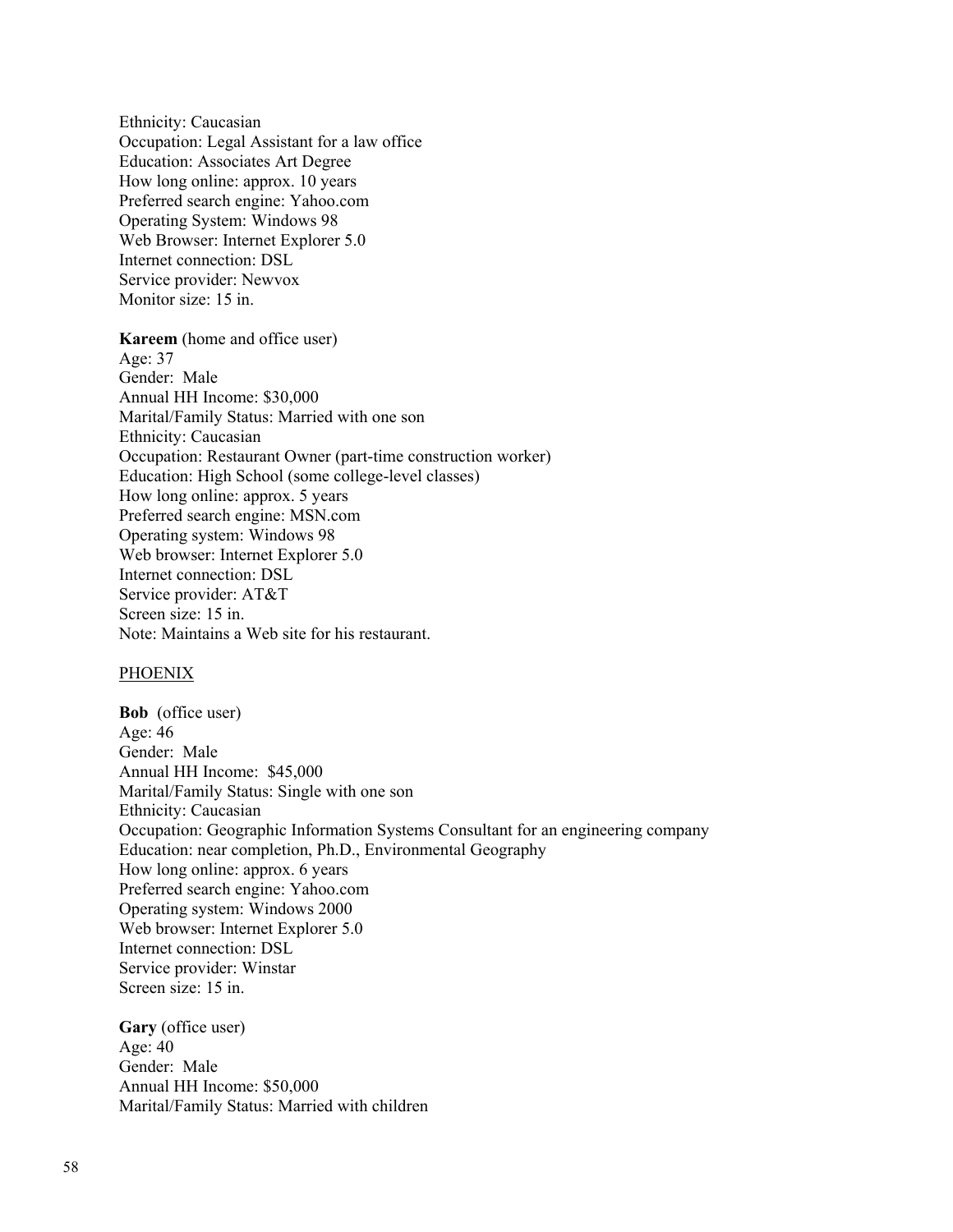Ethnicity: Caucasian Occupation: Environmental Compliance Coordinator for a construction materials company Education: near completion, M.B.A. How long online: approx. 8 years Preferred search engine: Google.com Operating system: Windows 2000 Web browser: Internet Explorer 6.0 Internet connection: DSL Service provider: Winstar Screen size: 17 in. Note: Maintains a personal Web page.

**Penny** (home user) Age: 34 Gender: Female Annual HH Income: \$100,000 Marital/Family Status: Married with one infant daughter Ethnicity: Caucasian Occupation: Stay-at-home mother (former environmental compliance planner) Education: M.A., Environmental Planning How long online: approx. 12 years Preferred search engine: Google.com Operating system: Windows 98 Web browser: Internet Explorer (unsure of version) Internet connection: cable modem Service provider: Cox Cable Screen size: 17 in.

**Yvonne** (home and office user) Age: 32 Gender: Female Annual HH Income: \$76,000 Marital/Family Status: Single with no children Ethnicity: Caucasian Occupation: Physician's Assistant at a pain clinic Education: B.S., Molecular and Cellular Biology, B.S., Medical Science How long online: approx. 12 years Preferred search engine: Search.com Operating system: Windows 98 Web browser: Internet Explorer 6.0 Internet connection: cable modem Service provider: Cox Cable Screen size: 14 in.

#### PROVIDENCE

**Dennis** (home and office user) Age: 40 Gender: Male Annual HH Income: \$140,000 - \$160,000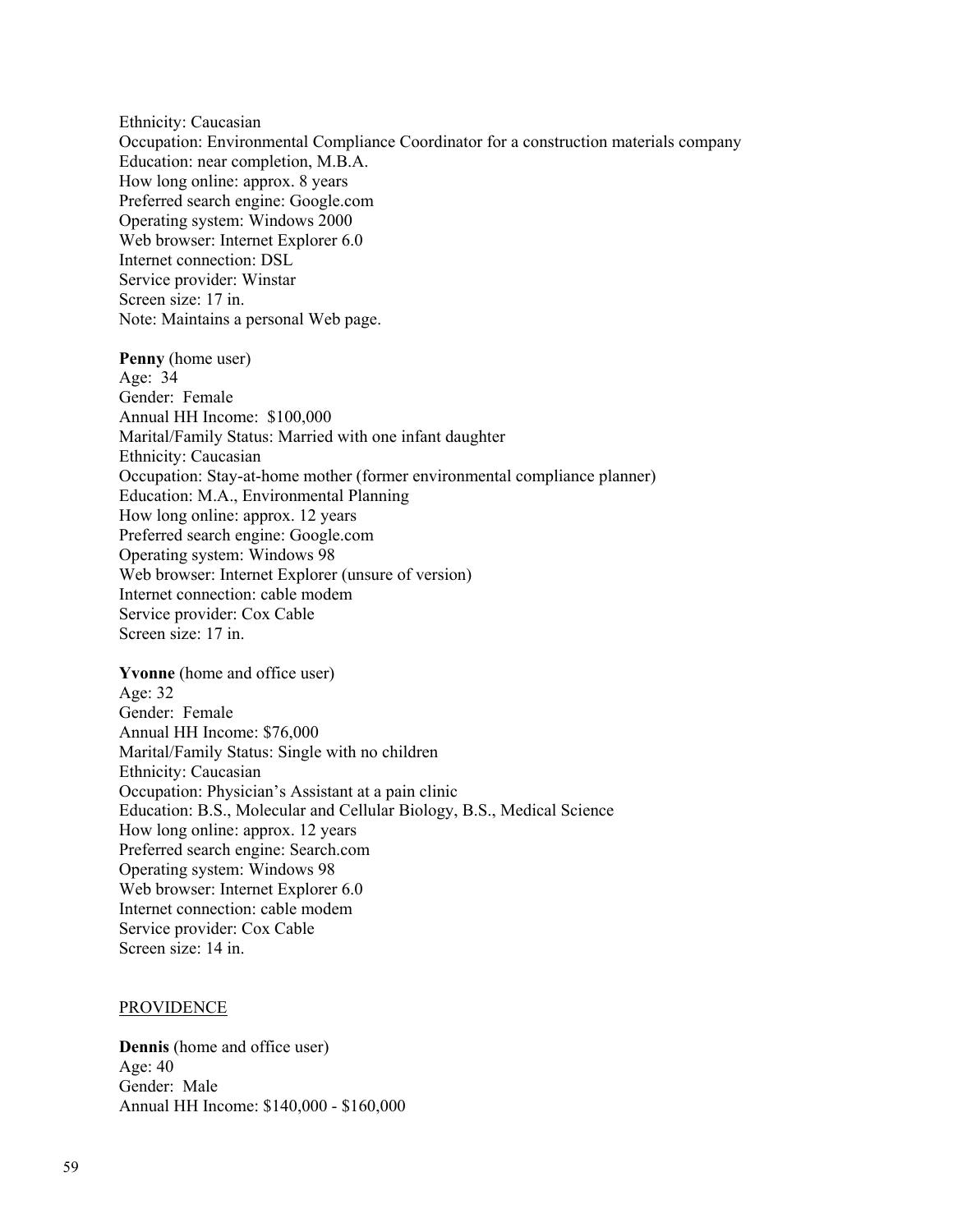Marital/Family Status: Married with one son (from a previous marriage) Ethnicity: Caucasian Occupation: V.P. of Operations for jewelry-accessories mass-market importer and distribution Education: B.A., English, J.D. (law school) How long online: approx. 9 years Preferred search engine: Google.com Operating system: Windows 98 Web browser: Internet Explorer 5.0 Internet connection: Cable modem with wireless network system Service provider: Cox Cable Screen size: 17 in.

**Larry** (home and office user) Age: 62 Gender: Male Annual HH Income: \$100,000-\$120,000 Marital/Family Status: Married with three grown children (2 sons, 1 daughter) Ethnicity: Caucasian Occupation: Independent Consultant for the marina and boating industry Education: B.A., Agricultural Sciences, M.A., Adult Education How long online: approx. 17 years Preferred search engine: Google.com Operating system: Mac 9.2.2 Web browser: Netscape 7.0 Internet connection: cable modem Service provider: Cox Cable Screen size: 21 in. Note: Maintains a database of Web pages related to environmental pollution and boating issues and a not-for-profit Web page about the Dominican Republic.

**Maria** (office user) Age: 27 Gender: Female Annual HH Income: \$30,000 Marital/Family Status: Single with live-in boyfriend, no children Ethnicity: Caucasian Occupation: Office Manager of a non-profit art organization (part-time waitress-bartender) Education: Fours years of college courses, no degree (Art History) How long online: approx. 9 years Preferred search engine: Google.com Operating system: Windows 2000 Professional Web browser: Internet Explorer 6.0 Internet connection: cable modem Service provider: Cox Cable Screen size: 17 in.

**Vivian** (home and school user) Age: 19 Gender: Female Annual HH Income: approx. \$5,200 Marital/Family Status: Single with no children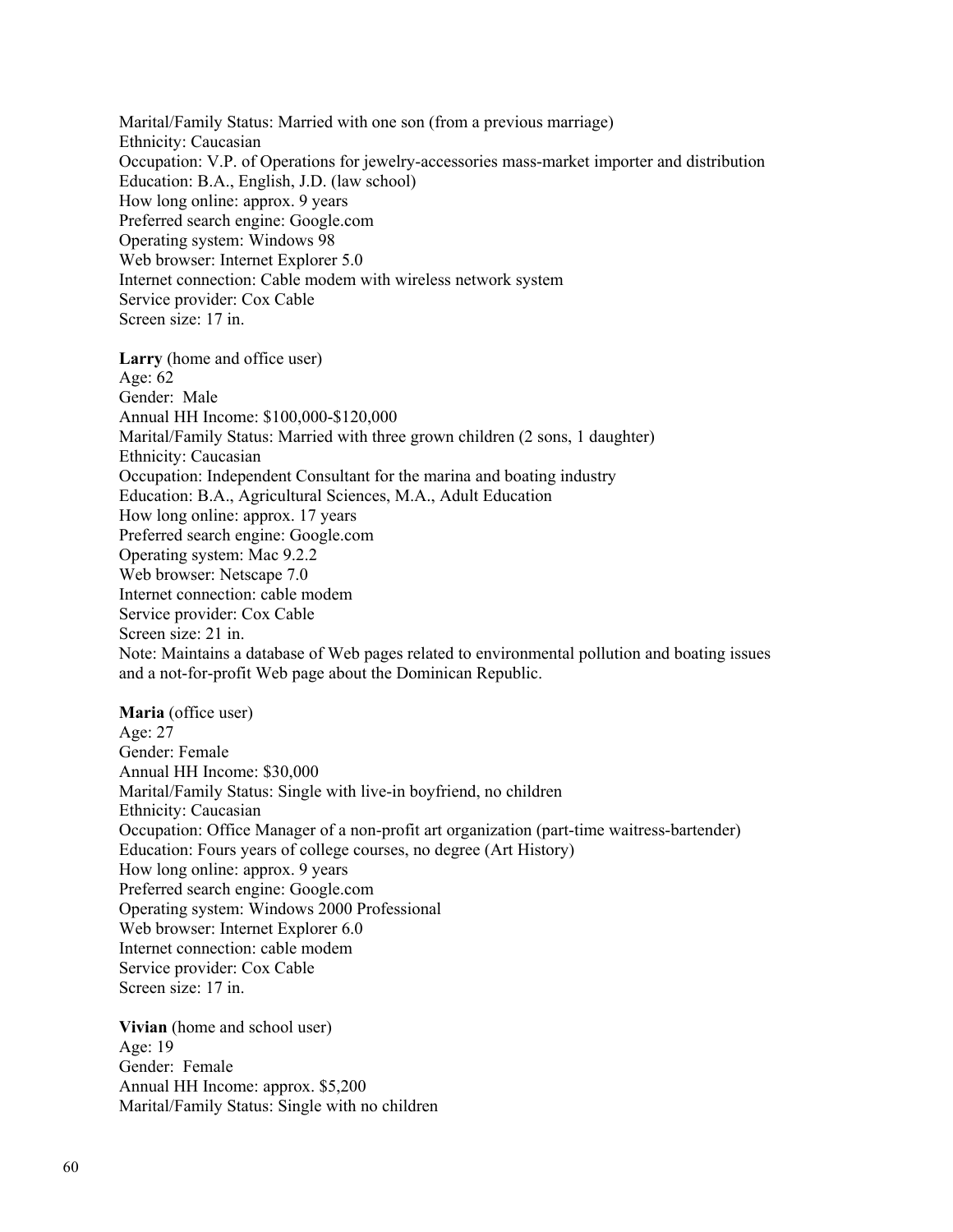Ethnicity: Asian American Occupation: Full-time University Student (part-time babysitter) Education: B.A. expected in 2005 How long online: approx. 7 years Preferred search engine: Google.com Operating system: Windows XP Web browser: Netscape 6.0 Internet connection: Ethernet connection to University server Service provider: University Screen size: 15 in., HP laptop

#### RALEIGH-DURHAM

**Anna** (home user) Age: 55 Gender: Female Annual HH Income: \$200,000 Marital/Family Status: Married with grown children Ethnicity: Caucasian Occupation: Retired Banker Education: Two years of college How long online: approx. 5 years Preferred search engine: Google.com Operating system: Windows 2000 Web browser: Internet Explorer 5.0 Internet connection: cable modem Service provider: Time Warner Cable Screen size: 18 in.

**Claude** (home user) Age: 36 Gender: Male Annual HH Income: \$35,000 Marital/Family Status: Single (with two children living with mother) Ethnicity: Caucasian Occupation: Concrete Worker for a construction company Education: High School How long online: approx. 6 years Preferred search engine: AltaVista.com Operating system: Windows 98 Web browser: Internet Explorer 5.0 Internet connection: Cable modem Service provider: Charter Cable Screen size: 15 in.

**Diane** (home and school user) Age: 20 Gender: Female Annual HH Income: \$10,000 Marital/Family Status: Single with no children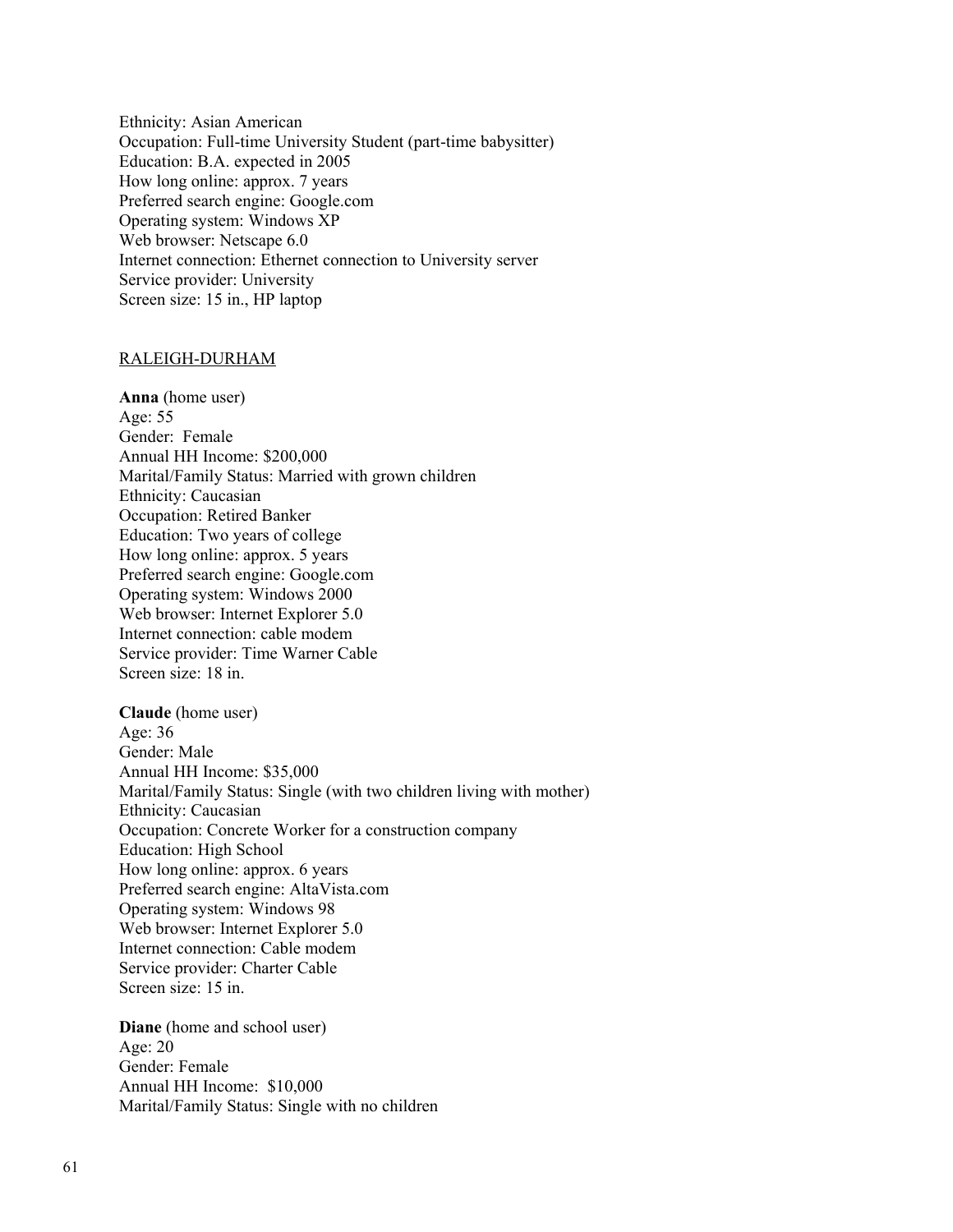Ethnicity: Caucasian Occupation: Full-time University Student (works two part-time jobs) Education: B.A. expected in 2004 How long online: approx. 5 years Preferred search engine: Yahoo.com Operating system: Windows 2000 Web browser: Internet Explorer 5.0 Internet connection: cable modem Service provider: Time Warner Cable Screen size: 14 in.

**Sara** (office user) Age: 30 Gender: Female Annual HH Income: \$40,000 Marital/Family Status: Single with no children Ethnicity: African-American Occupation: Elementary School Teacher  $(3<sup>rd</sup>$  grade) Education: M.A., Teaching How long online: approx. 6 years Preferred search engine: Yahoo.com Operating system: Windows 2000 Web browser: Internet Explorer 5.0 Internet connection: cable modem Service provider: Time Warner Cable Screen size: 14 in.

<span id="page-61-0"></span>**Mike** (home user) Age: 25 Gender: Male Annual HH Income: \$18,000 Marital/Family Status: Single with no children Ethnicity: Caucasian Occupation: Electric Meter Reader (part-time student) Education: One year of college How long online: approx. 5 years Preferred search engine: Google.com Operating system: Windows 2000 Web browser: Internet Explorer 5.0 Internet connection: cable modem Service provider: Time Warner Cable Screen size: 14 in.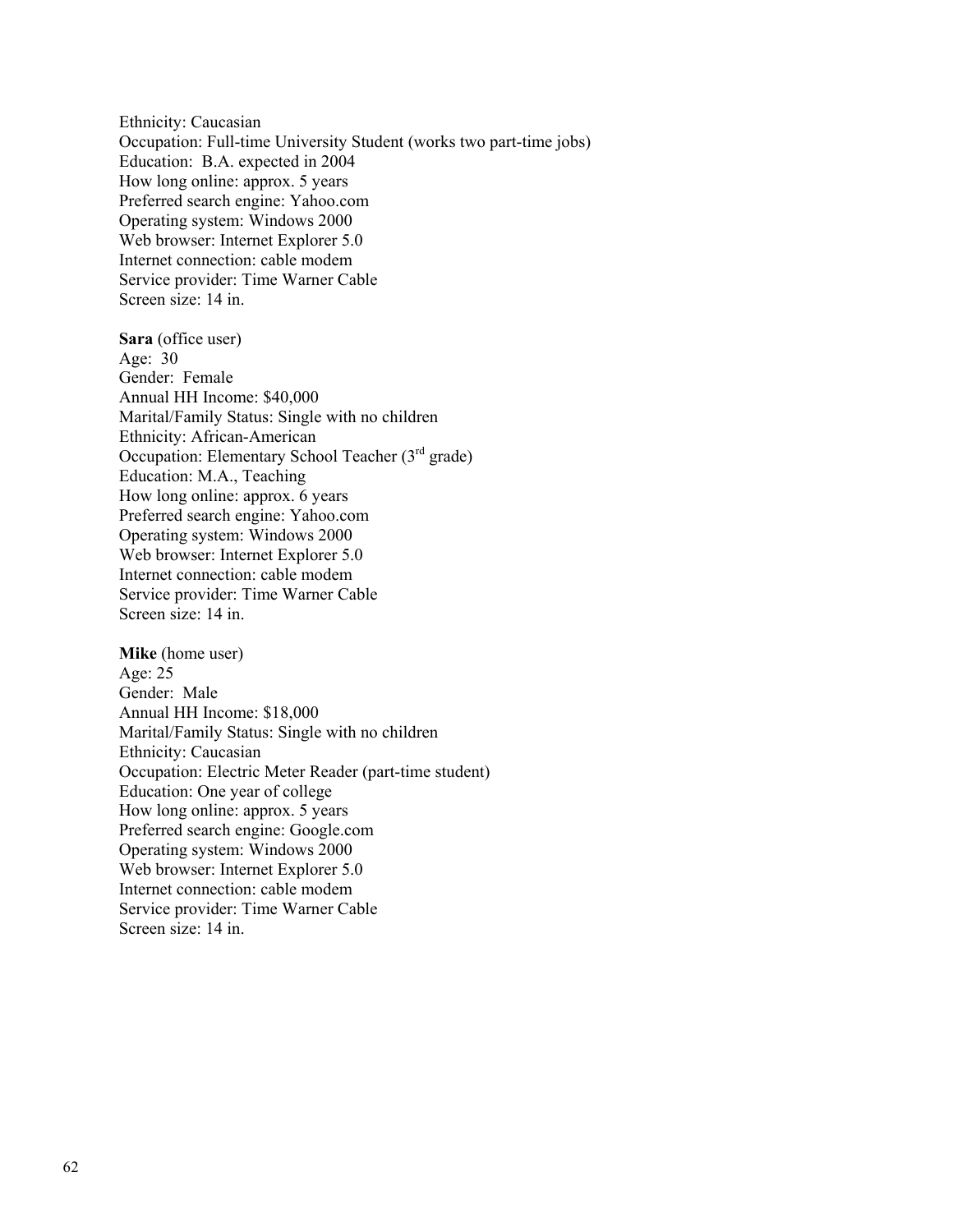### **REFERENCES:**

 "Response to Commercial Alert Complaint Requesting Investigation of Various Internet Search Engine Companies for Paid Placement and Paid Inclusion Programs*.*" *Federal Trade Commission* (2002) Available online at <http://www.ftc.gov/os/closings/staff/commercialalertletter.htm>

 "Complaint Requesting Investigation of Various Internet Search Engine Companies for Paid Placement and Paid Inclusion Programs." [Letter sent to search engines] *Federal Trade Commission* (2002) Available online at <http://www.ftc.gov/os/closings/staff/commercialalertattatch.htm>

Fogg, B., Soohoo, C., Danielson, D., Marable, L., Stanford, J., & Tauber, E. (2002). "How Do People Evaluate a Web Site's Credibility? Results from a Large Study." *Consumer WebWatch* Available online at

[http://www.consumerWebwatch.org/news/report3\\_credibilityresearch/stanfordPTL\\_abstract.htm](http://www.consumerwebwatch.org/news/report3_credibilityresearch/stanfordPTL_abstract.htm)

Princeton Survey Research Associates (2002) "A Matter of Trust: What Users Want From Web Sites. Results of a National Survey of Internet Users." *Consumer WebWatch* Available online at [http://www.consumerWebwatch.org/news/1\\_abstract.htm](http://www.consumerwebwatch.org/news/1_abstract.htm)

Rashtchy, S., Avilio, J. (2003) "The Golden Search: Dynamics of the Online Search Market and the Scope of Opportunity." *U.S. Bancorp Piper Jaffray*

"Nielsen NetRatings Search Engine Ratings." *SearchEngineWatch.com* (February 25, 2003) Available online at [http://www.searchenginewatch.com/reports/print.php/34701\\_2156451](http://www.searchenginewatch.com/reports/print.php/34701_2156451)

"Google, Yahoo, MSN, and AOL Account for More Than 90 Percent of Search Referrals to Shopping Web Sites." *WebSideStory.com* (2002) Available online at [http://www.Websidestory.com/pressroom/pressreleases.html?id=175](http://www.websidestory.com/pressroom/pressreleases.html?id=175)

"Google Challenges Yahoo as the No. 1 Search Site in the World." *WebSideStory.com* (2002) Available online at [http://www.Websidestory.com/pressroom/pressreleases.html?id=149](http://www.websidestory.com/pressroom/pressreleases.html?id=149)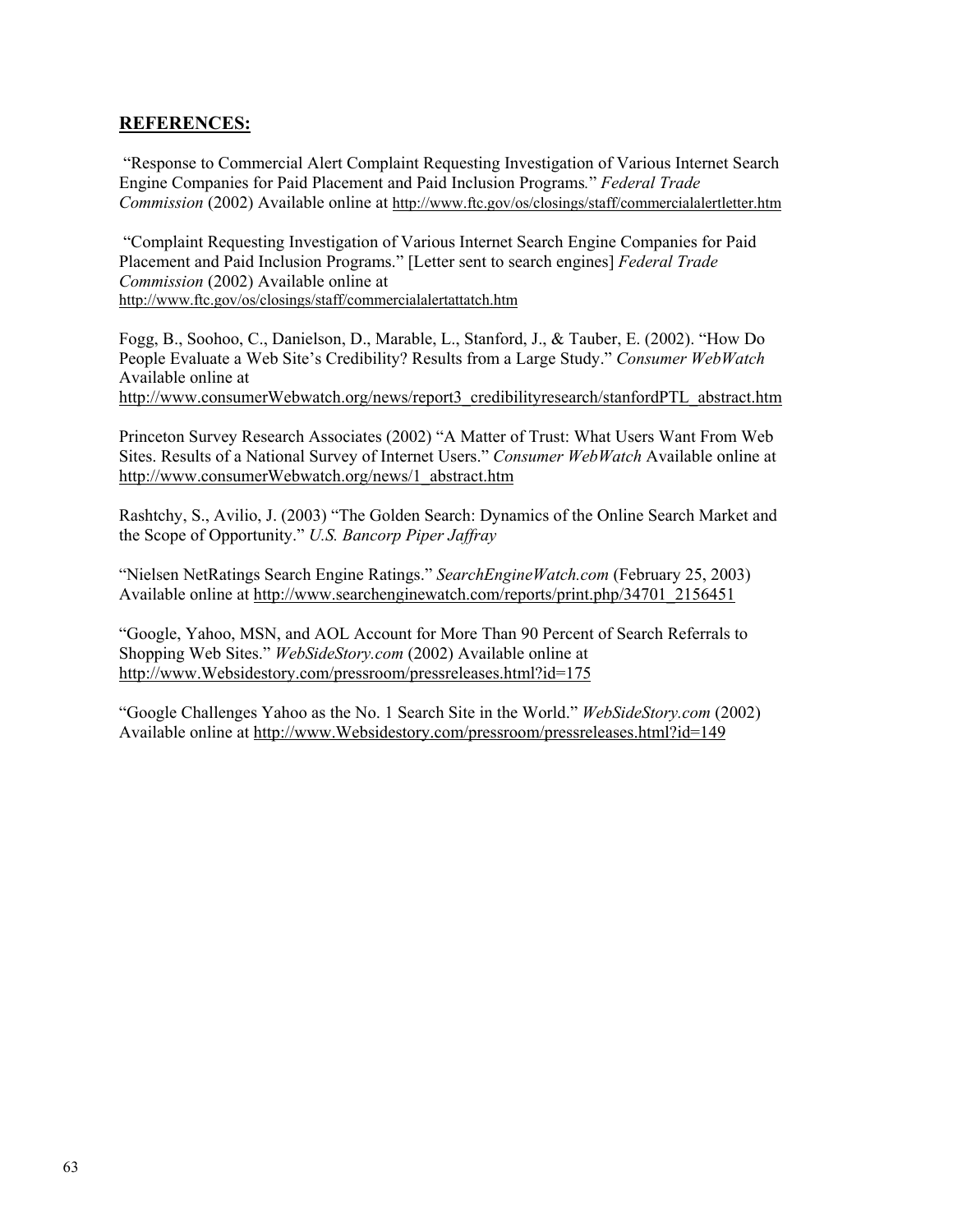#### **ENDNOTES**

 $\overline{\phantom{a}}$ 

<sup>i</sup> Princeton Survey Research Associates (2002) "A Matter of Trust: What Users Want From Web Sites. Results of a National Survey of Internet Users." *Consumer WebWatch* Available online at http://www.consumerWebwatch.org/news/1\_abstract.htm.

ii Fogg, B., Soohoo, C., Danielson, D., Marable, L., Stanford, J., & Tauber, E. (2002) "How Do People Evaluate a Web Site's Credibility? Results from a Large Study." *Consumer WebWatch* Available online at http://www.consumerWebwatch.org/news/report3\_credibilityresearch/stanfordPTL\_abstract.htm

iii Princeton Survey Research Associates (2002) "A Matter of Trust: What Users Want From Web Sites. Results of a National Survey of Internet Users." *Consumer WebWatch* Available online at http://www.consumerWebwatch.org/news/1\_abstract.htm.

"Search Engines: Project Data Memo." (2002) *Pew Internet & American Life Project* (July 2002) Available online at http://www.pewinternet.org/reports/pdfs/PIP\_Search\_Engine\_Data.pdf

iv "Search Engine Referrals Nearly Double Worldwide." *WebSideStory.com* (2003) Available online at http://www.Websidestory.com/pressroom/pressreleases.html?id=181

v Stein, G. "Search Engine Marketing: Agency Positioning Strategies." (2003) *Jupiter Research* (May 20, 2003)

viRashtchy, S., Avilio, J. (2003) "The Golden Search: Dynamics of the Online Search Market and the Scope of Opportunity." *U.S. Bancorp Piper Jaffray*

viiStanford, J., Tauber, E., Fogg, B., Marable, L. (2002). "Experts vs. Online Consumers: A Comparative Credibility Study of Health and Finance Web Sites." *Consumer WebWatch* Available online at http://www.consumerWebwatch.org/news/report3\_credibilityresearch/slicedbread\_abstract.htm

"Credibility on the Web: An international study of the credibility of consumer information on the Internet." (2002) *Consumers International* Available online at

http://www.consumersinternational.org/documents\_asp/news\_display.asp?regionid=135&id=162&categoryI D=677&langid=1

viii "Complaint Requesting Investigation of Various Internet Search Engine Companies for Paid Placement and Paid Inclusion Programs." *Federal Trade Commission* (2002) Available online at http://www.ftc.gov/os/closings/staff/commercialalertattatch.htm

ix Sullivan, D. (2003) "Search Engine Disclosure Ratings: May 2003." *SearchEngineWatch.com* (May 30, 2003)

x Spink, A., Jansen, B., Wolfram, D., Saracevic, T. (2002) "From E-Sex to E-Commerce: Web Search Changes." *IEEE Computer*, 35(3), 107-109

xi Watlington, A., Smith, G. (2002) "Marketing Tactics of Big Brands Not Meeting Web User Expectations." *iProspect.com*

xii Eysenbach, G., Kohler, C. (2002) "How do consumers search for and appraise health information on the world wide web? Qualitative study using focus groups, usability tests, and in-depth interviews." *BMJ* [British Medical Journal] (March 9, 2002, Vol. 324)

xiii "Nielsen NetRatings Search Engine Ratings." *SearchEngineWatch.com* (February 25, 2003) Available online at http://www.searchenginewatch.com/reports/print.php/34701\_2156451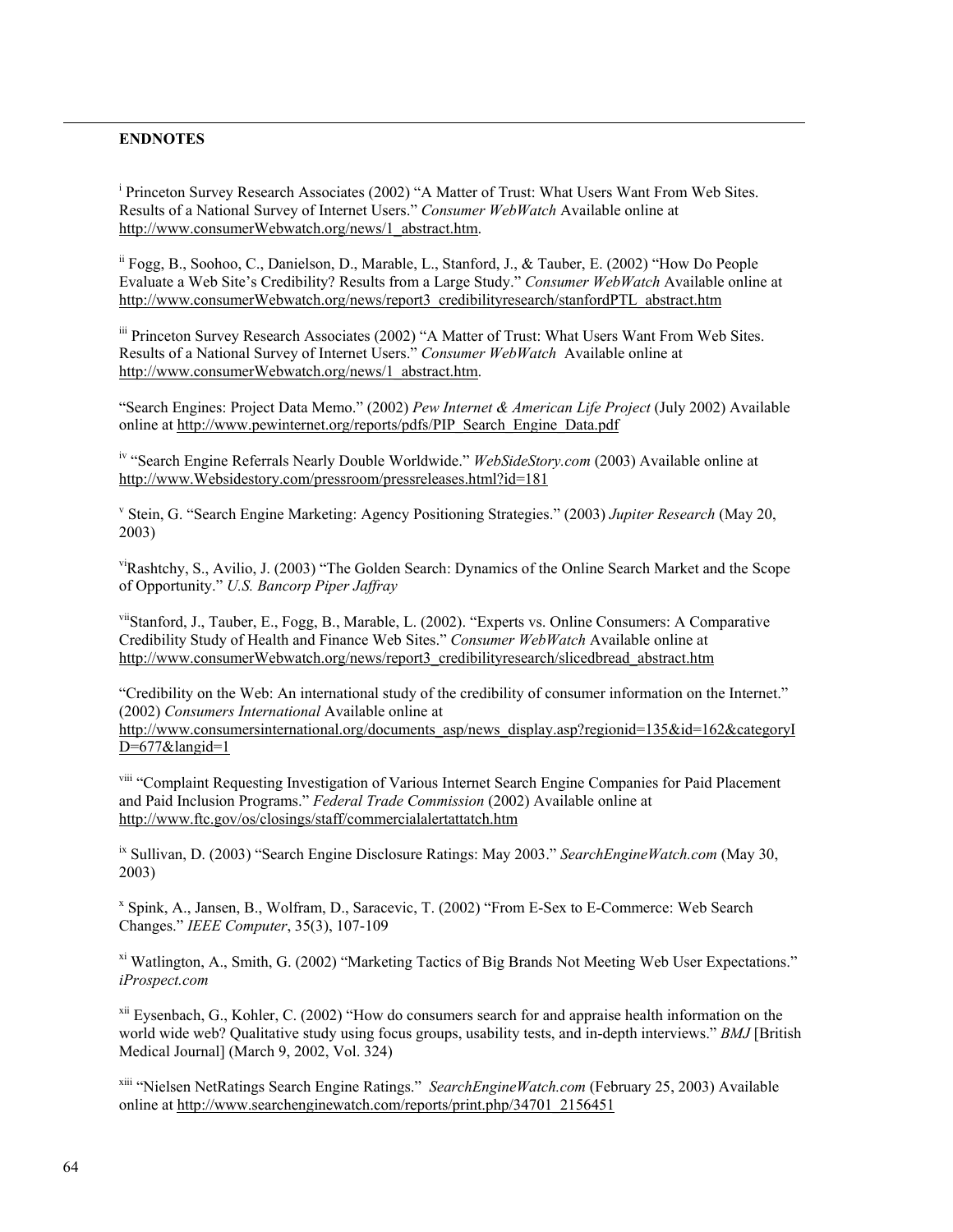xiv "Google, Yahoo, MSN, and AOL Account For More Than 90 Percent of Search Referrals to Shopping Web Sites." WebSideStory.com (2002) Available online at http://www.Websidestory.com/pressroom/pressreleases.html?id=175

xv "Google Challenges Yahoo as the No. 1 Search Site in the World." *WebSideStory.com* (2002) Available online at http://www.Websidestory.com/pressroom/pressreleases.html?id=149

<sup>xvi</sup> "The Broadband Difference: How online Americans' behavior changes with high-speed Internet connections at home." *Pew Internet & American Life Project* (2002) Available online at http://www.pewinternet.org/reports/pdfs/PIP\_Broadband\_Report.pdf

 $\overline{\phantom{a}}$